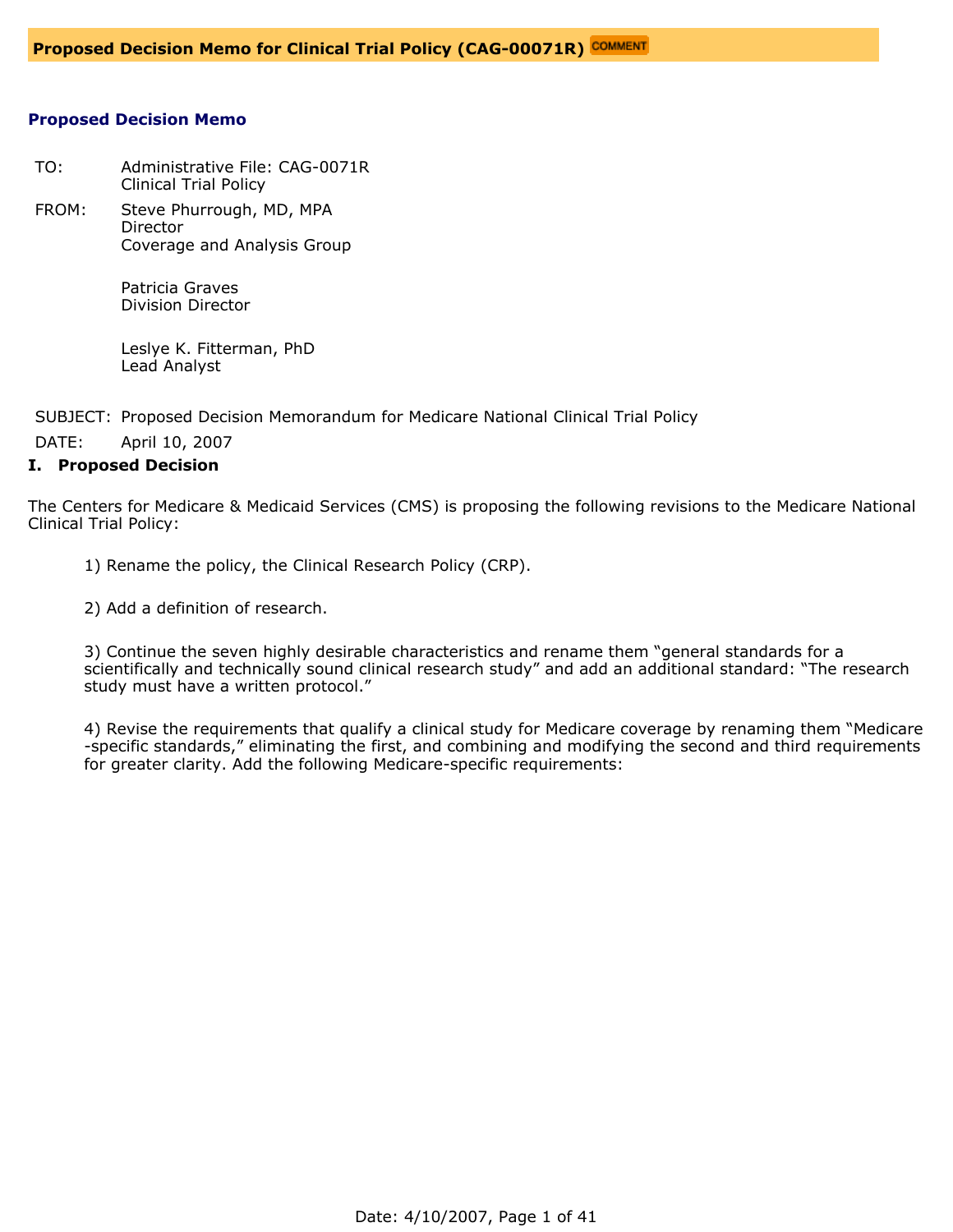- The research study must be registered on the ClinicalTrials.gov website prior to the enrollment of the first study subject.
- The research study protocol must specify and fulfill method and timing of public release of results.
- The research study must have explicitly discussed inclusion criteria and considered relevant subpopulations (as defined by age, gender, race/ethnicity, socioeconomic, or other factors) in the study protocol.
- The protocol must contain a discussion of how the results will generalize to the Medicare population.

5) The NCD process may establish additional standards through Coverage with Evidence Development (CED).

6) Rename routine costs to "routine clinical services" and clarify the definition.

7) Add a definition of administrative services required to carry out studies and clarify that Medicare will not cover administrative services.

8) Add a definition for investigational clinical services and cover those services when the service is available to Medicare beneficiaries that are not participating in a study or when it is required through CED.

9) Clarify those processes that ensure that both the Medicare-specific standards and the general standards for a scientifically and technically sound clinical research study are met.

- General standards:
	- 1. Studies approved by DHHS Agencies, the Veterans Administration or the Department of Defense.
	- 2. Studies approved by research centers or cooperative groups funded by one of the above Federal Agencies who have approved their process.
	- 3. Studies conducted under an Investigational New Drug (IND) where the protocol has been reviewed by the FDA.
	- 4. Studies that FDA requires and approves as a post-approval commitment.
	- 5. Studies required through CED.
- Medicare specific standards:

CMS will use routine processes to ensure that the Medicare-specific standards are met.

10) Remove the following options for "deeming" studies:

- Self-certification process.
	- IND Exempt studies.

These proposed changes are described in more detail below. The proposed NCD language is in Appendix A.

We are requesting public comments about this proposed determination pursuant to Section 731 of the Medicare Modernization Act. After considering the public comments, we will make a final determination and issue a final decision memorandum.

### **II. Background**

On September 19, 2000, the Health Care Financing Administration (now CMS) implemented a Clinical Trial Policy through the NCD process. The Clinical Trial Policy was developed in response to a June 7, 2000 Executive Memorandum, issued by President Clinton, requiring Medicare to pay for routine care costs in clinical trials.1

In the original NCD (NCD Manual 310.1 [printed in its entirety in Appendix B]), CMS, relying upon the authority of section 1862(a)(1)(E), determined the circumstances under which certain items and services would be reasonable and necessary when provided to Medicare beneficiaries in clinical trials. To be consistent with the requirements of section 1142 of the Act, CMS solicited the assistance of the Agency for Healthcare Research and Quality (AHRQ) in this endeavor. AHRQ recommended the standards and processes that would be most likely to ensure that the requirements of section 1142 of the Act would be met.

The current policy, unchanged since the original version in 2000, lists three requirements of a qualified clinical trial: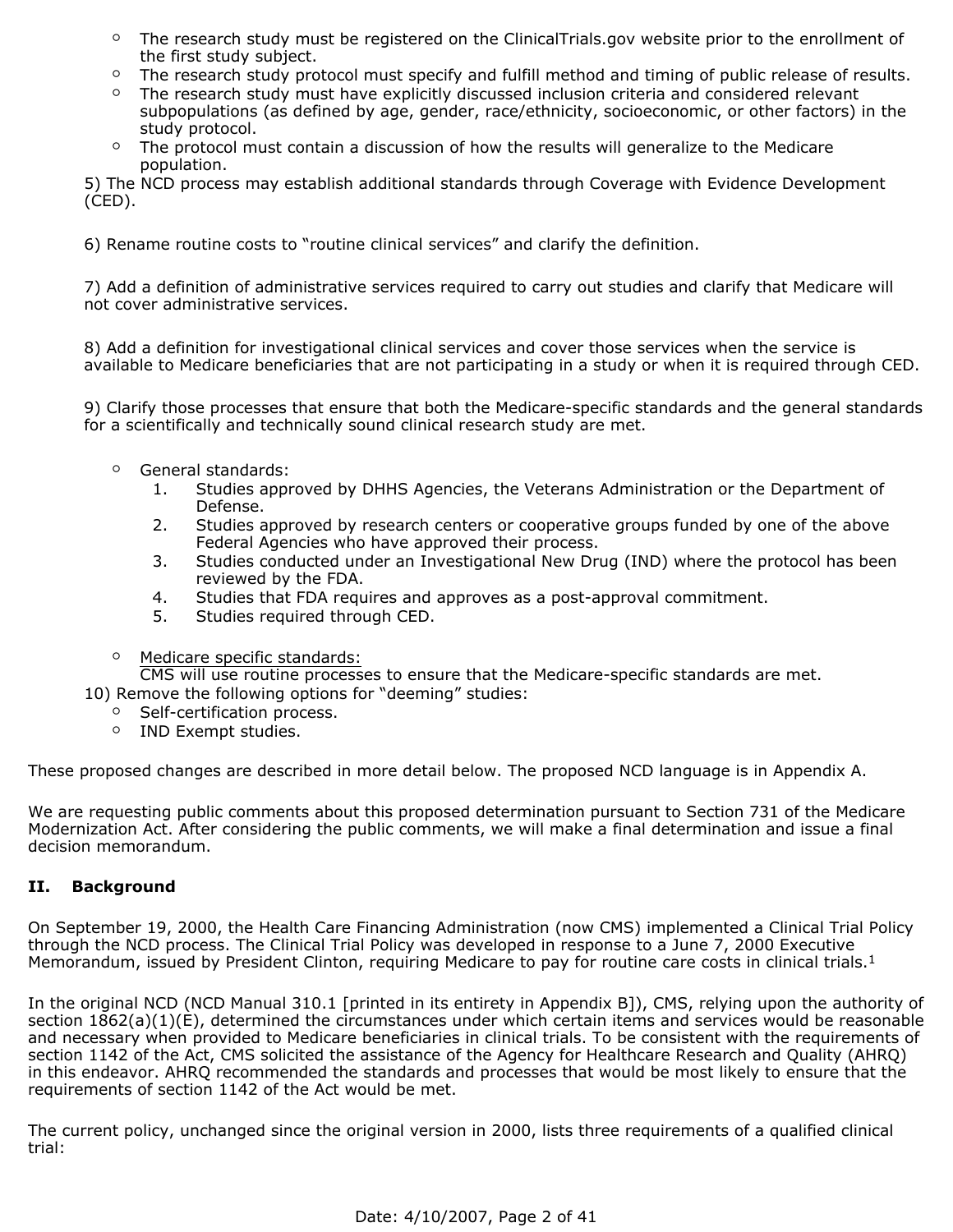1) The subject or purpose of the trial must be the evaluation of an item or service that falls within a Medicare benefit category (e.g., physicians' service, durable medical equipment, diagnostic test) and is not statutorily excluded from coverage (e.g., cosmetic surgery, hearing aids).

2) The trial must not be designed exclusively to test toxicity or disease pathophysiology. It must have therapeutic intent.

3) Trials of therapeutic interventions must enroll patients with diagnosed disease rather than healthy volunteers. Trials of diagnostic interventions may enroll healthy patients in order to have a proper control group.

It also defines seven highly desirable characteristics of a qualified trial:

1) The principal purpose of the trial is to test whether the intervention potentially improves the participants' health outcomes;

2) The trial is well-supported by available scientific and medical information or it is intended to clarify or establish the health outcomes of interventions already in common clinical use;

3) The trial does not unjustifiably duplicate existing studies;

4) The trial design is appropriate to answer the research question being asked in the trial;

5) The trial is sponsored by a credible organization or individual capable of executing the proposed trial successfully;

6) The trial is in compliance with Federal regulations relating to the protection of human subjects; and

7) All aspects of the trial are conducted according to the appropriate standards of scientific integrity.

After establishing these standards, the policy then discussed two options for qualifying trials as meeting these standards. The first option, a self-certification process, committed CMS to developing criteria that a trial's principal investigator could certify had been met by the trial. CMS did not implement this process.

Under the alternative option, clinical trials were deemed to be automatically qualified if they were:

1) Trials funded by NIH, CDC, AHRQ, HCFA, DOD, and VA;

2) Trials supported by centers or cooperative groups that are funded by the NIH, CDC, AHRQ, HCFA, DOD and VA;

3) Trials conducted under an Investigational New Drug application (IND) reviewed by the FDA; and

4) Drug trials that are exempt from having an IND under 21 CFR 312.2(b)(1) will be deemed automatically qualified until the qualifying criteria are developed and the certification process is in place. At that time the principal investigators of these trials must certify that the trials meet the qualifying criteria in order to maintain Medicare coverage of routine costs. This certification process will only affect the future status of the trial and will not be used to retroactively change the earlier deemed status.

Both options required the principal investigator of qualified trials to enroll those trials in a registry that CMS was to develop. That registry was not developed.

The current policy limits the payment for items and services provided to Medicare beneficiaries in qualified trials to routine costs. In general, the policy defines "routine costs" as those items and services that would generally be available to Medicare beneficiaries outside the trial. Among other things, it also excludes items and services that are the subject of the investigation even if they are covered outside the trial.

Date: 4/10/2007, Page 3 of 41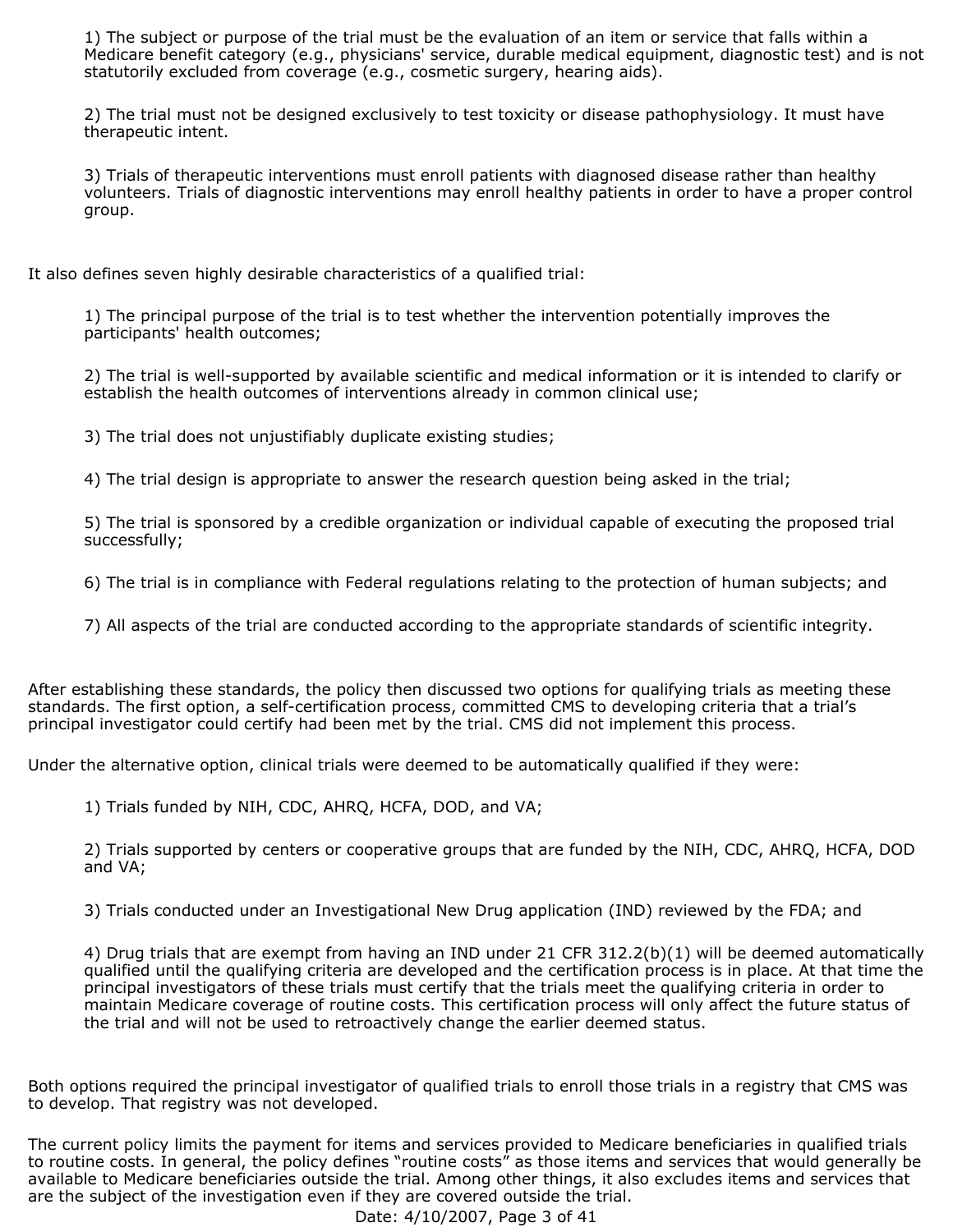In the tracking sheet posted by CMS on July 10, 2006, the reconsideration of the Clinical Trial Policy NCD was announced. That tracking sheet referred to three overarching Agency goals for the policy:

1) Allow Medicare beneficiaries to participate in research studies;

2) Encourage the conduct of research studies that add to the knowledge base about the efficient, appropriate, effective, and cost-effective use of products and technologies in the Medicare population, thus improving the quality of care that Medicare beneficiaries receive; and,

3) Allow Medicare beneficiaries to receive care that may have a health benefit, but for which evidence for the effectiveness of the treatment or service is insufficient to allow for full, unrestricted coverage.

In an attempt to meet these goals, CMS proposed to address several issues:

- Clarify payment criteria for clinical costs in research studies other than clinical trials;
- Devise a strategy to ensure that Medicare covered clinical studies are enrolled in the NIH clinical trials registry website;
- Develop criteria to assure that any Medicare covered clinical research study include a representative sample of Medicare beneficiaries by demographic and clinical characteristics;
- Clarify the definitions of routine clinical care costs and investigational costs in clinical research studies including clinical trials;
- Remove the self-certification process that was never implemented;
- Clarify the scientific and technical roles of Federal Agencies in overseeing IND Exempt trials;
- Determine if coverage of routine clinical care costs is warranted for studies beyond those covered by the current policy;
- Clarify how items/services that do not meet the requirements of  $1862(a)(1)(A)$  but are of potential benefit can be covered in clinical research studies as an outcome of the NCD process;
- Clarify whether and under what conditions an item/service non-covered nationally may be covered in the context of clinical research to elucidate the impact of the item or service on health outcomes in Medicare beneficiaries; and
- Discuss Medicare policy for payment of Humanitarian Use Device (HUD) costs.

CMS received public comments for 30 days after the tracking sheet was posted. CMS also convened a Medicare Evidence Development & Coverage Advisory Committee (MedCAC) to obtain public input and provide recommendations to CMS. Finally, CMS asked AHRQ to provide recommended changes using the input from the MedCAC as to whether the changes were consistent with section 1142 of the Act.

#### *Additional Background*

Section 520(m) of the Food, Drug, and Cosmetic Act (FDC Act), 21 U.S.C. § 360j, creates the Humanitarian Device Exemption (HDE) for humanitarian use devices. FDA's regulations define a Humanitarian Use Device (HUD) as a "medical device intended to benefit patients in the treatment or diagnosis of a disease or condition that affects or is manifested in fewer than 4,000 individuals in the United States per year," 21 C.F.R. § 814.3(n). Approval of an HDE exempts such devices from the effectiveness requirements of sections 514 and 515 of the FDC Act. To receive an HDE, the sponsor of the HDE application must demonstrate that the HUD is safe and has probable benefit. CMS has no national policy concerning the coverage of HUDs with an HDE.

#### **III. Authority**

National coverage determinations are determinations by the Secretary with respect to whether or not a particular item or service is covered nationally under Title XVIII of the Social Security Act section1869(f)(1)(B). In order to be covered by Medicare, an item or service must fall within one or more benefit categories contained within Part A or Part B, must not be otherwise excluded from coverage, and must be reasonable and necessary as defined in section1862(a)(1)(A).

Section  $1862(a)(1)(A)$  states: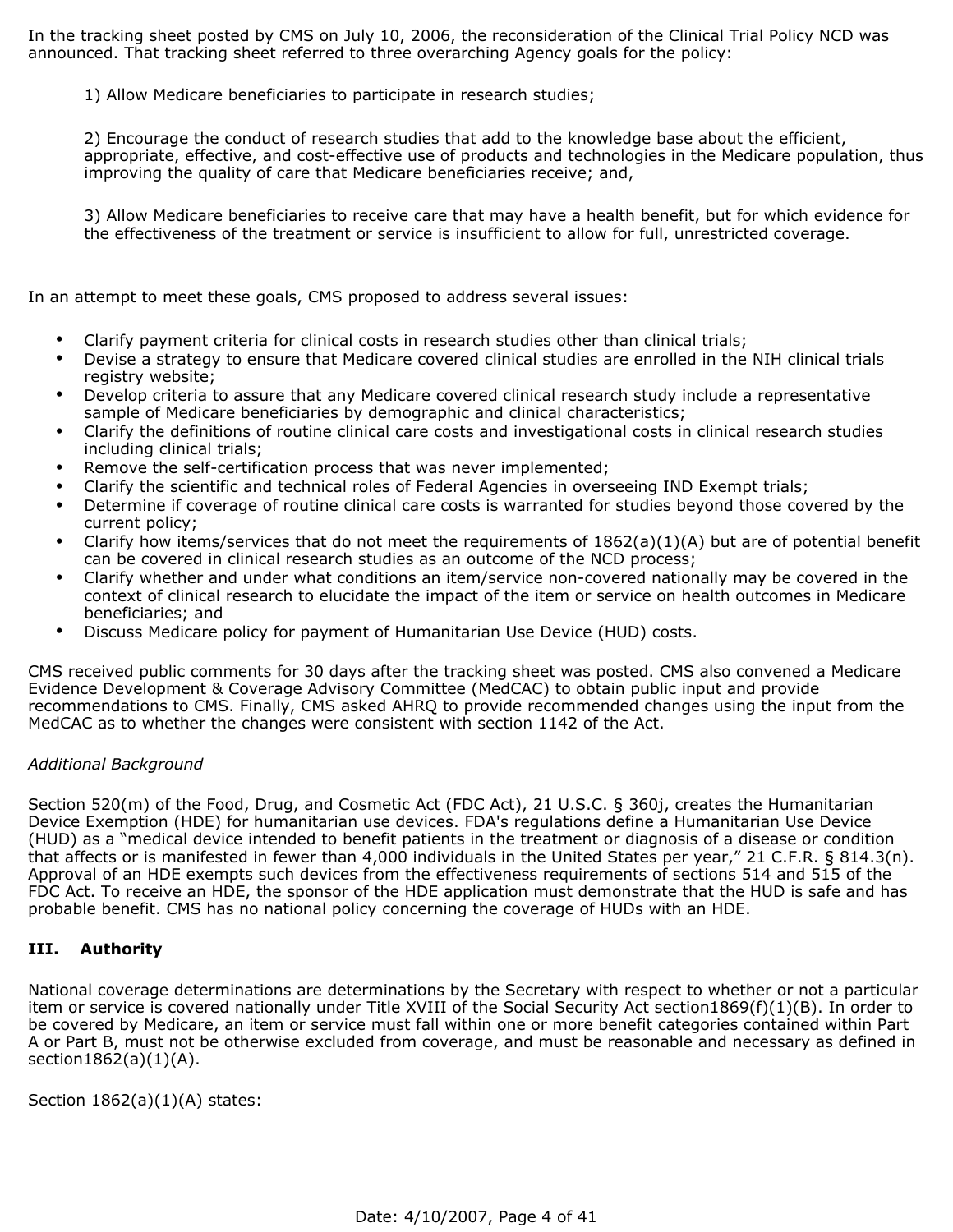*Notwithstanding any other provision of this title, no payment may be made under part A or part B for any expenses incurred for items or services—which, except for items and services described in a succeeding subparagraph, are not reasonable and necessary for the diagnosis or treatment of illness or injury or to improve the functioning of a malformed body member…*

One of the succeeding subparagraphs to section 1862(a), section1862(a)(1)(E) of the Act states:

*Notwithstanding any other provision of this title, no payment may be made under part A or part B for any expenses incurred for items or services—in the case of research conducted pursuant to section 1142, which is not reasonable and necessary to carry out the purposes of that section…*

Section 1142 in pertinent parts provides:

(a)(1) IN GENERAL.—The Secretary, acting through the Administrator for Health Care Policy and Research<sup>2</sup>, shall—

(A) conduct and support research with respect to the outcomes, effectiveness, and appropriateness of health care services and procedures in order to identify the manner in which diseases, disorders, and other health conditions can most effectively and appropriately be prevented, diagnosed, treated, and managed clinically;

\* \* \*

(2) EVALUATIONS OF ALTERNATIVE SERVICES AND PROCEDURES.—In carrying out paragraph (1), the Secretary shall conduct or support evaluations of the comparative effects, on health and functional capacity, of alternative services and procedures utilized in preventing, diagnosing, treating, and clinically managing diseases, disorders, and other health conditions.

\* \* \*

(b) PRIORITIES. (1) IN GENERAL.—The Secretary shall establish priorities with respect to the diseases, disorders, and other health conditions for which research and evaluations are to be conducted or supported under subsection (a). In establishing such priorities, the Secretary shall, with respect to a disease, disorder, or other health condition, consider the extent to which—

(A) improved methods of prevention, diagnosis, treatment, and clinical management can benefit a significant number of individuals;

(B) there is significant variation among physicians in the particular services and procedures utilized in making diagnoses and providing treatments or there is significant variation in the outcomes of health care services or procedures due to different patterns of diagnosis or treatment;

(C) the services and procedures utilized for diagnosis and treatment result in relatively substantial expenditures; and

(D) the data necessary for such evaluations are readily available or can readily be developed.

(2) PRELIMINARY ASSESSMENTS.—For the purpose of establishing priorities under paragraph (1), the Secretary may, with respect to services and procedures utilized in preventing, diagnosing, treating, and clinically managing diseases, disorders, and other health conditions, conduct or support assessments of the extent to which—

(A) rates of utilization vary among similar populations for particular diseases, disorders, and other health conditions;

(B) uncertainties exist on the effect of utilizing a particular service or procedure; or

(C) inappropriate services and procedures are provided.

(3) RELATIONSHIP WITH MEDICARE PROGRAM.—In establishing priorities under paragraph (1) for research and evaluation, and under section 914(a) of the Public Health Service Act for the agenda under such section, the Secretary shall assure that such priorities appropriately reflect the needs and priorities of the program under title XVIII, as set forth by the Administrator of the Centers for Medicare & Medicaid Services.

### **IV. Discussion with Review of Comments and MedCAC and AHRQ input**

During the initial 30-day public comment period, CMS received public comments from 53 different groups and individuals. Seven comments originated from academic health centers; 11 from the medical device and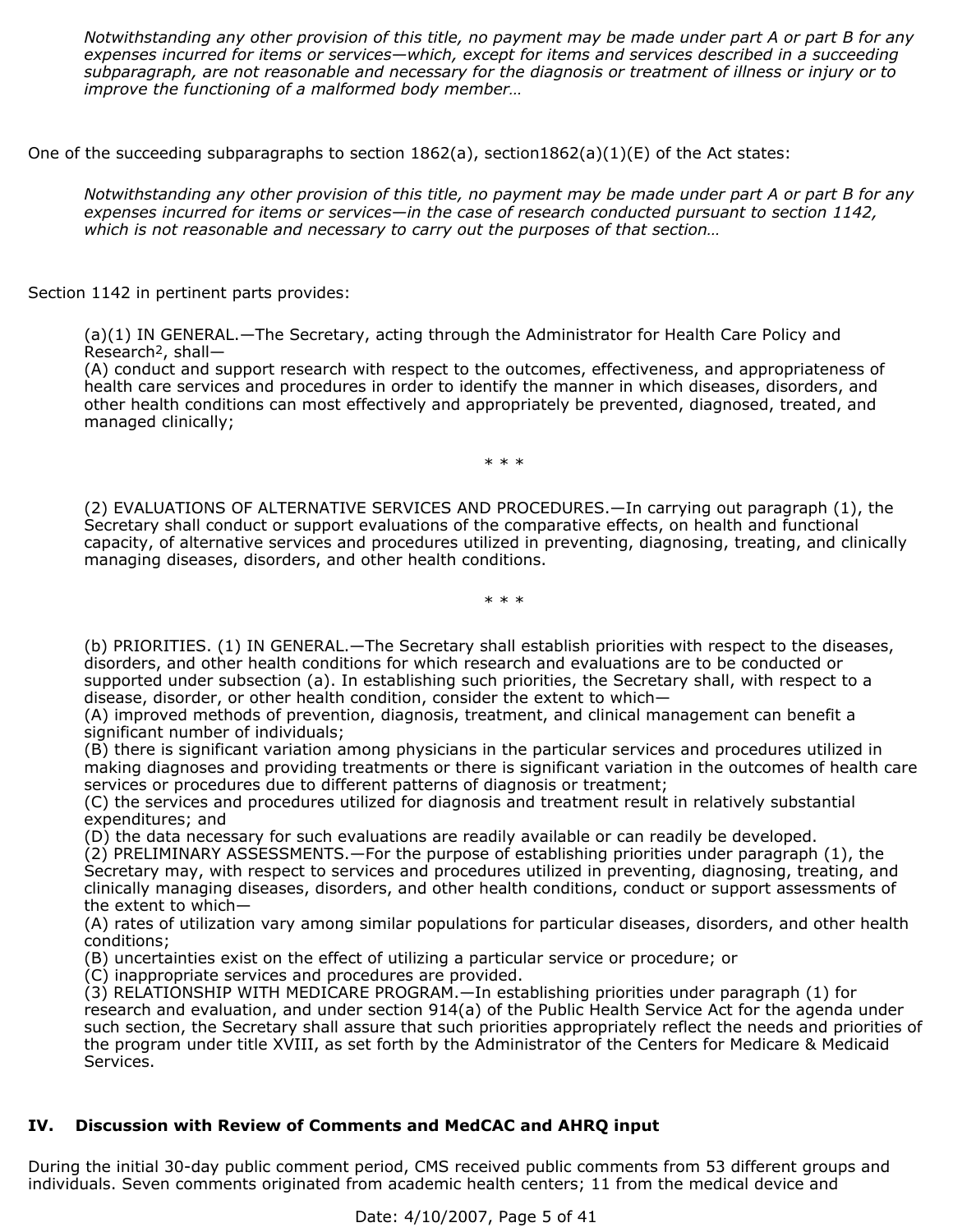pharmaceutical industry; 20 from professional societies and interest groups; and 15 from individual physicians, nurses, and members of the medical billing, compliance, and consulting communities. Nearly every commenter voiced support for CMS' intention to revise its current Clinical Trial Policy.

On December 13, 2006, CMS convened a meeting of the MedCAC to solicit recommendations for the Clinical Trial Policy reconsideration. The presentations, minutes, and transcript of that meeting are available on the CMS coverage website.

On January 24, 2007, AHRQ convened a Federal Panel meeting to discuss revisions to the Clinical Trial Policy. The purpose of the Federal Panel meeting was to establish those circumstances under which AHRQ would be comfortable that a study was conducted pursuant to section 1142 of the Act.

In this section, we will discuss the Agency's proposed changes to the current Clinical Trial Policy as a result of recommendations from both the MedCAC and AHRQ and our consideration of public comments on the issues raised in the tracking sheet that opened the policy for reconsideration.

The Clinical Trial Policy currently addresses several major categories of issues:

- General issues.
- Appropriate standards of a clinical trial that, if met, would ensure that the study is conducted pursuant to section 1142 of the Act.
- Appropriate processes that ensure that those standards are met.
- Items and services that are covered in studies meeting those standards.

### **A. GENERAL ISSUES**

### **1. Reconsideration**

#### *a. Public Comments*

Overall, commenters expressed support for CMS' intention to revisit our 2000 Clinical Trial Policy. Commenters were pleased that CMS recognized the numerous challenges that the healthcare community has experienced in implementing this decision, and that the Agency remains committed to preserving the goals of President Clinton's 2000 executive memorandum—ensuring that seniors receive timely access to appropriate medical technologies by encouraging their voluntary participation in clinical trials.

Nearly all commenters cautioned CMS against using this reconsideration as an opportunity to restrict the coverage currently available to beneficiaries.

#### *b. MedCAC Recommendations*

No comments.

#### *c. AHRQ Recommendations*

No comments.

#### *d. Discussion*

We share the commenters' concerns that the current Clinical Trial Policy presents administrative challenges, which could potentially restrict beneficiaries' access to study participation, and agree that policy changes should be directed at removing these barriers.

#### **2. Name change**

CMS suggested that the name of the policy be changed to the Clinical Research Policy (CRP). Many researchers have a very narrow definition of "clinical trial" and as such many studies that CMS would like to support may not be included. By proposing a change to the name of the policy to the CRP, we hope to signal our continued support of beneficiaries' participation in the full range of qualified, scientifically sound research projects.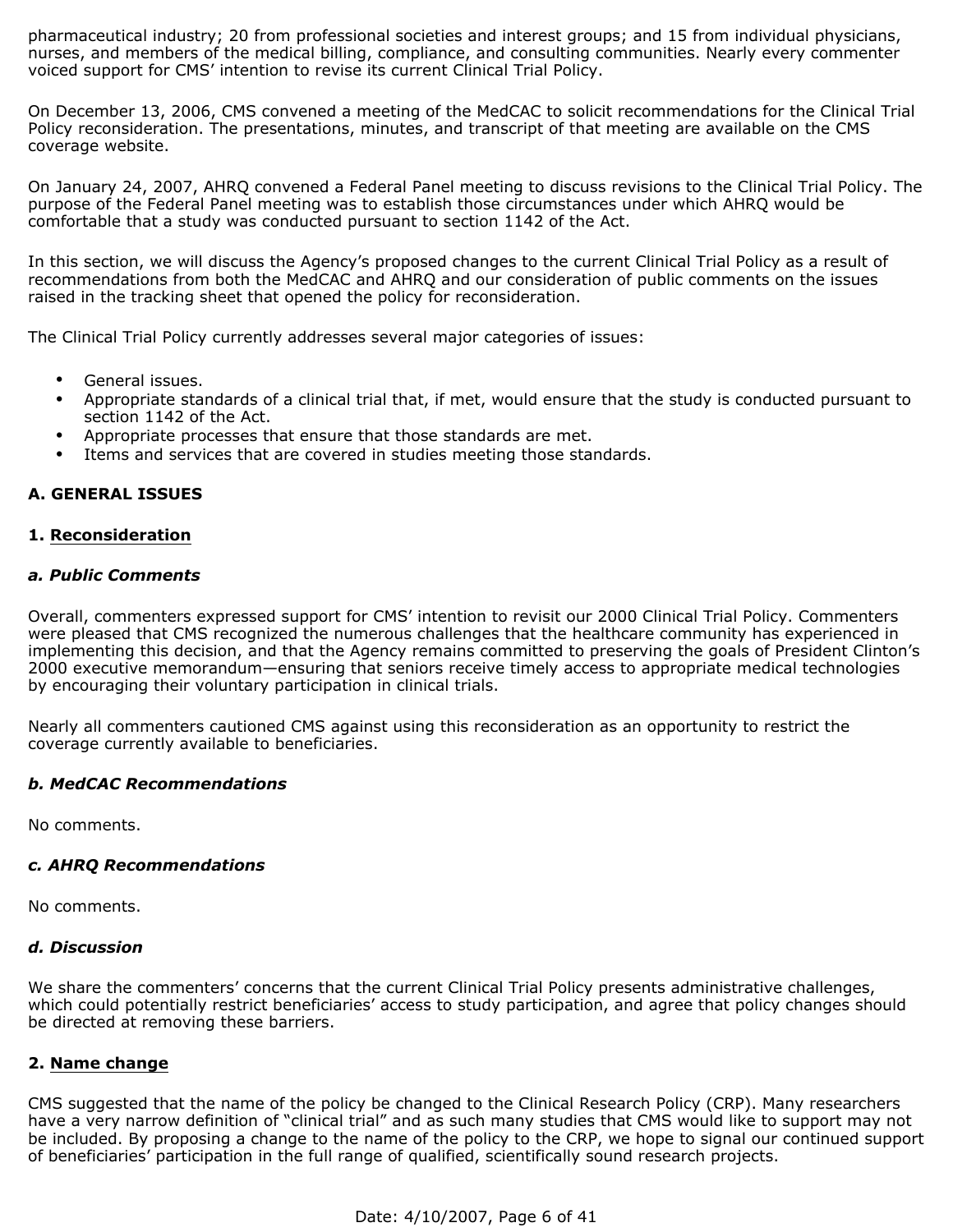### *a. Public Comments*

Several individuals remarked that changing the name of the Clinical Trial Policy to the Clinical Research Policy would be indicative of CMS' commitment to funding the routine costs of different types of studies such as observational studies, registries, and natural history studies—for which commenters voiced support.

Commenters remarked that as CMS extends coverage to new types of research studies, the Agency should take a leadership role in encouraging the development of quality criteria (i.e., the characteristics of a robust registry). Some commenters also mentioned that CMS should work with other DHHS stakeholders in developing detailed guidance about protecting patient privacy in disseminating registry data.

### *b. MedCAC Recommendations*

The MedCAC agreed with the name change to Clinical Research Policy.

### *c. AHRQ Recommendations*

AHRQ did not comment on the name change.

### *d. Discussion*

CMS agrees that the conventional definition of clinical trial fails to capture the scope of opportunities available to Medicare beneficiaries in clinical study participation. By proposing a change to the name of the policy to the CRP, we hope to signal our continued support of beneficiaries' participation in the full range of qualified, scientifically sound research projects. CMS also agrees that working with its Federal partner agencies, such as AHRQ, to encourage the development of advances in research methodologies is a good idea. As an example, CMS has worked with AHRQ, through AHRQ's Effective Healthcare Program, to produce a reference for the design and use of successful registries. More information about this project is available on AHRQ's website at http://effectivehealthcare.ahrq.gov/decide/registryOutline.cfm. CMS proposes to change the title of this policy to the:

*Clinical Research Policy*

### **3. Definition of research**

The MedCAC noted that CMS did not define research in the current Clinical Trial Policy and should do that separately from defining the standards of a good trial.

### *a. Public Comments*

None received.

### *b. MedCAC Recommendations*

The MedCAC recommended the adoption of the following definition of clinical research:

Clinical research is the observation of events in groups of individuals who share a particular characteristic, such as a symptom, sign, or illness; or a treatment or diagnostic test provided for the symptom, sign, or illness. Inferences are made based upon comparisons of rates of predefined outcomes among groups. Procedures are in place to assure that the rights, safety, and wellbeing of study participants are protected. Examples include: studies of diagnostic tests; primary & secondary prevention studies; health services research; and studies of comparative effectiveness.

#### *c. AHRQ Recommendations*

AHRQ recommended the following general definition of a clinical research: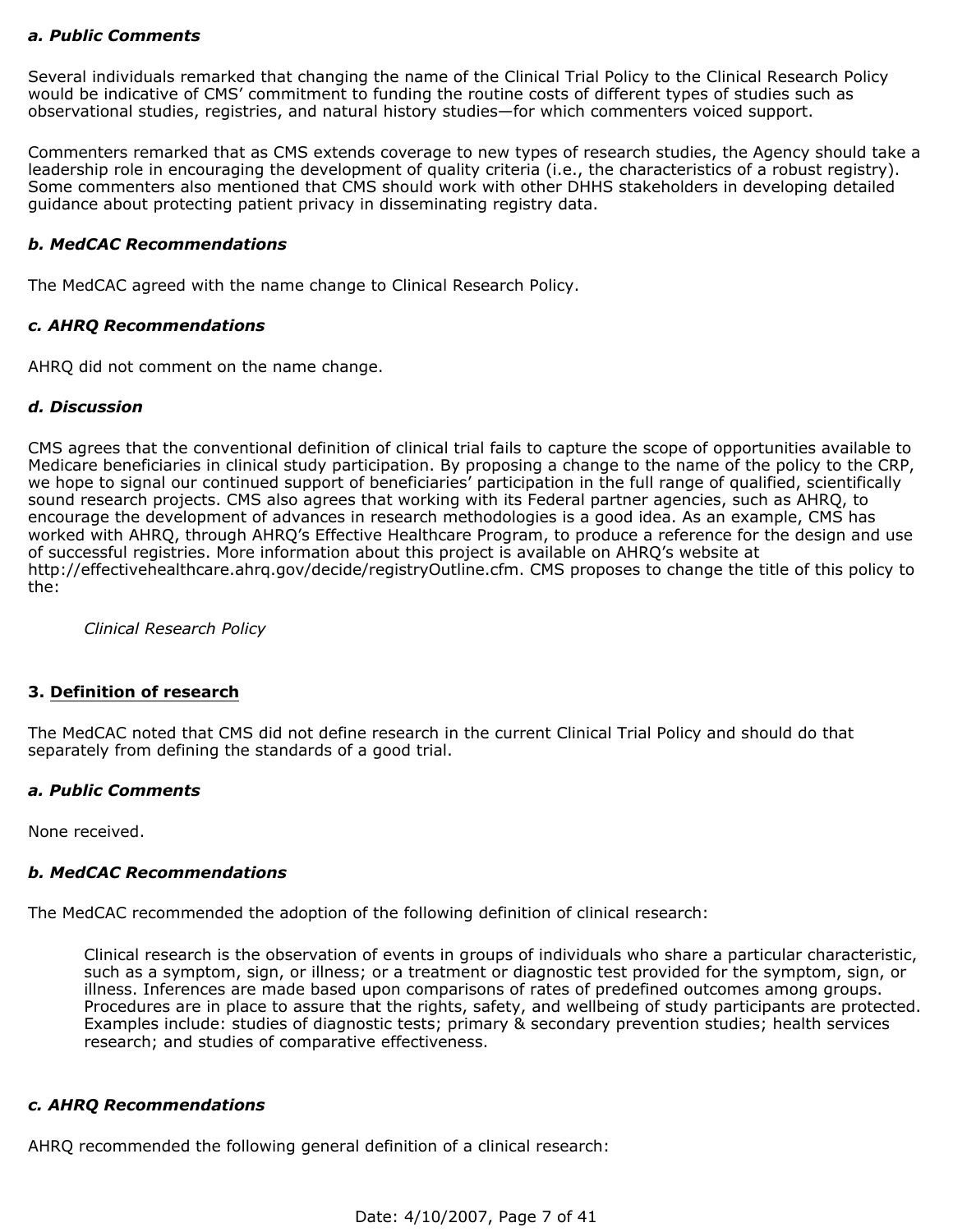Clinical research is the observation of events in groups of individuals who share a particular characteristic, such as a symptom or illness; or who have the same treatment or diagnostic test provided for a symptom or illness. Inferences are made based on comparisons of predefined health outcomes among groups. Procedures are in place to assure that the rights, safety, and wellbeing of research study participants are protected. Research studies need to conform to all applicable Federal regulations concerning human subject protection and privacy including 45 C.F.R. Part 46 and Parts 160 and 164.

Some examples of the types of clinical studies that might be supported follow, but this list should not be considered an all-inclusive list:

- Randomized controlled trials and other comparative clinical studies of effectiveness and comparative effectiveness;
- Observational clinical studies of outcomes of specific interventions, primary and secondary prevention strategies, or of implemented strategies related to delivery of care or testing of hypotheses regarding health services research ;
- Clinical studies of diagnostic tests, including measurements of sensitivity and specificity and impact on physician decision making and patient outcomes.

### *d. Discussion*

We agree with the need for a definition of research in this policy as the MedCAC recommended. We believe that the AHRQ recommendation more clearly outlines both the definition and types of trials that fit under that definition and propose to include it in the policy.

*Clinical research is the observation of events in groups of individuals who share a particular characteristic, such as a symptom or illness; or who have the same treatment or diagnostic test provided for a symptom or illness. Inferences are made based on comparisons of predefined health outcomes among groups. Procedures are in place to assure that the rights, safety, and wellbeing of research study participants are protected. Research studies need to conform to all applicable Federal regulations concerning human subject protection and privacy including 45 C.F.R. Part 46 and Parts 160 and 164.*

*Some examples of the types of clinical studies that might be supported follow, but this list should not be considered an all-inclusive list:*

- *Randomized controlled trials and other comparative clinical studies of effectiveness and comparative effectiveness;*
- *Observational clinical studies of outcomes of specific interventions, primary and secondary prevention strategies, or of implemented strategies related to delivery of care or testing of hypotheses regarding health services research; and*
- *Clinical studies of diagnostic tests, including measurements of sensitivity and specificity, and impact on physician decision making and patient outcomes.*

# **B. STANDARDS**

The current Clinical Trial Policy has three requirements and seven highly desirable characteristics that a clinical trial must meet to qualify for Medicare coverage. The three requirements were specific Medicare standards that were components of the general standards encompassed in the seven highly desirable characteristics that Medicare believed most relevant to its population. They were not independent standards but subsets of the general study standards that CMS wanted to ensure were met in qualified trials. For instance, one Medicare specific requirement was for the study to have therapeutic intent. There are well-designed trials without therapeutic intent that meet the seven highly desirable characteristics. Thus, this specific standard, from within the general characteristics that Medicare wanted to ensure were met, was added to define Medicare's intentions for trial coverage.

CMS proposed to continue this dual set of standards. The first set includes general standards any good trial should meet. The second set includes particular aspects of the general standards that Medicare is particularly interested in ensuring are met.

CMS proposed that these standards be reclassified as:

- Scientifically and technically sound general study standards; and
- Medicare-specific standards.

Date: 4/10/2007, Page 8 of 41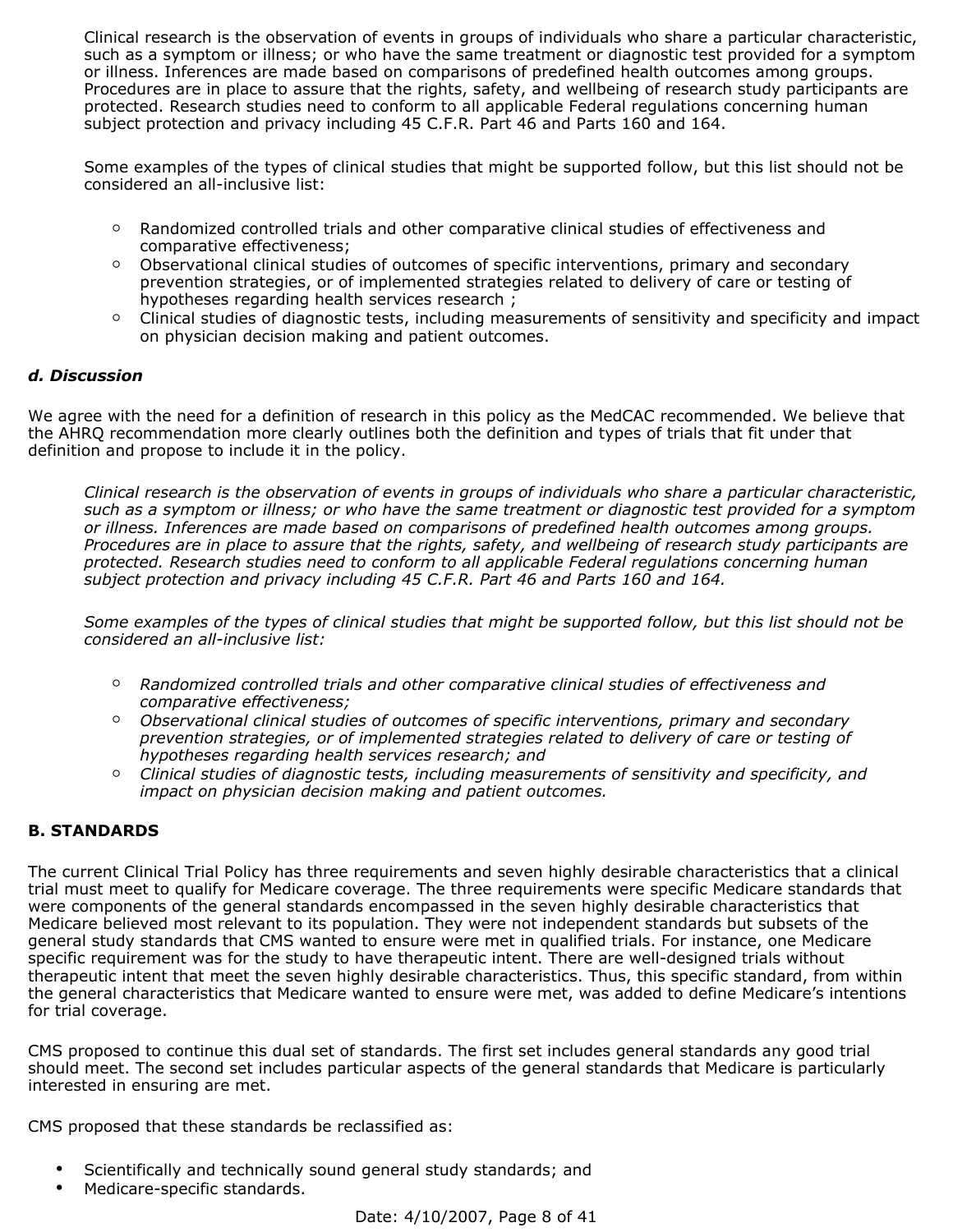Both the MedCAC and AHRQ agreed with this classification scheme. However, for clarity and format consistency, we believe that the Medicare-specific standard concerning CED belongs in a separate category. Based on these recommendations, we are proposing to modify the policy to reclassify the standards as:

- *General standards for a scientifically and technically sound clinical research study;*
- *Medicare-specific standards of a clinical research study; and*
- *National Coverage Determination Coverage with Evidence Development standards.*

### **1. General Standards for a Scientifically and Technically Sound Clinical Research Study**

### **Seven highly desirable characteristics**

The current policy lists seven highly desirable characteristics of a qualified trial. CMS requested input on the continued validity of these standards or if alternative or additional standards be adopted.

### *a) Public Comments*

There were no substantive comments directed towards revising the seven highly desirable characteristics of a clinical study as written in the current NCD.

### *b) MedCAC Recommendations*

The MedCAC considered the current list of seven desirable characteristics of a clinical study, and determined that they sufficiently define characteristics of a good clinical study and recommended that they be continued.

### *c) AHRQ Recommendations*

AHRQ agreed that the current seven desirable characteristics of a clinical study continue to define a good clinical study and, with minor language changes, recommended CMS continue those in the current policy. Its recommended language is:

AHRQ will support research that meets the following general standards for a scientifically and technically sound clinical research study:

- The principal purpose of the research study is to test whether a particular intervention potentially improves the participants' health outcomes
- The research study is well-supported by available scientific and medical information or it is intended to clarify or establish the health outcomes of interventions already in common clinical use
- The research study does not unjustifiably duplicate existing studies
- The research study design is appropriate to answer the research question being asked in the study
- The research study is sponsored by an organization or individual capable of executing the proposed study successfully
- The research study is in compliance with all applicable Federal regulations concerning the protection of human subjects found at 45 C.F.R. Part 46 and Parts 160 and 164. The studies have a data and safety monitoring plan.
- All aspects of the research study are conducted according to the appropriate standards of scientific integrity

### *d) Discussion*

Both the MedCAC and AHRQ agreed that the current seven highly desirable characteristics are sufficient with minor modifications to ensure that the study is conducted pursuant to section 1142 of the Act. The modifications replace the word "trial" with "study" and add other minor modifications. We agree with the language changes recommended. We are adding some additional references for the standard that addresses human subject protection. The FDA has separate standards that apply to research that they oversee and we will add that language. We propose to adopt the following general standards for a scientifically and technically sound clinical research study:

*AHRQ will support research that meet the following general standards a scientifically and technically sound clinical research study:*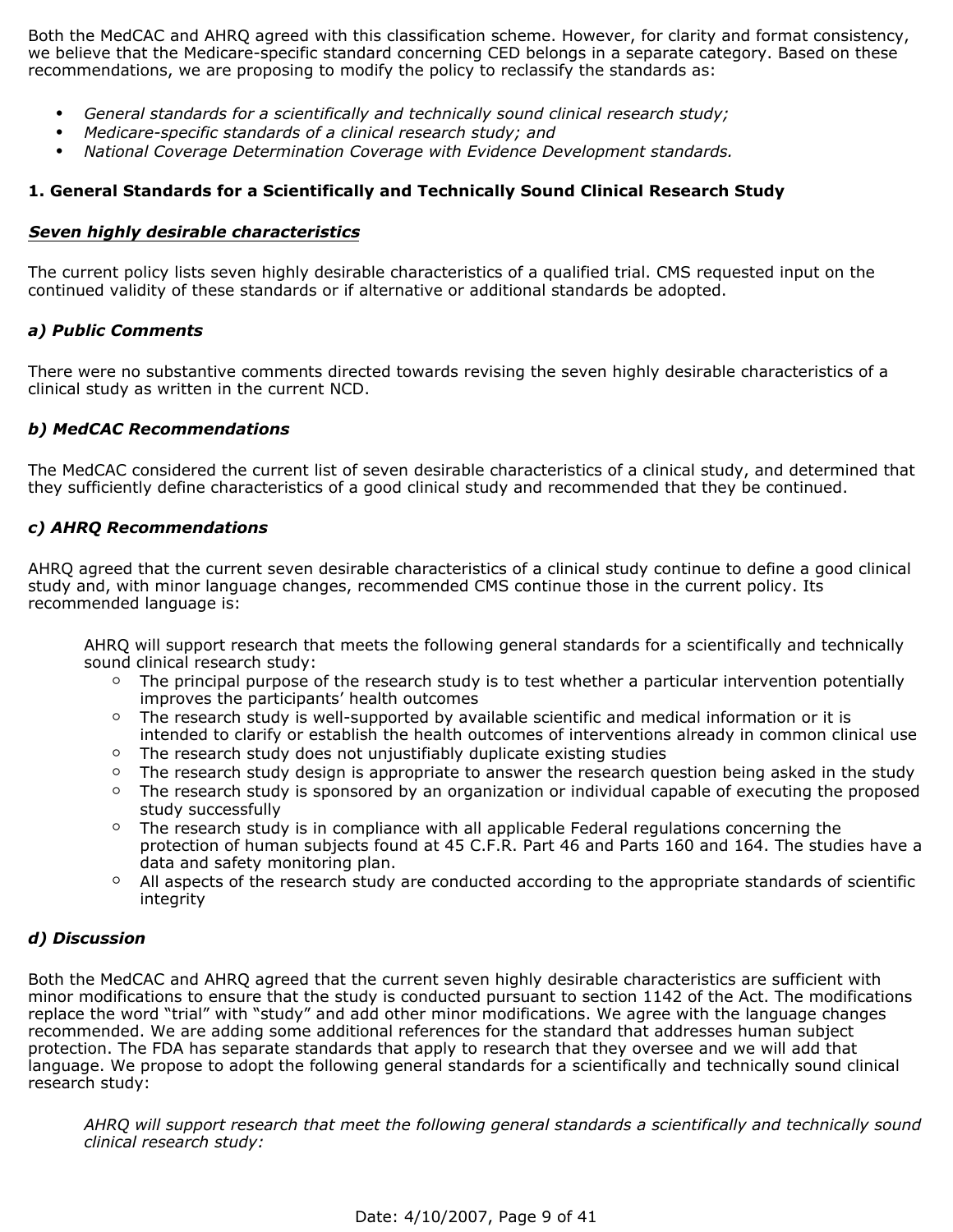- *The principal purpose of the research study is to test whether a particular intervention potentially improves the participants' health outcomes;*
- *The research study is well-supported by available scientific and medical information or it is*
- *intended to clarify or establish the health outcomes of interventions already in common clinical use;* ◦ *The research study does not unjustifiably duplicate existing studies;*
- *The research study design is appropriate to answer the research question being asked in the study;*
- *The research study is sponsored by an organization or individual capable of executing the proposed study successfully;*
- *The research study is in compliance with all Federal regulations relating to the protection of human subjects found at 45 C.F.R. Part 46. If the study is FDA-regulated, it also must be in compliance with 21 C.F.R. Parts 50 and 56; and*
- *All aspects of the research study are conducted according to the appropriate standards of scientific integrity.*

### **Written Protocol**

While most studies are undertaken only after a detailed protocol has been developed, some are not. The protocol is the primary source of knowledge on the proposed design and management of the study. Without this document, reviewers and funders are unable to ascertain the quality and validity of the study. The exercise of committing to paper all the aspects of the study is crucial to ensuring that all potential concerns have been addressed.

### *a) Public Comments*

Since this requirement was raised for the first time at the MedCAC meeting, the public was not asked to comment on this issue when the tracking sheet was released.

### *b) MedCAC Recommendations*

The MedCAC recommended the addition of the following Medicare-specific requirement:

All studies must have a written protocol.

### *c) AHRQ Recommendations*

AHRQ agreed with this concept and recommended some minor changes from the MedCAC language. AHRQ's recommended language is:

All research studies have a written protocol.

### *d) Discussion*

While it is expected that all studies begin with a written protocol, the historical context provided at the MedCAC and supported by AHRQ convinces us that this requirement should be expressly stated. It is impossible to evaluate the adequacy of trial design without a written protocol. We do not propose to define the content of that protocol. Numerous Federal Agencies and other scientific entities have done that. However, we propose to add the following to the list of general standards:

*All research studies have a written protocol*

# **Summary**

The recommendations above result in the following changes to the CRP:

*AHRQ will support research that meets the following general standards for a scientifically and technically sound clinical research study:*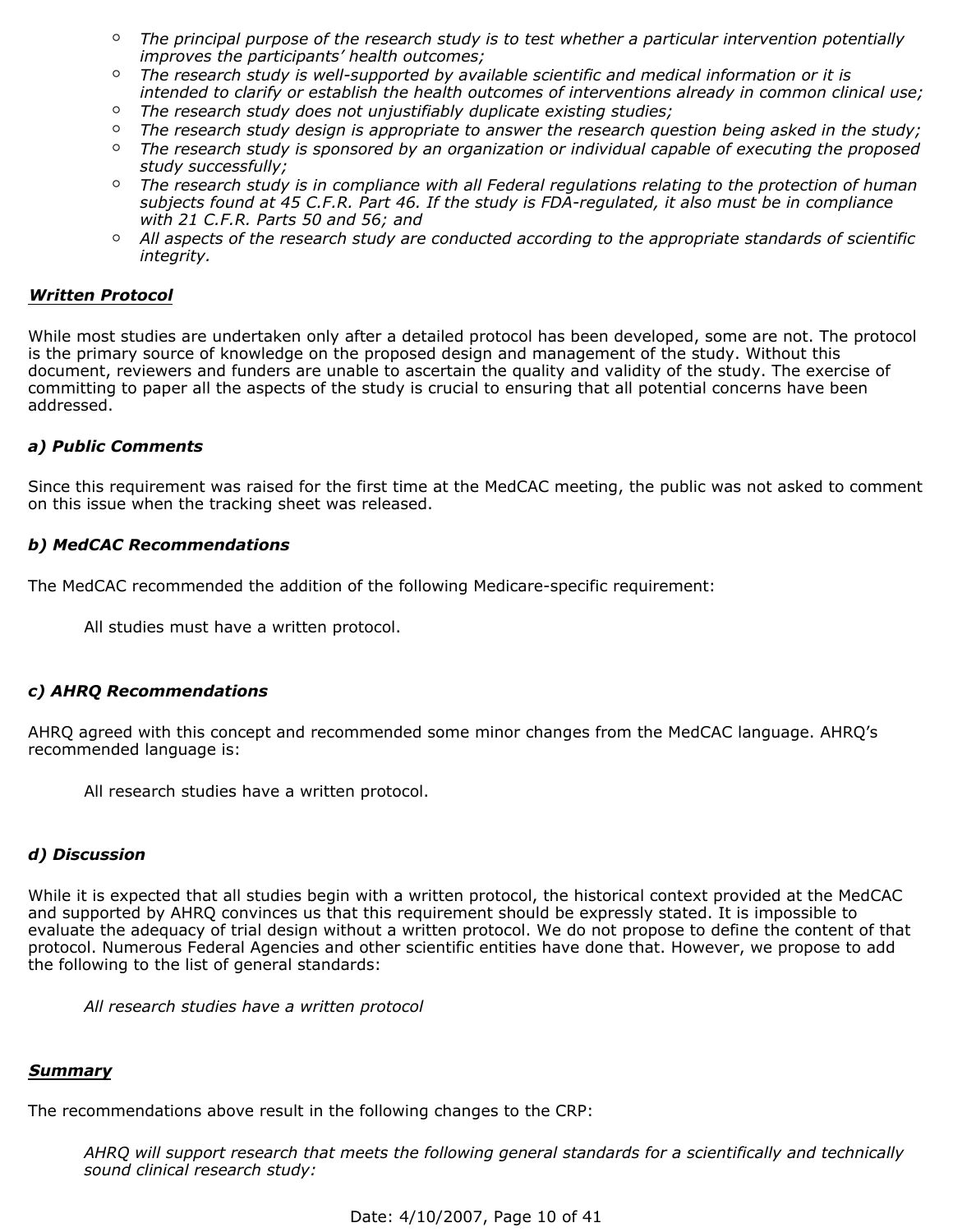- 1. *The principal purpose of the research study is to test whether a particular intervention potentially improves the participants' health outcomes.*
- 2. *The research study is well-supported by available scientific and medical information or it is*
- *intended to clarify or establish the health outcomes of interventions already in common clinical use.* 3. *The research study does not unjustifiably duplicate existing studies.*
- 4. *The research study design is appropriate to answer the research question being asked in the study.*
- 5. *The research study is sponsored by an organization or individual capable of executing the proposed study successfully.*
- 6. *The research study is in compliance with all applicable Federal regulations concerning the protection of human subjects found at 45 CFR Part 46. If a study is FDA-regulated, it also must be in compliance with 21 CFR Parts 50 and 56.*
- 7. *All aspects of the research study are conducted according to the appropriate standards of scientific integrity.*
- 8. *All research studies have a written protocol.*

### **2. Medicare-Specific Standards**

Most of the issues that concern CMS about the design and conduct of clinical research studies are encompassed in the general standards listed above. However, there are components of the general standards for a scientifically and technically sound clinical research study that are most relevant to CMS. Therefore, we want to ensure these are met and will assess them separately from the general standards. As discussed in the Approval section below, differing processes will be used to determine if these standards are met.

### **Benefit Category**

The first requirement in the current policy relates to having a benefit category. This is not a standard for studies; rather it is a statutory requirement for coverage. We proposed moving that requirement to another section of the NCD and both the MedCAC and AHRQ agreed.

### **Therapeutic Intent**

CMS proposed changes to the second and third requirements to clarify therapeutic intent. CMS wanted, in the current policy, to ensure that Medicare coverage was not provided for studies in which only basic safety or disease pathophysiology was being studied.

#### *a) Public Comments*

Several commenters remarked that the "therapeutic intent" requirement of the 2000 Clinical Trial Policy is too vague. Specifically, they remarked that studies would not necessarily have to include therapeutic intent as a primary objective (as stated in the study protocol) in order to confer therapeutic benefit for a patient; therefore, these studies should be considered to meet the "therapeutic intent" threshold. In fact, a few commenters suggested that therapeutic intent is implicit in any trial in phase II or later. Another commenter asked that CMS explicitly cover or non-cover phase I and prevention trials under this element of the policy.

Other commenters suggested that therapeutic intent can be demonstrated outside of the protocol objectives—for example, a trial can have therapeutic intent if it measures an endpoint that could have direct or indirect impact on the patient's health. These commenters warned CMS against relying on "*mechanistic indicia*," such as the phase of a trial or where an objective is listed in a protocol document. Rather CMS should rely on a variety of measures to make this indication—the outcomes measures, expectations of investigators and patients, physicians' intentions in enrolling subjects, etc.

### *b) MedCAC Recommendations*

The majority of members recommended that the second and third criteria read:

The study must not be designed primarily to test toxicity or disease pathophysiology. Phase I trials that have therapeutic intent as one of the objectives may meet the standard only if the disease is chronic, life threatening, or debilitating.

# *c) AHRQ Recommendations*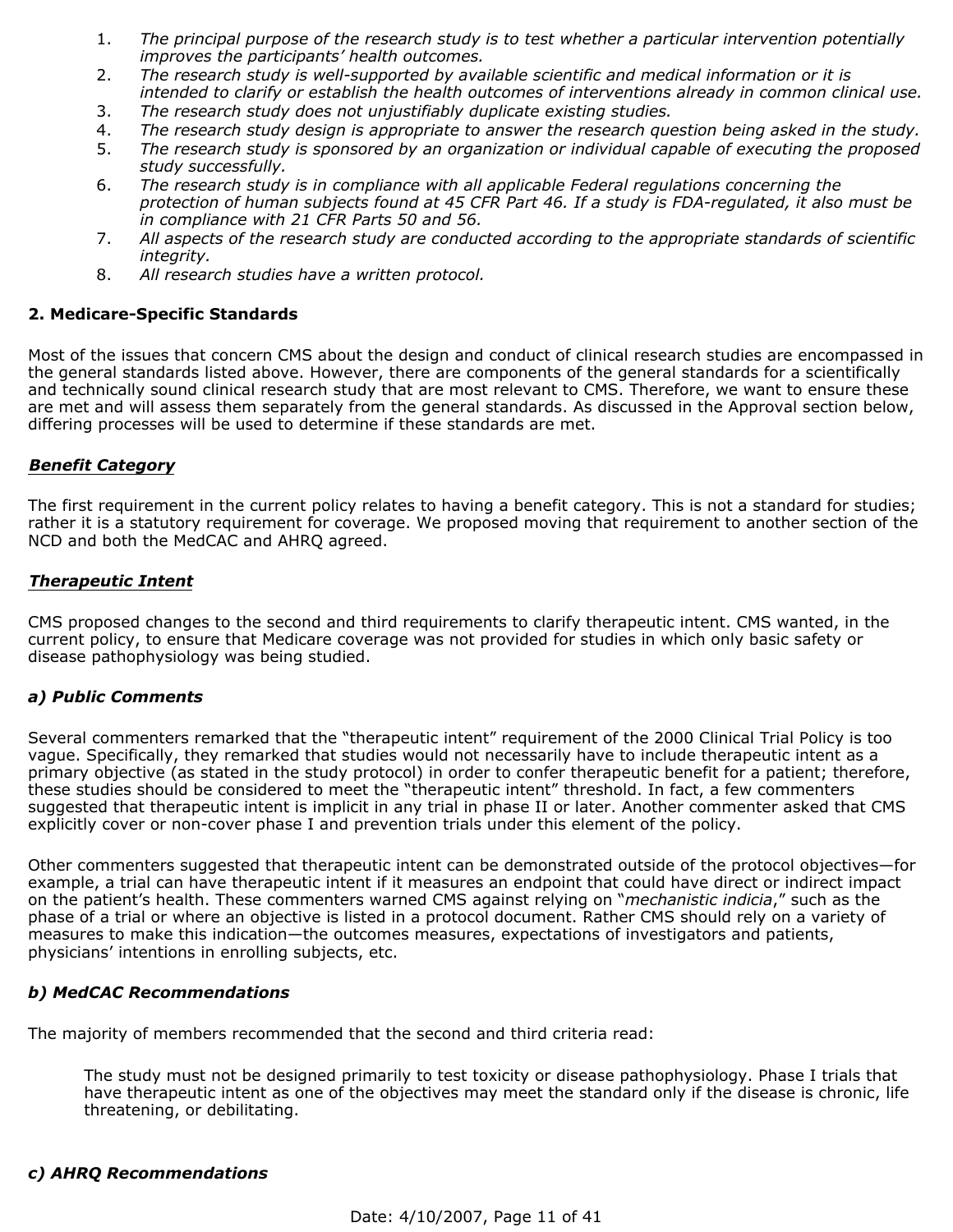AHRQ concurred with the MedCAC recommendation with some minor changes:

The research study must not be designed primarily to test toxicity or disease pathophysiology. Phase I trials that have therapeutic intent as one of the objectives may meet the CMS beneficiary protection standard only if the disease is chronic, life threatening, or debilitating.

## *d) Discussion*

CMS understands that a broad definition of therapeutic intent recognizes the notion that many research projects could be considered to have varying degrees of contributions towards understanding those interventions that improve health outcomes for patient populations. We agree that in some cases, safety and toxicity trials may assess the benefits of the interventions they examine. However, we must balance this with an operating policy that is easily understood by the provider community and enforceable and reproducible across Medicare contractors.

As discussed above, the MedCAC and AHRQ recommended a single standard that included a discussion of Phase I trials as defined in FDA regulations at 21 C.F.R. 312.12. We are proposing to adapt and clarify the MedCAC and AHRQ recommendation and will add the following to the new policy:

*The clinical research study is not designed to exclusively test toxicity or disease pathophysiology. Research studies, including some Phase I trials, whose protocols commit to measuring therapeutic outcomes as one of the objectives, may meet this standard only if the disease being studied is chronic, life threatening, or debilitating.*

## **Trial Registration**

The current policy stated that CMS would establish a registry of all covered trials. Although a registry was not established by CMS, we suggested that this requirement be continued in a modified form by requiring the NIH ClinicalTrials.gov website as the required registry. We recommended that this standard be added to the list of Medicare-specific standards.

### *a) Public Comments*

Commenters pointed out that the NIH/National Library of Medicine clinical trials registry is only one of many sources for clinical trials information. As such, some commenters argued that other sites outside of the DHHS should be recognized as meeting this criterion of coverage.

Other commenters supported CMS' proposal, stating that other entities—such as the International Committee of Medical Journal Editors—already impose this requirement prior to accepting manuscripts of study results for publication.

Some commenters who were supportive of this idea made distinctions between different types of trials—several individuals remarked that registration should only be required for trials at Phase II and beyond (i.e., Phase I trials should not be required to register in all cases). One commenter sought clarification that all study types be added to the NIH website—for example, ClinicalTrials.gov supports the ability to register observational studies on the site.

Several commenters from the medical device and pharmaceutical manufacturing industries expressed concern that mandatory registration of upcoming clinical trials is contrary to competitive business practice, as this requirement would require trial sponsors to disclose potentially sensitive trade secrets to the public. These commenters urged that CMS criteria strike a balance between transparency and proprietary information by leaving this as a voluntary criterion.

### *b) MedCAC Recommendations*

The MedCAC recommended the addition of the following to the Medicare-specific standards: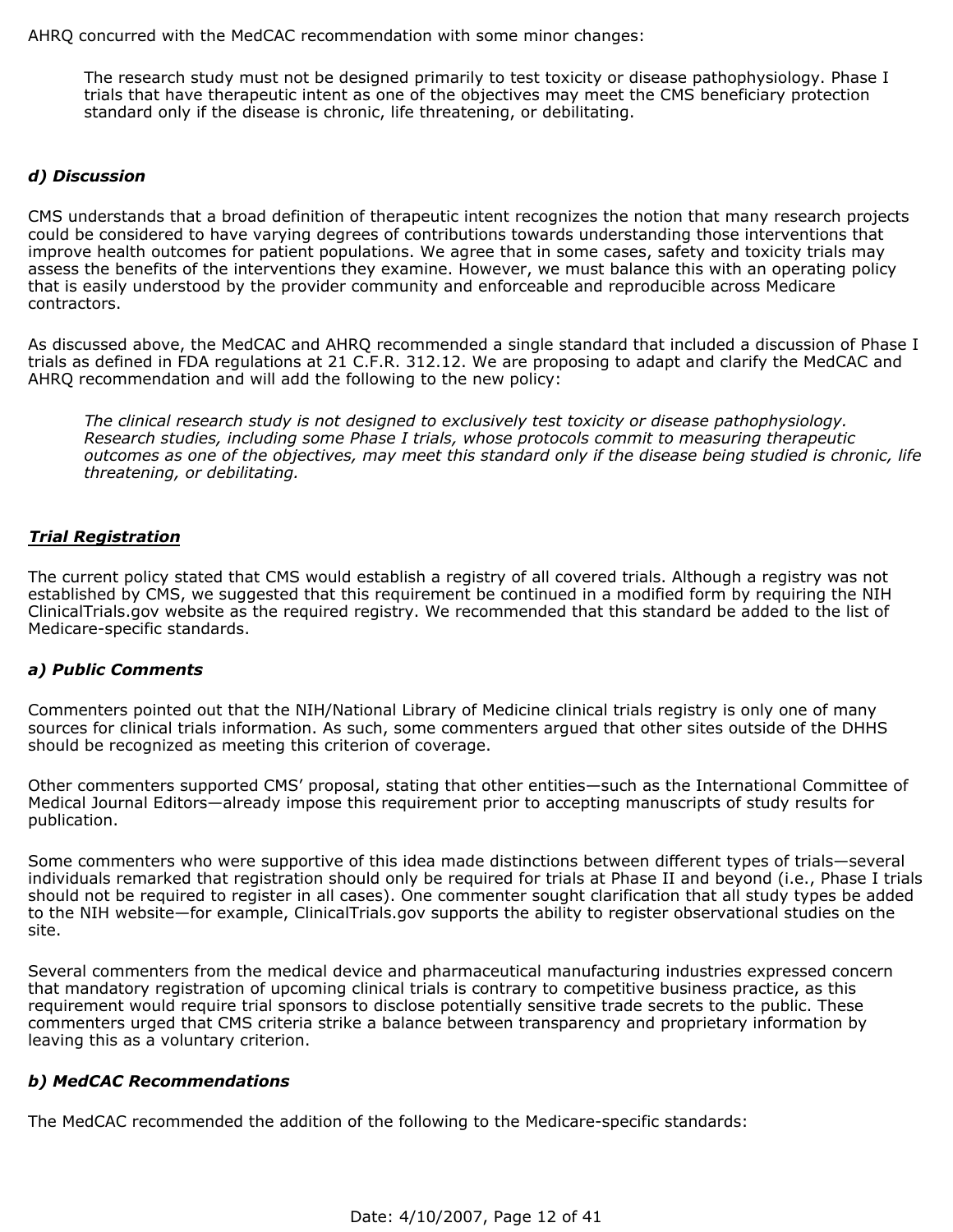The study must be registered on the ClinicalTrials.gov website prior to the enrollment of the first study subject.

## *c) AHRQ Recommendations*

AHRQ agreed with the MedCAC language, but recommended that this standard be included in the list of general study standards.

# *d) Discussion*

Contemporaneously with the implementation of the 2000 Clinical Trial NCD, the National Institutes of Health/National Library of Medicine (NIH/NLM) established a clinical trials registry (ClinicalTrials.gov) to meet the requirement of the 1997 Food and Drug Administration Modernization Act. After a thorough review of the NIH/NLM ClinicalTrials.gov website, we believe that all studies covered under this policy should be registered in this registry prior to enrollment of the first subject. Many internationally and nationally recognized research organizations and peer-review publications have ratified the registration of clinical studies into the ClinicalTrials.gov registry. Registration into this registry assures that beneficiaries will have pertinent information about clinical research Medicare supports—an essential component of transparency to facilitate patient-provider informed decision-making. The World Health Organization and International Committee of Medical Journal Editors (WHO/ICMJE) data elements are the required data elements in this registry. Information about this registry may be obtained at http://www.clinicaltrials.gov/.

CMS recognizes the industry's sensitivity to disclosing study information—including study results—to the public through a national clinical trials registry. However, this sensitivity must be balanced against the public's desire to obtain information about the studies that their Medicare premiums and tax dollars support. Both the MedCAC and AHRQ agreed with this recommendation. AHRQ, however, believed that this requirement should be part of the general standards to ensure that approving agencies were cognizant of its importance. We believe that the general standards encompass this standard; but because of its relevance to the Medicare program, we prefer listing this requirement as a Medicare-specific standard to allow CMS to specifically review the adherence to this standard. We propose adding this requirement to the Medicare-specific standards. The proposed standard is:

*The research study is registered on the ClinicalTrials.gov website prior to the enrollment of the first study subject.*

### **Release of study results**

The current policy does not discuss release of results from covered trials. CMS suggested that study protocols explicitly address plans for the dissemination of study results and findings and that this be added to the list of Medicare-specific standards.

### *a) Public Comments*

Since this requirement was raised for the first time at the MedCAC meeting, the public was not asked to comment on this issue when the tracking sheet was released.

### *b) MedCAC Recommendations*

The MedCAC recommended the addition of the following Medicare-specific requirement:

The study protocol must specify method and timing of public release of all pre-specified outcomes regardless of outcome or completion of trial.

# *c) AHRQ Recommendations*

AHRQ agreed with this concept but again believed that this issue had such importance that it also needed to be added to the list of general standards for a scientifically and technically sound clinical research study. AHRQ also recommended some changes from the MedCAC language. AHRQ's recommended language is: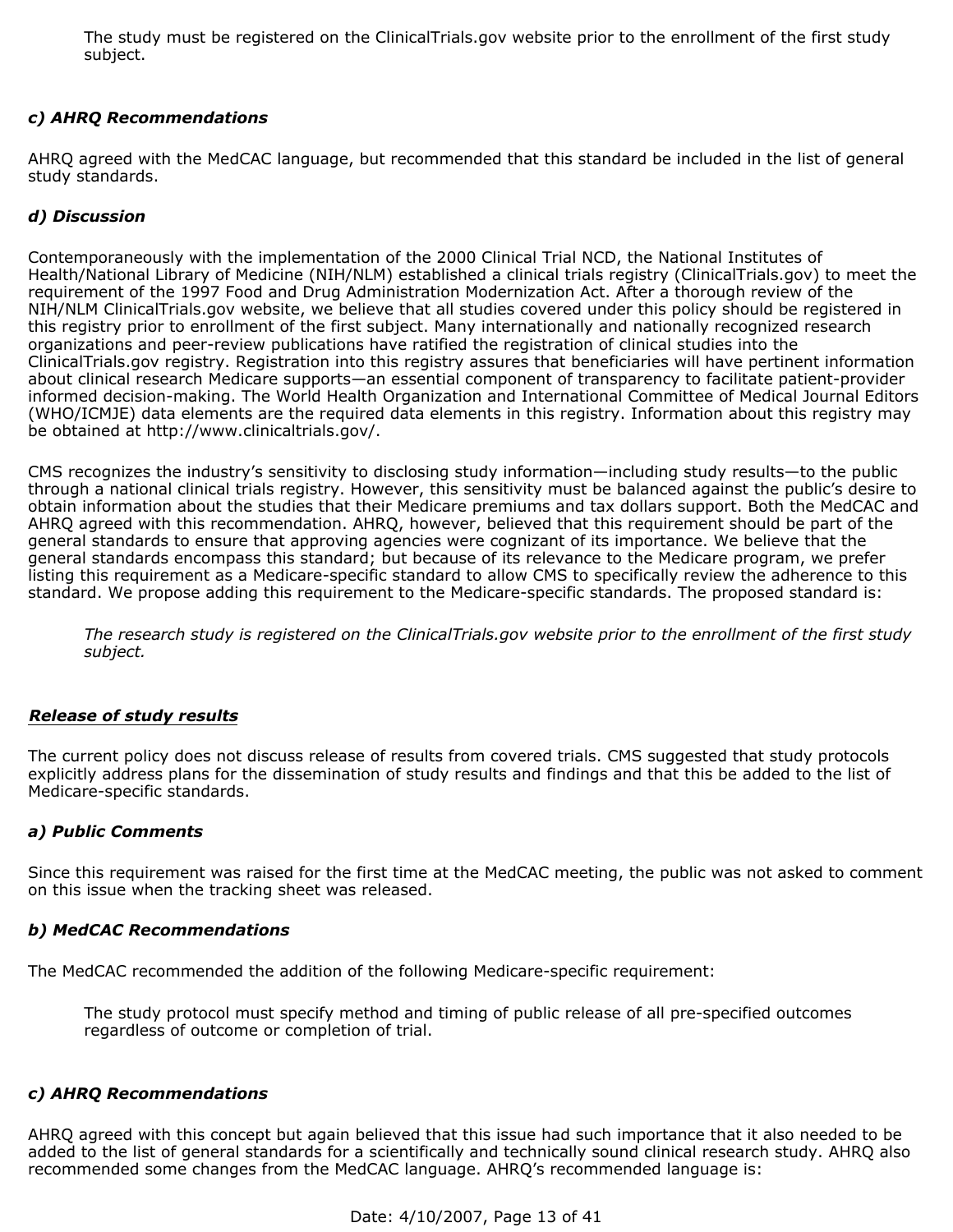The research study protocol must specify and fulfill method and timing of public release of all pre-specified outcomes to be measured including release of outcomes if outcomes are negative or study is terminated early.

## *d) Discussion*

It is imperative that studies for which Medicare has made payment of any clinical costs be made available to the public regardless of the outcomes. We are aware that ClinicalTrials.gov does not have a mechanism for posting results at this time and that trial sponsors and the public depend on the medical literature for announcing their results. If trial results are not published they do not add to the clinical evidence base and cannot be used for medical decision-making. CMS will work with other government agencies and the research community to develop routine outlets for release of these results. Until that is completed, we are proposing that the results for all primary and secondary outcome measures must be made publicly available as the analyses are completed. These can be disseminated to the public in peer-reviewed publications or in suitable public web based databases. If and when a Federal government database of results becomes available, this would be considered preferable to a sponsor-supported database. For now, a sponsor-supported database would be considered acceptable if it clearly states the sponsor, the relationship of the sponsor to the items being studied, and the methods of scientific review of the results. Any sponsor-supported database must be made available to the public.

The MedCAC and AHRQ agreed with this concept and AHRQ recommended that it be added to the general standards list rather than the Medicare-specific standards list. We believe that the general standards of a scientifically and technically sound clinical research study encompass this standard: but because of its relevance to the Medicare program we prefer listing this requirement as a Medicare-specific standard to allow CMS to specifically review the adherence to this standard. We propose adding this requirement to the Medicare-specific standards. The proposed standard is:

*The research study protocol specifies and fulfills method and timing of public release of all pre-specified outcomes to be measured including release of outcomes if outcomes are negative or study is terminated early.*

### **Health Disparities**

Congress recognized the lack of representation of many subpopulations in many research studies in the NIH Revitalization Act of 1993.3 The NIH implemented the statute in the *Policy and Guidelines on the Inclusion of Women and Minorities as Subjects in Clinical Research – Amended, October, 2001.4*

In its tracking sheet, CMS asked the public to provide comment on the development criteria to assure that any Medicare covered clinical research study includes a representative sample of Medicare beneficiaries, by demographic and clinical characteristics.

### *a) Public Comments*

In general, commenters were not supportive of this proposal. Commenters expressed concern that this requirement would be insurmountably challenging for CMS to implement and enforce, creating additional administrative burdens for well-intentioned providers. Several commenters agreed that the demographic characteristics of the study's participants should be driven by clinical considerations, rather than by a desire to mirror the universe of Medicare beneficiaries.

Some commenters also argued that this requirement would discourage the enrollment of Medicare beneficiaries in future trials—investigators may be unwilling or unable to meet this criterion, thus precluding participation of *any* beneficiaries and reducing access to new technology.

Commenters from throughout the healthcare community also expressed concern about preserving the scientific integrity of the protocol in the face of this requirement. A majority of commenters who addressed this topic stated that this requirement would affect study designs, particularly those of multi-site trials, whose investigators may experience geographic variation in their recruitment successes. A few commenters offered that NIH already takes steps to assure equitable access to trial participation, and that CMS' standard may counter this effort.

As an alternative, three commenters postulated that CMS should increase the visibility of clinical trials among the Medicare population, and remove administrative barriers for investigators to accept these patients into studies.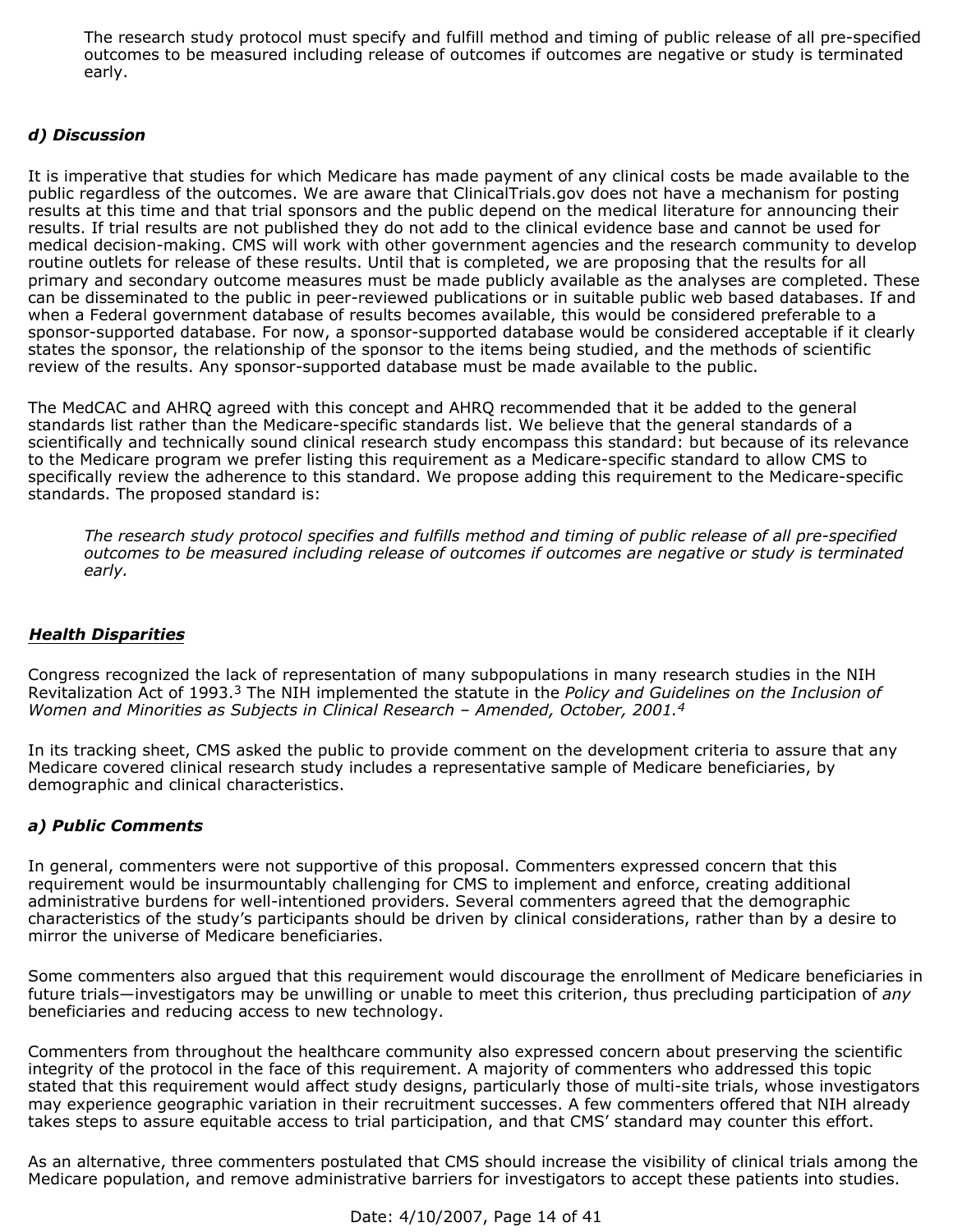### *b) MedCAC Recommendations*

CMS proposed more specific language to the MedCAC:

The study must have explicitly discussed consideration of relevant subpopulations (as defined by age, gender, race/ethnicity, or other factors) in the study protocol.

The MedCAC concurred with the recommended addition.

# *c) AHRQ Recommendations*

Again, AHRQ concurred with the concept but recommended that it be added as a general standard for a scientifically and technically sound clinical research study. They also recommended some language revisions:

The research study must have explicitly discussed proposed inclusion criteria and considered relevant subpopulations (as defined by age, gender, race/ethnicity, socioeconomic or other factors) in the study protocol.

## *d) Discussion*

CMS wants to support studies that allow Medicare beneficiaries to voluntarily participate in research studies and encourage the conduct of research studies that add to the knowledge base about the efficient, appropriate, effective, and cost-effective use of products and technologies in the Medicare population, thus improving the quality of care that Medicare beneficiaries receive. Well-designed studies have protocols that define the populations with the highest risk of having the disease or condition being studied. If data are not available that clearly demonstrate differences of clinical importance in subgroups defined by gender, race/ethnicity, age, or other relevant subpopulations, then the protocol must discuss the necessary steps to enroll sufficient numbers of these populations to ensure a valid analysis of the intervention effects.

CMS understands the commenters' concerns, but it is not our intention to require a specific enrollment of all subpopulations. It is, however, our intention that all covered study protocols address all populations affected by the technology under investigation with special emphasis on minority and other groups that have experienced disparities in health care due to a lack of quality research data. If convincing evidence indicates that no differences exist between identified subgroups, that information should be noted in the protocol. If that evidence does not exist, then the protocol must discuss how the study intends to address these issues. One option is to power the study to address outcomes in each subgroup separately. Alternatively, the study may choose to analyze the subgroups together and test for interaction. While not requiring any specific process, CMS expects that subgroup differences be defined and that protocols discuss how the study will evaluate any difference found.

With the support of the MedCAC and AHRQ, CMS recommends adoption of the language for this standard. As discussed above, listing this requirement as a Medicare-specific standard does not mean that it is not encompassed within the general standards. Adding it to this list allows CMS to specifically review the adherence to this standard. We propose adding this requirement to the Medicare-specific standards with minor clarifying language. The proposed standard is:

*The research study protocol must have explicitly discussed inclusion criteria and considered relevant subpopulations (as defined by age, gender, race/ethnicity, socioeconomic or other factors).*

### **Medicare Populations**

In addition to the subpopulations addressed by the NIH, CMS serves a unique population—the elderly. We commonly review evidence that does not include this population. Therefore, we suggested that unless there are clear data documenting that no important differences exist between the Medicare elderly and the population studied, the study must enroll sufficient numbers of these populations to ensure that the analysis of the results of the intervention may be applicable to the Medicare population. This is especially important when the results are intended to be included in an external request to open a national coverage analysis.

# *a) Public Comments*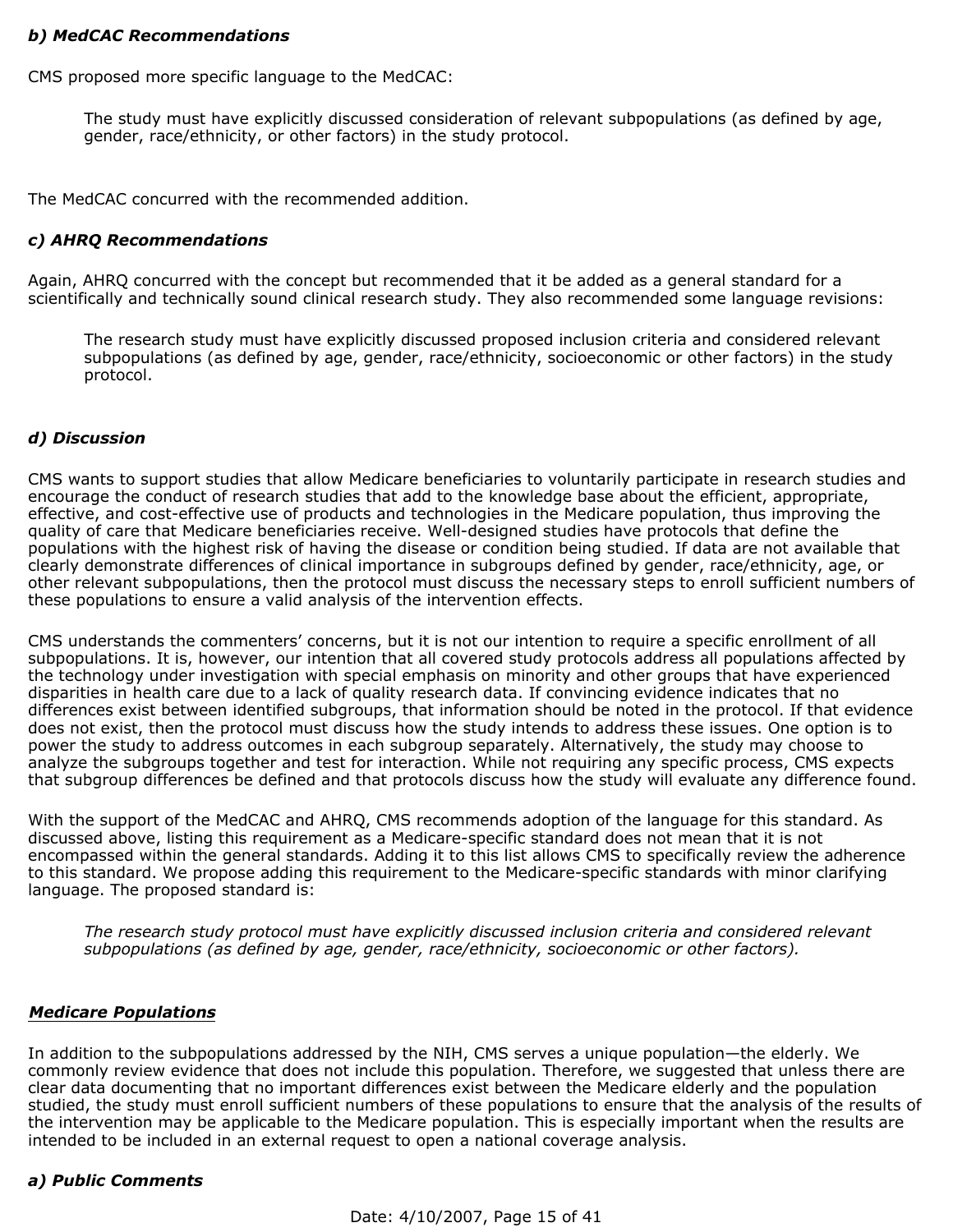In general, commenters were again not supportive of this proposal. Commenters cautioned that, should CMS continue to pursue this element of the policy, the Agency must delineate very clear guidelines about how this element could be implemented without affecting the access Medicare beneficiaries may already have to study participation.

### *b) MedCAC Recommendations*

CMS provided specific language to the MedCAC:

If the study results are to be used to inform Medicare coverage policy, the study must contain an explicit discussion of how the enrollment process will ensure that sufficient Medicare populations are included to clinically and statistically determine that Medicare populations benefit from the intervention.

The MedCAC was uncomfortable with this language. Some MedCAC members stated that it was implicit and as such did not need to be part of the research policy. Others members agreed with some of our public commenters that requiring specific numbers of Medicare beneficiaries would make studies difficult to complete. The MedCAC recommended the following revision:

The protocol must contain a discussion of how the results will generalize to the Medicare population to infer whether Medicare patients benefit from the intervention and whether the results are generalizable to Medicare beneficiaries.

### *c) AHRQ Recommendations*

AHRQ agreed with this concept. They reviewed the MedCAC recommendation and suggested the following changes:

The protocol must contain a discussion of how the results will generalize to the Medicare population to infer whether Medicare patients may benefit from the intervention. In particular, the protocol must describe the potential impact of age-specific and other factors on outcomes and whether the research study is powered sufficiently to draw conclusions with respect to the Medicare population.

### *d) Discussion*

CMS understands the commenters' concerns. However, we expect that the results of all approved studies will specifically benefit the Medicare population and, as such, covered studies must address how the study will affect the Medicare elderly population if it desires to enroll and receive payment for services provided to Medicare beneficiaries within that study.

We agree that the MedCAC and AHRQ recommended language more clearly expresses our intent. Therefore, we propose to add this Medicare-specific standard to the new policy:

*The research study protocol contains a discussion of how the results will generalize to the Medicare population to infer whether Medicare patients may benefit from the intervention. In particular, the protocol describes the potential impact of age-specific and other factors on outcomes and whether the research study is powered sufficiently to draw conclusions with respect to the Medicare population.*

#### **Summary**

The recommendations above result in the following changes to the Medicare-specific standards in the CRP: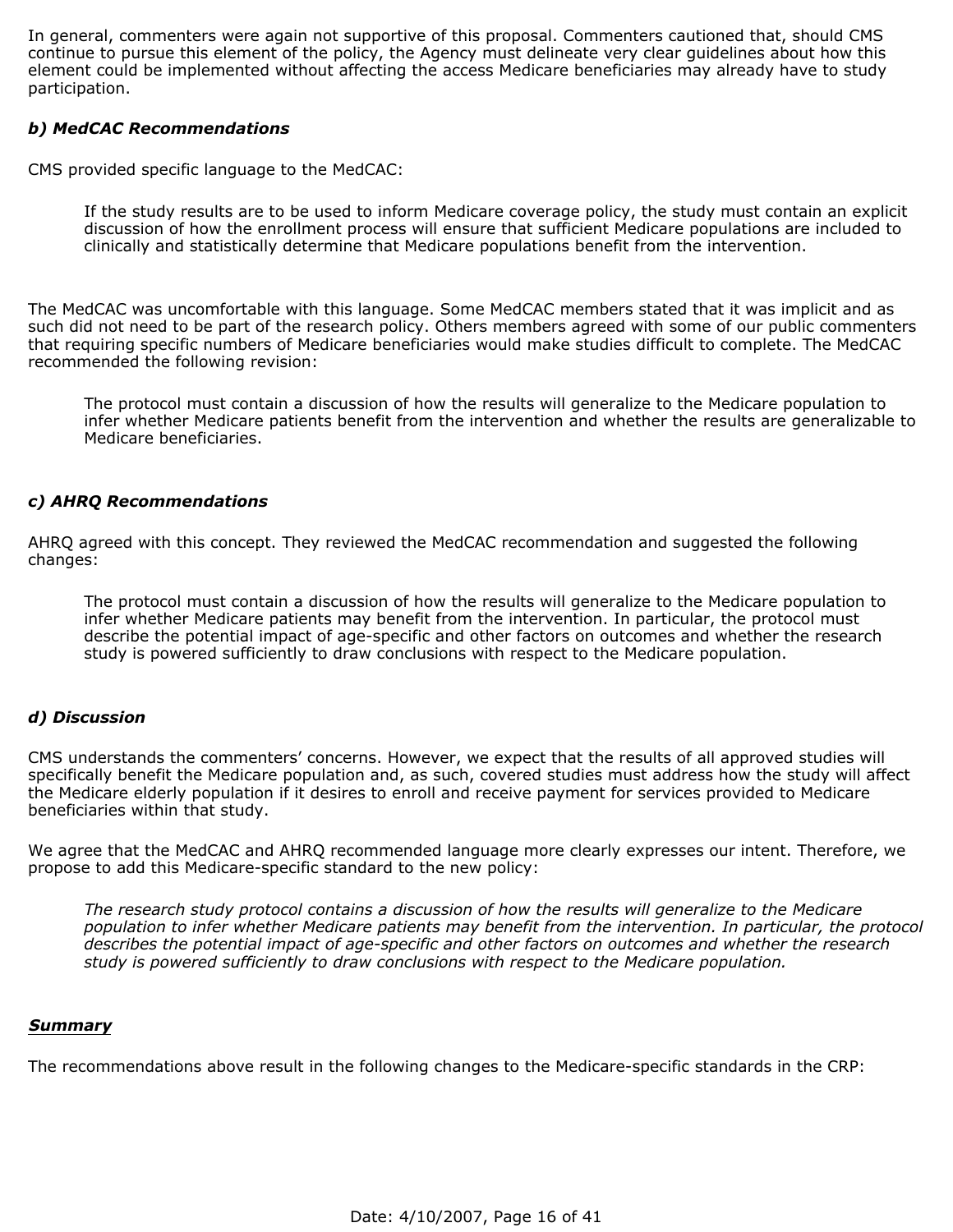*1) The clinical research study is not designed to exclusively test toxicity or disease pathophysiology. Research studies, including some Phase I trials, whose protocols commit to measuring therapeutic outcomes as one of the objectives, may meet this standard only if the disease being studied is chronic, life threatening, or debilitating.*

*2) The research study is registered on the ClinicalTrials.gov website prior to the enrollment of the first study subject.*

*3) The research study protocol specifies and fulfills method and timing of public release of all pre-specified outcomes to be measured including release of outcomes if outcomes are negative or study is terminated early.*

*4) The research study protocol must have explicitly discussed inclusion criteria and considered relevant subpopulations (as defined by age, gender, race/ethnicity, socioeconomic or other factors). 5.) The research study protocol contains a discussion of how the results will generalize to the Medicare population to infer whether Medicare patients may benefit from the intervention. In particular, the protocol describes the potential impact of age-specific and other factors on outcomes and whether the research study is powered sufficiently to draw conclusions with respect to the Medicare population.*

## **3. National Coverage Determination (NCD) Coverage with Evidence Development (CED) Standard**

In July 2006, the Agency posted guidelines entitled, "National Coverage Determinations with Data Collection as a Condition of Coverage: Coverage with Evidence Development." If, in an NCD, CMS determines that a technology is only covered when used within a research study, the NCD will define the additional required standards that such a required study must meet. These would then be specific standards that CMS would want to ensure were met in addition to the general standards and the Medicare specific-standards.

## *a) Public Comments*

The commenters addressing CED were all supportive of adding this to the new clinical research policy.

### *b) MedCAC Recommendations*

The MedCAC agreed that additional standards be defined through the NCD process.

### *c) AHRQ Recommendations*

AHRQ believes that CED is an important tool to ensure that particular research appropriately reflects the needs and priorities of the Medicare program.

### *d) Discussion*

CMS agrees with MedCAC and AHRQ recommendations, and proposes to add the following to the new policy.

*CMS may require additional Medicare-specific standards for clinical research studies that have been identified through the NCD process using CED.*

### **C. APPROVAL PROCESSES**

The current Clinical Trial Policy outlines two options for ensuring that covered trials meet the general standards outlined in the policy—deeming and self-certification. We propose to collapse all processes under the heading "Approval Processes."

### **1. Current "Deemed" Processes**

In the original clinical trial policy, AHRQ wanted to ensure that any approval process would be sufficient to ensure that covered trials were conducted pursuant to section 1142 of the Act. One option determined that the processes used by other Federal Agencies who routinely reviewed and/or funded trials were sufficient to meet this requirement. Thus, the clinical trial policy currently "deems" that the broadly defined characteristics of a clinical trial have been met if funded or supported by centers or cooperative groups that are funded by the NIH, CDC, AHRQ, HCFA, DOD, and VA, conducted under an IND application reviewed by the FDA, or are studies of IND exempt drugs.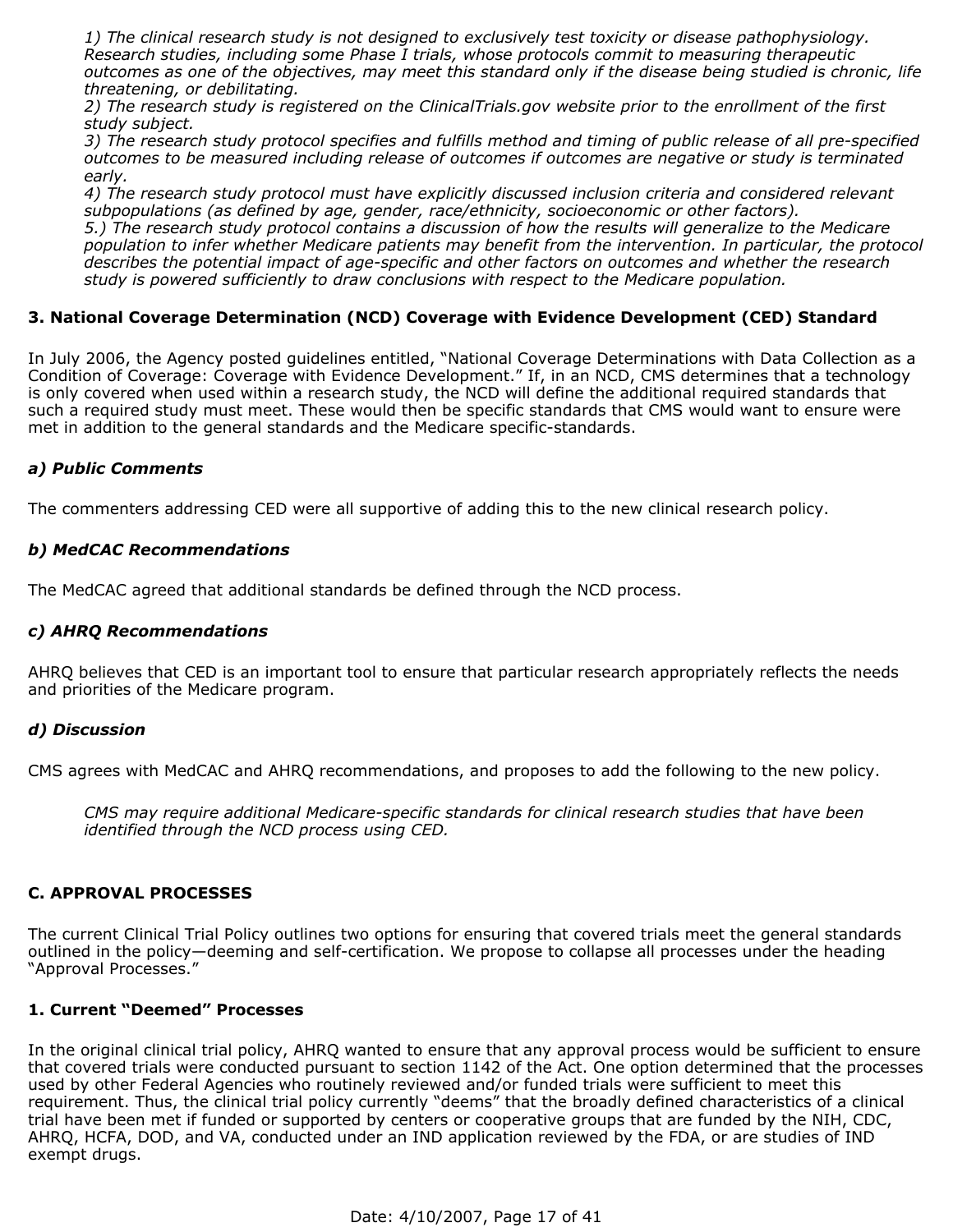# **Trials Funded by NIH, CDC, AHRQ, HCFA, DOD, and VA**

CMS initially recommended that the first process be maintained but expanded to all Federal Agencies.

# *a) Public Comments*

Commenters generally agreed with continuing this process but did not comment on the expansion to all Federal Agencies.

# *b) MedCAC Recommendations*

The MedCAC reviewed this current process for ensuring that covered clinical research studies meet the standards outlined in this policy. They made the following recommendation:

A study is deemed to have met the scientifically and technically sound general study standards if:

◦ The study is reviewed, approved, and funded by a Federal Agency.

### *c) AHRQ Recommendations*

AHRQ was supportive of studies that have successfully passed through processes that include individual protocol review because the validity of a research study is ultimately determined by specific details in the individual study protocol. AHRQ believes that the crucial factor in trial approval is that a thorough review of the protocol be performed by competent entities prior to CMS approval of that study. AHRQ agreed with MedCAC that, in general, the processes used by the Federal Agencies listed will ensure that the research studies will be safe and scientifically sound and thus meet the general standards for a scientifically and technically sound clinical research study. AHRQ did recommend that the expansion from the previous list to all Federal Agencies be narrowed to only include those within the Department of Health and Human Services (DHHS) as well as the VA and DOD who were previously included. AHRQ was unfamiliar with the types of clinical research that might be performed by other Departments and the extent to which those Departments would review the protocols. AHRQ recommended the following language:

The following processes will assure that the standards of scientifically and technically sound and safe research are met and assure that the research is conducted with AHRQ support pursuant to section 1142 of the Act:

Studies of health outcomes reviewed and funded by a program component of DHHS, the Veterans Administration, or the Department of Defense.

### *d) Discussion*

This approval process has worked well since the Clinical Trial Policy was initiated. There are, however, additional Federal Agencies involved in clinical research that CMS thought appropriate to add to the list. The MedCAC agreed but recommended that additional language be added to require that the study be reviewed, approved, and funded. AHRQ recommended that the extension only be to agencies within DHHS, and continue with the VA and DOD. AHRQ did not believe that it would be appropriate for Medicare to cover the services and items in studies funded by any other Federal Agencies, because their missions differ substantially from that of the Medicare program and AHRQ was familiar with other Agencies' review processes. AHRQ also believed that any study funded by a Federal Agency would have been approved by that agency and thus the use of "approved" is redundant. AHRQ's major concern is that the protocol be reviewed and considered appropriate by the Federal Agency. We agree with the AHRQ changes and propose this modification for the new policy:

*The following processes will assure that the general standards for a scientifically and technically sound clinical research study are met and assure that the research is conducted with AHRQ support pursuant to section 1142 of the Act:*

*Studies of health outcomes reviewed and funded by a program component of DHHS, the Veterans Administration, or the Department of Defense.*

### **Trials supported by centers or cooperative groups that are funded by the NIH, CDC, AHRQ, HCFA, DOD and VA**

Several Federal Agencies support nongovernmental centers or groups that routinely design and implement research studies. These centers and groups are deeming entities in the current policy. CMS suggested to the MedCAC that this option be continued with expansion to all Federal Agencies.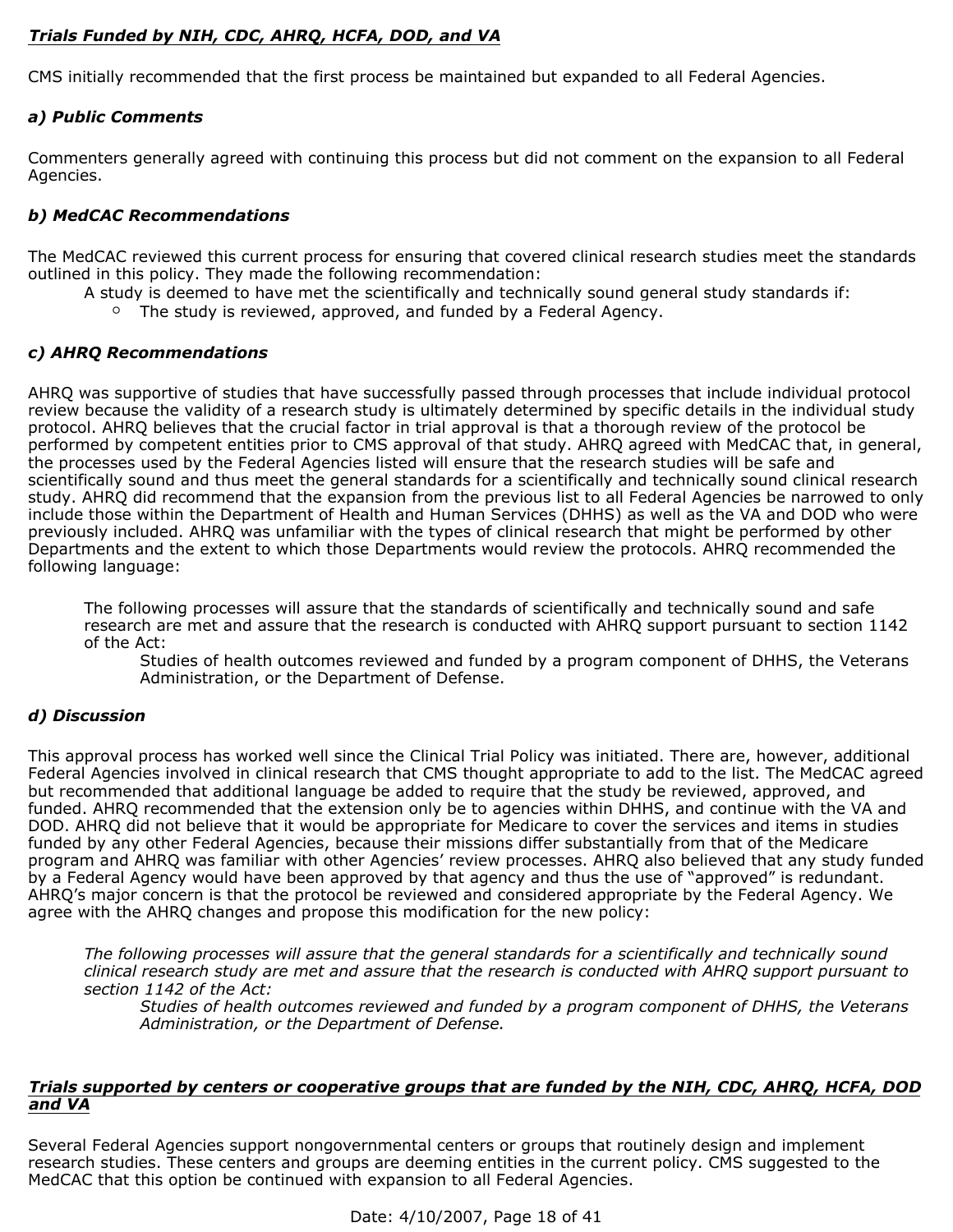## *a) Public Comments*

Commenters generally agreed with continuing this process.

# *b) MedCAC Recommendations*

The MedCAC reviewed this current process for ensuring that covered trials meet the standards outlined in this policy. They made the following recommendation:

A study is deemed to have met the scientifically and technically sound general study standards if:

The study has been reviewed and approved as scientifically sound by centers or cooperative groups that are funded by a Federal Agency.

### *c) AHRQ Recommendations*

As discussed above, AHRQ's major concern in the approval process is that the study protocol is reviewed and considered appropriate by competent entities. In this instance, AHRQ was concerned that the level of review that these centers and groups provide for research studies is unknown and thus recommended additional language to emphasis the oversight needed by the Federal Agency to ensure that appropriate protocol review is performed. In sum, AHRQ expects that the Federal Agency will have reviewed the process that the supported center or group will use to approve and fund studies and have determined that process to be consistent with its own process.

The following processes will assure that the standards of scientifically and technically sound and safe research are met and assure that the research is conducted with AHRQ support pursuant to section 1142 of the Act:

Studies reviewed and approved by health care research centers or cooperative health care research groups, funded by one of the above Federal Agencies, provided that the Federal Agency reviews and approves the applicant research centers' or cooperative research groups' subcontract and subgrant funding requirements, selection procedures and oversight methods, and determines that those processes provide the same level of protocol review as provided by the supporting Federal Agency.

### *d) Discussion*

Significant research involving Medicare beneficiaries, particularly in the cancer field, is designed and run by centers and groups supported by Federal Agencies. This was recognized in drafting the original policy and this "deeming" option was added. However, in the discussions leading up to this policy change, it became apparent that the actual study review process performed by these centers and groups was unknown. Thus, AHRQ has recommended additional language to ensure that the supporting Federal Agency reviews and approves the center or groups study review and approval process. We agree with the AHRQ recommendation and propose this modification for the new policy.

*The following processes will assure that the standards of scientifically and technically sound clinical research study are met and assure that the research is conducted with AHRQ support pursuant to section 1142 of the Act:*

*Studies reviewed and approved by health care research centers or cooperative health care research groups, funded by one of the above Federal Agencies, provided that the Federal Agency reviews and approves the applicant research centers' or cooperative research groups' subcontract and subgrant funding requirements, selection procedures and oversight methods, and determines that those processes provide the same level of protocol review as provided by the supporting Federal Agency.*

### **Trials conducted under an Investigational New Drug application (IND) reviewed by the FDA**

The current clinical trial policy deemed "trials conducted under an investigational new drug application (IND) reviewed by the FDA" as meeting the seven desirable characteristics. 21 C.F.R. Part 312 defines IND as an investigational new drug application. It further states that, "For purposes of this part, ''IND'' is synonymous with 'Notice of Claimed Investigational Exemption for a New Drug". Part 312 defines *investigational new drug* as a new drug or biological drug that is used in a clinical investigation, including a biological product that is used in vitro for diagnostic purposes. The terms ''investigational drug'' and ''investigational new drug'' are deemed to be synonymous for purposes of Part 312. Before any human studies of an investigational new drug can begin, an IND must be submitted to the Agency containing, among other things, the protocol(s), information on

Date: 4/10/2007, Page 19 of 41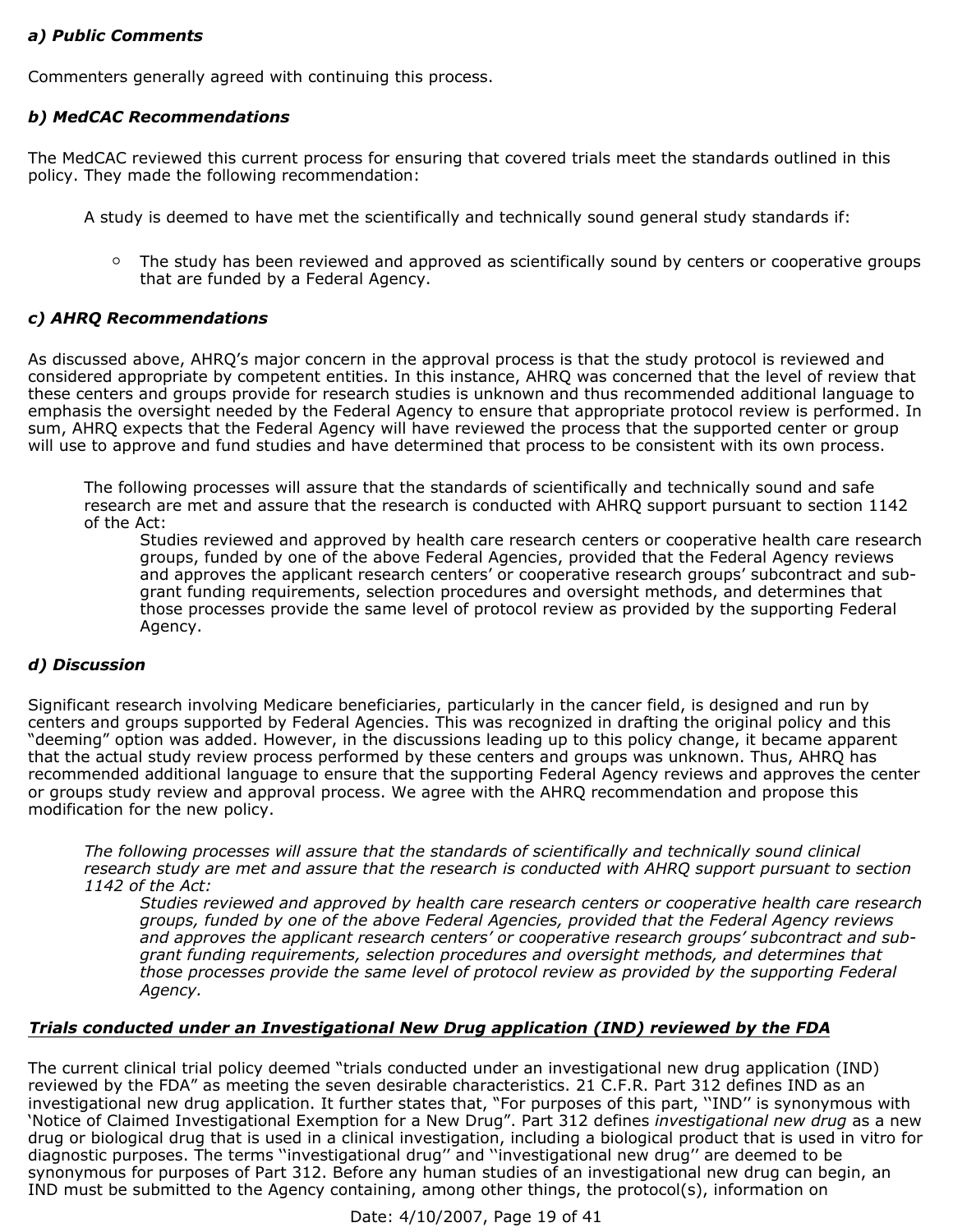pharmacological and toxicological studies of the drug in animals or in vitro, and information on previous human experience with the drug (21 C.F.R. 312.23(a)).

After a sponsor submits an IND to FDA, the IND goes into effect 30 days after FDA receives it, unless either FDA notifies the sponsor earlier than 30 days that the study may begin, or FDA places the study on clinical hold under 21 C.F.R. 312.42. FDA may also place an ongoing study on clinical hold if it finds that the grounds for clinical hold exist.

## *a) Public Comments*

Commenters generally agreed with continuing this process.

# *b) MedCAC Recommendations*

The MedCAC reviewed this current process for ensuring that covered trials meet the standards outlined in this policy. They made the following recommendation:

- A study is deemed to have met the scientifically and technically sound general study standards if:
	- The study is conducted under an IND application that has been reviewed and approved by the FDA.

### *c) AHRQ Recommendations*

AHRQ agreed that it is important that studies conducted under an IND be reviewed by FDA for the quality of study design. This requirement for FDA review of studies conducted under an IND is present in the current policy. Because "approval" is not the operative term for the conclusion FDA reaches for IND studies under the Federal Food, Drug, and Cosmetic Act, this term, as recommended by the MedCAC, cannot be used. However, AHRQ does recommend that covered studies have protocols reviewed by FDA and not have had the IND application put on hold due to FDA concerns about safety or study design. AHRQ recommended the following language:

The following processes will assure that the standards of scientifically and technically sound and safe research are met and assure that the research is conducted with AHRQ support pursuant to section 1142 of the Act:

Studies conducted under an Investigational New Drug (IND) when the FDA has reviewed the protocol and the IND has not been put on hold.

### *d) Discussion*

Studies conducted under an IND provide Medicare beneficiaries with options to voluntarily try previously unapproved drugs and new indications for approved drugs within the controlled environs of a clinical study. We wish to continue that. We agree with AHRQ's recommendations that covered studies should include only those that have been reviewed by FDA and not put on hold due to safety or study design issues. This requirement is not new; it is present in the current policy. However, we want to emphasize that coverage of clinical services for Medicare beneficiaries participating in a study conducted under an IND is only effective after the FDA has reviewed the protocol and the application has not been put on hold. Therefore, we propose adding the following language to the new policy:

*The following processes will assure that the standards of scientifically and technically sound clinical research are met and assure that the research is conducted with AHRQ support pursuant to section 1142 of the Act:*

*Studies conducted under an Investigational New Drug (IND) when the FDA has reviewed the protocol and the IND has not been put on hold.*

### **Drug trials that are exempt from having an IND**

The current Clinical Trial Policy states that drug trials that are exempt from having an IND under 21 CFR 312.2(b)(1) will be deemed automatically qualified until the qualifying criteria are developed and the certification process is in place.

At that time, the principal investigators of these trials would certify that the trials met the qualifying criteria in order to maintain Medicare coverage of routine costs. This certification process was intended only to affect the future status of the trial and not to be used to retroactively change the earlier deemed status. This option was to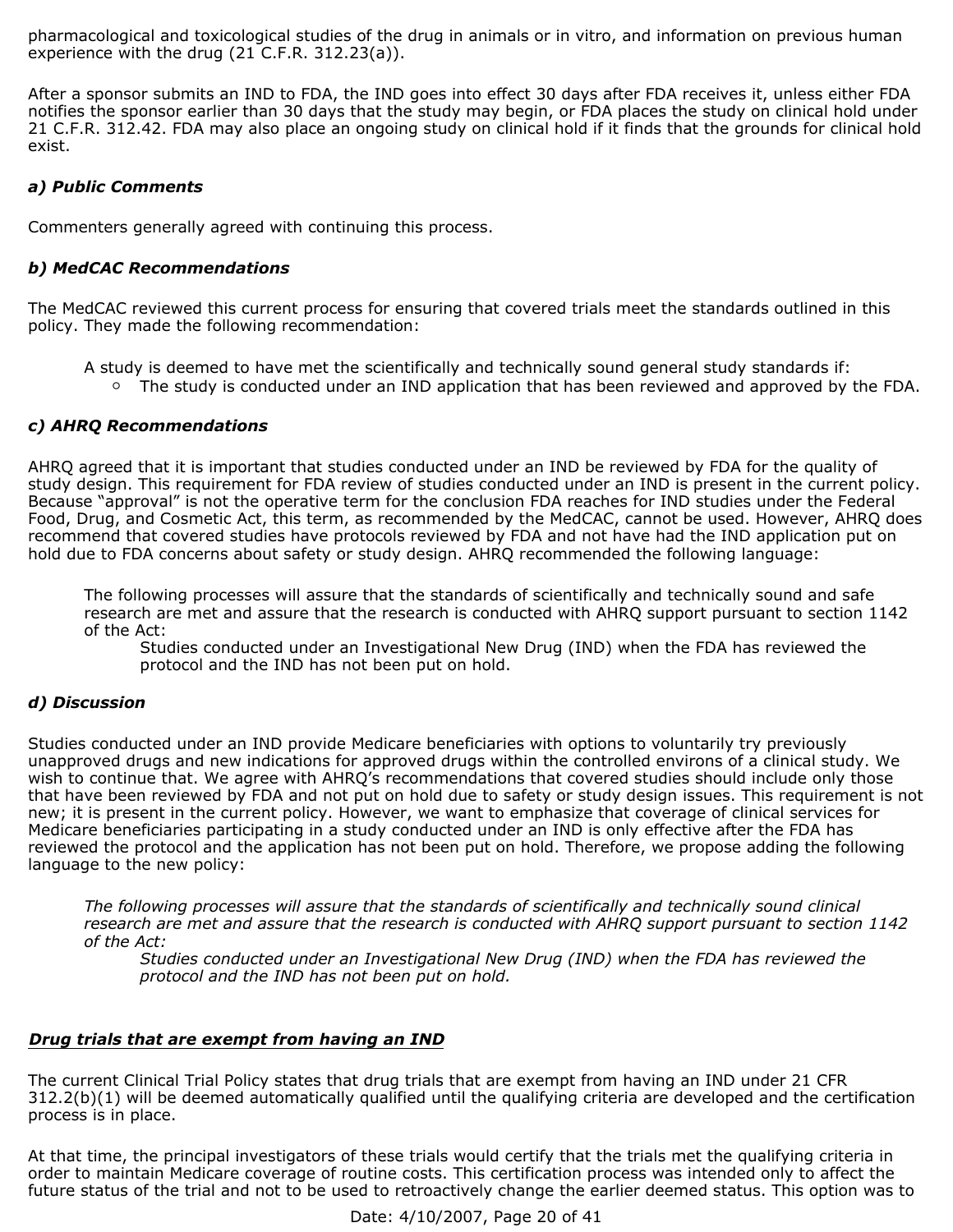have been removed once the self-certification process was implemented.

As stated in 21 CFR, part 312, sponsors who wish to study a drug or biological product in humans generally must submit an IND to the FDA. However, these regulations also provide for the exemption of some studies from the requirement to submit an IND if they meet certain criteria. For example, the clinical investigation of a drug product lawfully marketed in the U.S. is exempt from the IND requirements if all of the following apply:

- The study is not intended to be reported to the FDA as a well-controlled study in support of a new indication or any other significant change in the product labeling.
- The drug is lawfully marketed as a prescription drug product and the study is not intended to support a significant change in the advertising for the product.
- The investigation does not involve a route of administration or dosage level or use in a patient population or other factor that significantly increases the risks (or decreases the acceptability of the risks) associated with the use of the drug product.
- The study is conducted in compliance with institutional review board (IRB) and informed consent regulations set forth in parts 56 and 50 (21 CFR parts 56 and 50).
- The study is conducted in compliance with section 312.7 (promotion and charging for investigational drugs).

CMS proposed deleting this category.

# *a) Public Comments*

All of the comments CMS received on this topic advocated continued "deemed" status for IND Exempt trials, since they provide incentives for innovation. Commenters indicated that the FDA guidance has been supportive of IND Exempt trials, and had been regulating the process for conducting IND Exempt studies for some time through its requirements that IND Exempt trials receive monitoring from Institutional Review Boards (IRBs).

Some commenters questioned CMS' statutory authority to expand Federal oversight of IND Exempt trials beyond FDA's regulations. One commenter argued that any change CMS would propose regarding IND Exempt trials would need to be issued in the form of a regulation, issued jointly with the FDA.

# *b) MedCAC Recommendations*

The MedCAC recommended deleting the deemed status of IND Exempt trials and developing another process for reviewing and approving these trials. As an alternative, they proposed that CMS develop a mechanism to certify other entities to deem research studies. Examples of deeming entities include professional societies, private foundations, academic health centers, and university scientific review panels. The committee urged that any process for deeming include representatives of the patient and provider community.

# *c) AHRQ Recommendations*

AHRQ also agreed with deleting this process.

# *d) Discussion*

CMS agrees that FDA retain full control of the IND and IND Exempt regulatory frameworks. Our intention in this policy is to stipulate the conditions under which Medicare will judge whether a trial is being conducted under scientifically and technically sound principles. IND Exempt trials do not have FDA oversight and thus have no external process for ensuring that the standards of this Medicare policy are being met. Thus, we propose that this approval process be removed and that studies that are IND Exempt meet the other criteria in this policy.

# **2. Self-certification**

The other option outlined in the current policy for ensuring that the requirements of the policy were met was selfcertification. CMS did not implement this process and recommended that this process be deleted in the new policy.

# *a) Public Comments*

Commenters disagreed as to whether this was an advisable change to the policy. While several commenters supported this change, commenters representing the research and manufacturing sectors disagreed that CMS Date: 4/10/2007, Page 21 of 41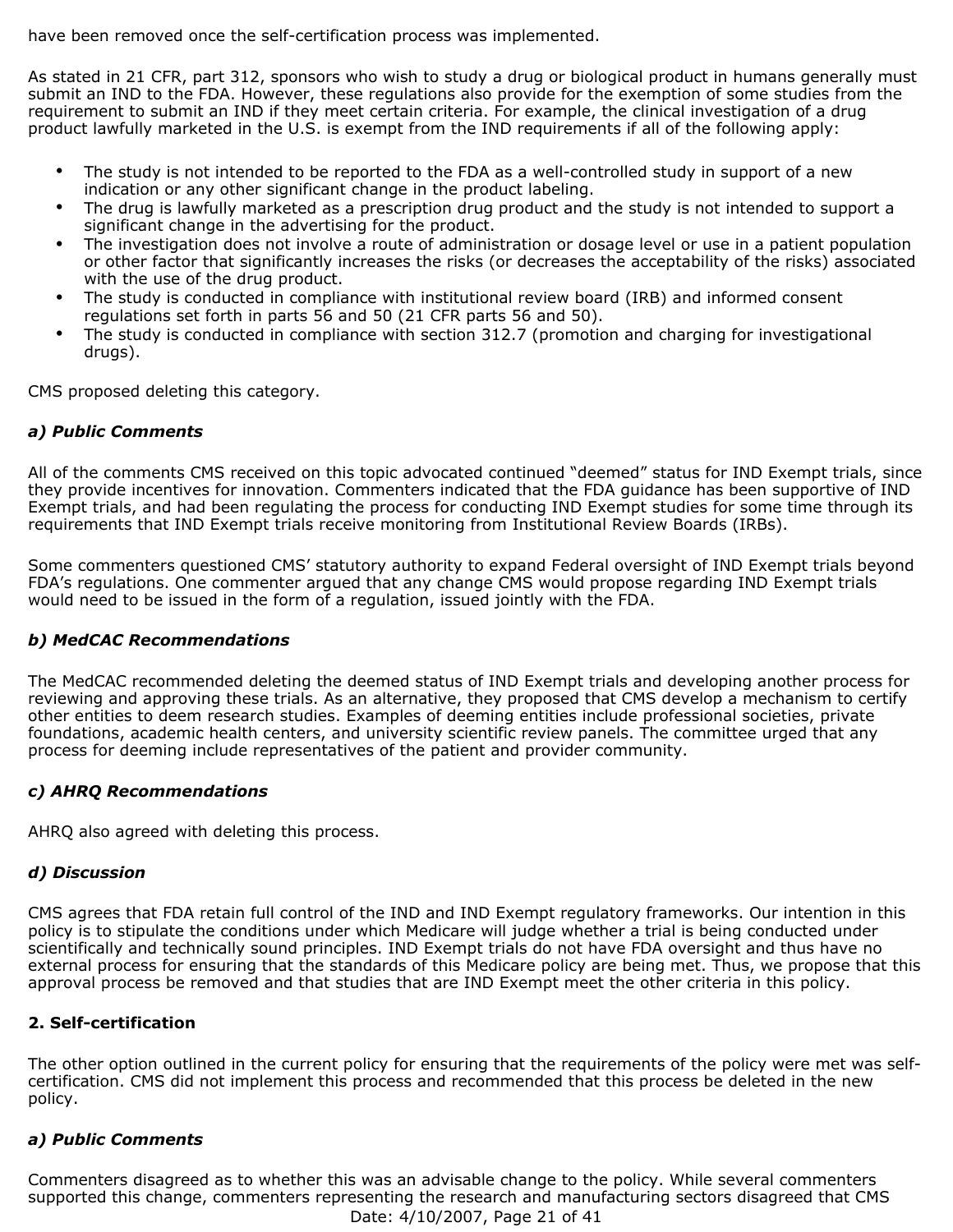should delete the never-implemented self-certification process from the new policy. These commenters remarked that developing an alternate process for studies without Federal funding is integral to assuring broad access to clinical research participation for all Medicare beneficiaries. Since the self-certification provision did not materialize, these commenters encouraged CMS to convene a multi-stakeholder panel to develop criteria for covering the costs associated with "non-deemed" trials. They urged that a study's qualifications should be based on scientifically sound criteria, not its funding source.

## *b) MedCAC Recommendations*

MedCAC agreed with deleting this option.

## *c) AHRQ Recommendations*

AHRQ agreed with deleting this option, but offered to engage with CMS and interested stakeholder groups in discussions for a process of self-certification or other alternative third party review processes that can be used to assure that the AHRQ and CMS standards are met for other studies that do not fall under the recommended research study approval processes.

## *d) Discussion*

CMS believes that qualified trials need oversight beyond that provided by the trial investigators. CMS realizes that research protocols that are judged to be sound by a Federal Agency but are not funded may go on to be funded by another source. Despite the initial government approval of the study design, the study will no longer be subjected to Federal oversight. In addition, many studies have not been through a peer review process. In both cases, investigators may request certification to be eligible to receive Medicare payment for items or services provided in the trial. While we wish to encourage voluntary participation in high quality studies by Medicare beneficiaries, we do not believe self-certification is sufficient. We propose deletion of the self-certification in the new policy. We are committed to engaging the public in addressing this issue in the future.

## **3. Additional Options**

### **Post-approval studies.**

CMS and FDA have collaborated recently in the design and implementation of several post approval studies for FDA regulated devices. FDA has authority for ordering post approval studies of drugs and devices, for which the agency generally reviews and approves the protocols. We recommended that in those instances in which FDA has required and approved a post-marketing study that those studies be added to the list of approved studies.

### *a) Public Comments*

Commenters did not address this issue.

### *b) MedCAC Recommendations*

The MedCAC reviewed the current process for ensuring that covered trials meet the standards outlined in this policy. They made the following recommendation:

- A study is deemed to have met the scientifically and technically sound general study standards if:
	- The study has been required and reviewed and approved by the FDA as a post-approval study.

### *c) AHRQ Recommendations*

AHRQ agreed with the recommendations of the MedCAC for ensuring studies meet the standards outlined in the policy with the language revised as stated:

The following processes will assure that the standards of scientifically and technically sound and safe research are met and assure that the research is conducted with AHRQ support pursuant to section 1142 of the Act:

Studies that are required and approved by FDA as post-approval studies.

### *d) Discussion*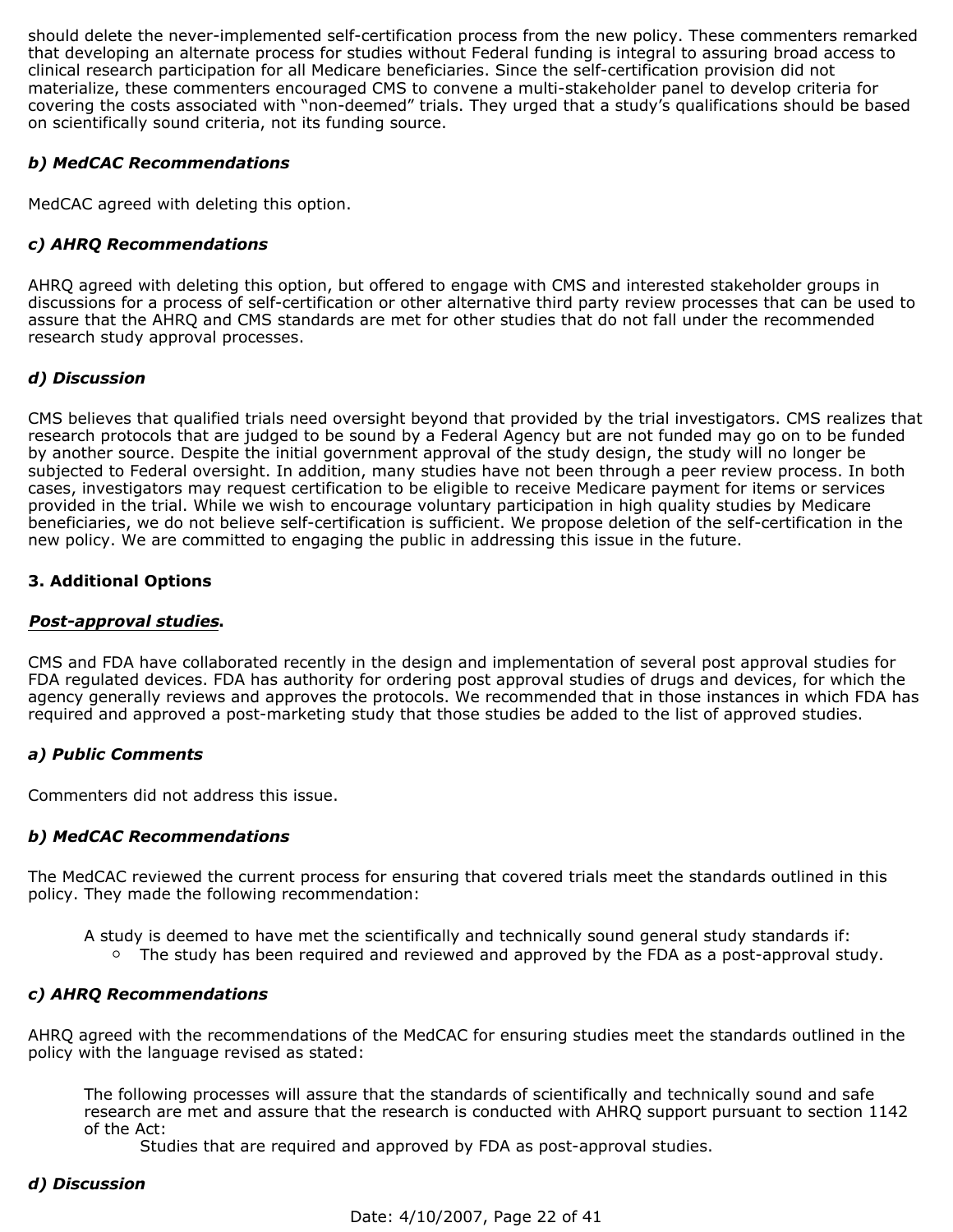Post-approval studies required by the FDA provide information for providers and patients about longer term outcomes that are seen with primary trials. While this is most common for devices, limited studies are also required for drugs. MedCAC agreed, as did AHRQ, that adding this approval process would add to the level of evidence for that particular technology. Thus, we are proposing the addition of the following approval process to the new policy:

*The following processes will assure that the general standards for a scientifically and technically sound clinical research study are met and assure that the research is conducted with AHRQ support pursuant to section 1142 of the Act:*

*The study is required and approved by FDA as a post-approval study.*

### **Coverage with Evidence Development**

CMS proposed that an NCD may require specific studies using coverage with evidence development (CED) as described more fully in our July 12, 2006 guidance document (http://www.cms.hhs.gov/mcd/ncpc\_view\_document.asp?id=8).

### *a) Public Comments*

Commenters responded to this issue by inquiring about the relationship between the proposed CRP and CMS' CED initiative. Most commenters agreed that tying CED with the CRP is a positive policy change—several commenters voiced support that linking these policies could increase access for Medicare beneficiaries. Commenters agreed that using the NCD process for this element of the policy would provide predictability and clarity for the public and researchers, while establishing an explicit process for requesting, evaluating, and implementing decisions to cover these items or services.

Some commenters voiced concerns about the potential overutilization of this approach. A Federal commenter suggested that CMS work with other Federal Agencies, such as NIH, to vet coverage of clinical trials so that CMS pays for studies that can achieve public health goals. This notion was extended by commenters in the private sector, who recommended that these processes be available to the public through a transparent collaboration process. Only one commenter provided negative feedback on this issue, criticizing this approach as detrimental to the evidence-based processes that CMS currently uses to make coverage decisions.

### *b) MedCAC Recommendations*

The MedCAC agreed with this proposal and recommended the following language:

CMS will use the NCD process to define standards for specific qualified studies under CED. The NCD process will follow statute, allow public comments, and result in legally binding policy.

#### *c) AHRQ Recommendations*

AHRQ agreed with the recommendations of the MedCAC for ensuring studies meet the standards outlined in the policy with the suggested language:

The following process will assure that the standards of scientifically and technically sound and safe research are met and assure that the research is conducted with AHRQ support pursuant to section 1142 of the Act:

The study is required as an outcome of the National Coverage Determination process.

#### *d) Discussion*

We agree that utilization of CED should occur within the confines of the national coverage process. Not only does this provide transparency, reproducibility, and predictability to the coverage of investigational costs—it also precludes over-utilization and ensures that CMS' evaluation of these coverage issues will occur within an evidence -based framework. Both the MedCAC and AHRQ agreed with this recommendation and suggested revisions.

The AHRQ revision is clear and straightforward and we propose to that to the new policy: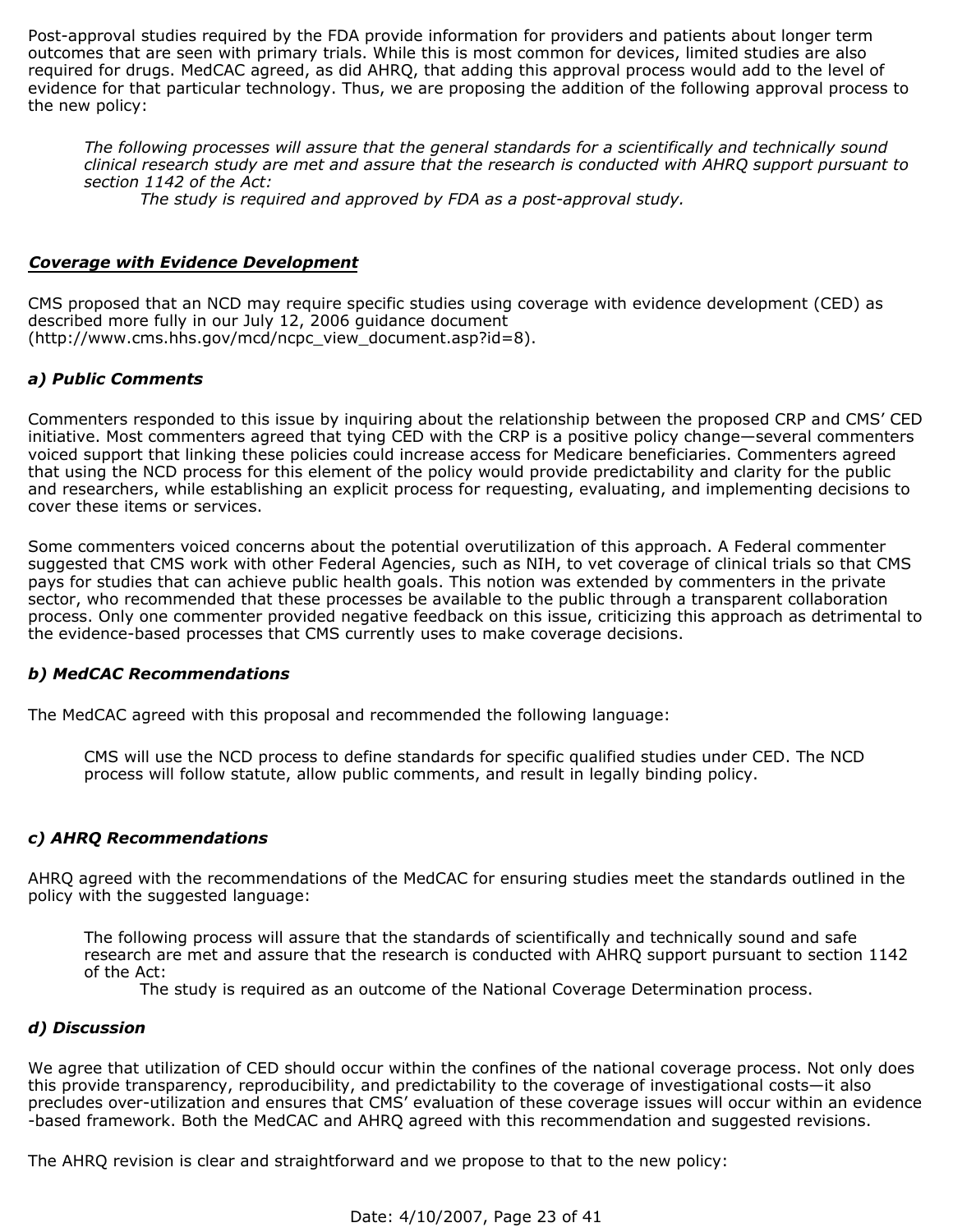*The following processes will assure that the general standards for a scientifically and technically sound clinical research are met and assure that the research is conducted with AHRQ support pursuant to section 1142 of the Act:*

*The study is required as an outcome of the NCD process using CED.*

## **Other Options**

The public, MedCAC and AHRQ suggested a number of other options for approving trials.

## *a) Public Comments*

Since the self-certification provision did not materialize, commenters encouraged CMS to convene a multistakeholder panel to develop criteria for covering the costs associated with "non-deemed" trials. They urged that a study's qualifications should be based on scientifically sound criteria, not its funding source.

### *b) MedCAC Recommendations*

The MedCAC proposed that CMS should develop a mechanism to certify other entities to approve research studies. Examples of potential certifying entities include professional societies, private foundations, academic health centers, and university scientific review panels.

### *c) AHRQ Recommendations*

AHRQ recognized the need for a process to assure that the standards of scientifically and technically sound and safe research are met for other types of studies, including IND-Exempt studies and studies on orphan drugs that do not fall under one of the above processes, and other clinical studies. They suggested that several issues remain for implementation of other potential processes such as self-certification or other methods, including how to:

- Reliably identify studies that are unsafe or of poor scientific quality;
- Assure the validity, reliability and rigor of the review process; and
- Assure that the studies have a process for monitoring and overseeing adverse events and unforeseen outcomes, such as a Data Safety Monitoring Board or other data and safety monitoring plan.

AHRQ offered to engage with CMS and interested stakeholder groups in discussions of these issues in order to make recommendations for a process of self-certification or other alternative third party review processes that can be used to assure that the AHRQ and CMS standards are met for other studies that do not fall under the processes described above.

### *d) Discussion*

CMS agrees with the need to explore alternative processes for approving other types of studies such as IND Exempt studies and studies of orphan drugs. In addition, most studies of medical and surgical procedures have no Federal Agency review and, as such, were not covered under the original policy. CMS and AHRQ will engage the public in a discussion of various supportable options.

### **4. Medicare-specific and NCD CED Standards**

The current clinical trial policy does not address how the studies were to be assessed as to whether or not the Medicare-specific standards are met. In addition, our proposed policy included the ability to require additional Medicare-specific standards for clinical research studies that have been identified through the NCD process using CED. We propose to clarify in the CRP that as with all other items and services provided to Medicare beneficiaries, CMS will use routine processes to ensure that the Medicare-specific standards and any standards required through the NCD process using CED are met.

CMS will add the following language to the new policy outlining the approval process of the Medicare-specific standards:

*As with all other items and services provided to Medicare beneficiaries, Medicare contractors will use routine processes to ensure that the Medicare-specific standards and NCD CED standards are met.*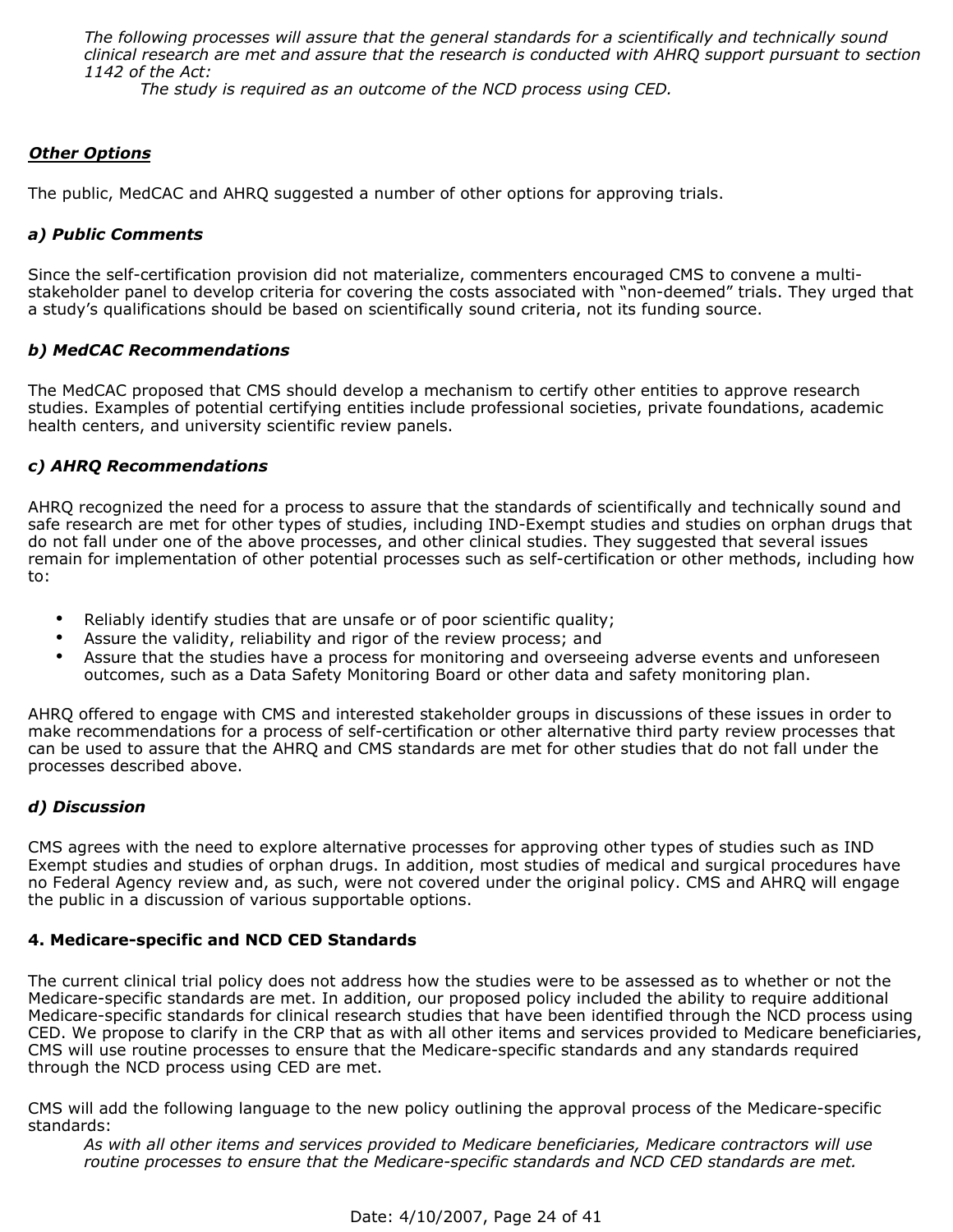### **Approval Process Summary**

CMS will add the following language to the new policy outlining the approval process for research studies:

*As with all other items and services provided to Medicare beneficiaries, Medicare contractors will use routine processes to ensure that the Medicare-specific standards and NCD CED standards are met.*

*The following processes will assure that the general standards of scientifically and technically sound clinical research study are met and assure that the research is conducted with AHRQ support pursuant to section 1142 of the Act. Therefore, clinical research studies will be "deemed" to have met the standards in the policy.*

- 1. *Studies of health outcomes reviewed and funded by a program component of DHHS, the Veterans Administration or the Department of Defense.*
- 2. *Studies reviewed and approved by health care research centers or cooperative health care research groups, funded by one of the above Federal Agencies, provided that the Federal Agency reviews and approves the applicant research centers' or cooperative research groups' subcontract and subgrant funding requirements, selection procedures and oversight methods, and determines that those processes provide the same level of protocol review as provide by the supporting Federal Agency.*
- 3. *Studies conducted under an Investigational New Drug (IND) when the FDA has reviewed the study protocol and the IND application has not been put on hold.*
- 4. *The study is required and approved by FDA as a post-approval study.*
- 5. *The study is required as an outcome of the NCD process using CED.*

## **D. COVERED SERVICES**

CMS proposed several changes to the definitions of covered items and services to the MedCAC. AHRQ in general did not discuss nor provide recommendations to this section in that its interests are to ensure that the research study is conducted pursuant to section 1142 of the Act and not in the particular items or services covered.

### **1. Routine Clinical Services**

The 2000 Clinical Trial Policy NCD covers "routine costs" for beneficiaries participating in covered clinical trials. The definition of "routine costs" has resulted in inconsistent coverage of beneficiaries in clinical studies among providers and Medicare contractors that process and pay claims. Typically, the Agency will define the items or services that are covered, and then assign a payment amount. Therefore, we are suggesting that we no longer discuss the "costs" that are covered in clinical studies but rather to define those items and services that are covered. We propose that we now title these items and services "routine clinical services."

In addition, we recommended modifying the definition for clarity:

- **EXECT** Items and services that are available to Medicare beneficiaries outside of a clinical study, other than items or services that meet the definition of investigational clinical services;
- **•** Only those items and services used for patient management within the study;
- **EXECT** Items or services required solely for the provision of the investigational item or service (e.g., administration of a non-covered chemotherapeutic agent);
- The clinically appropriate monitoring of the effects of the item or service (e.g., blood tests to measure tumor markers); and
- Items or services required for the prevention, diagnosis, or treatment of complications (e.g., blood levels of various parameters to measure kidney function).

#### *a) Public Comments*

While several commenters indicated that our discussion of routine costs in the 2000 Clinical Trial Policy continued to be sufficient and appropriate, several more asked us to clarify it or provided suggested revisions. These commenters mentioned that CMS should either retain the current scope of benefits or expand them—no one indicated that CMS should withdraw existing coverage.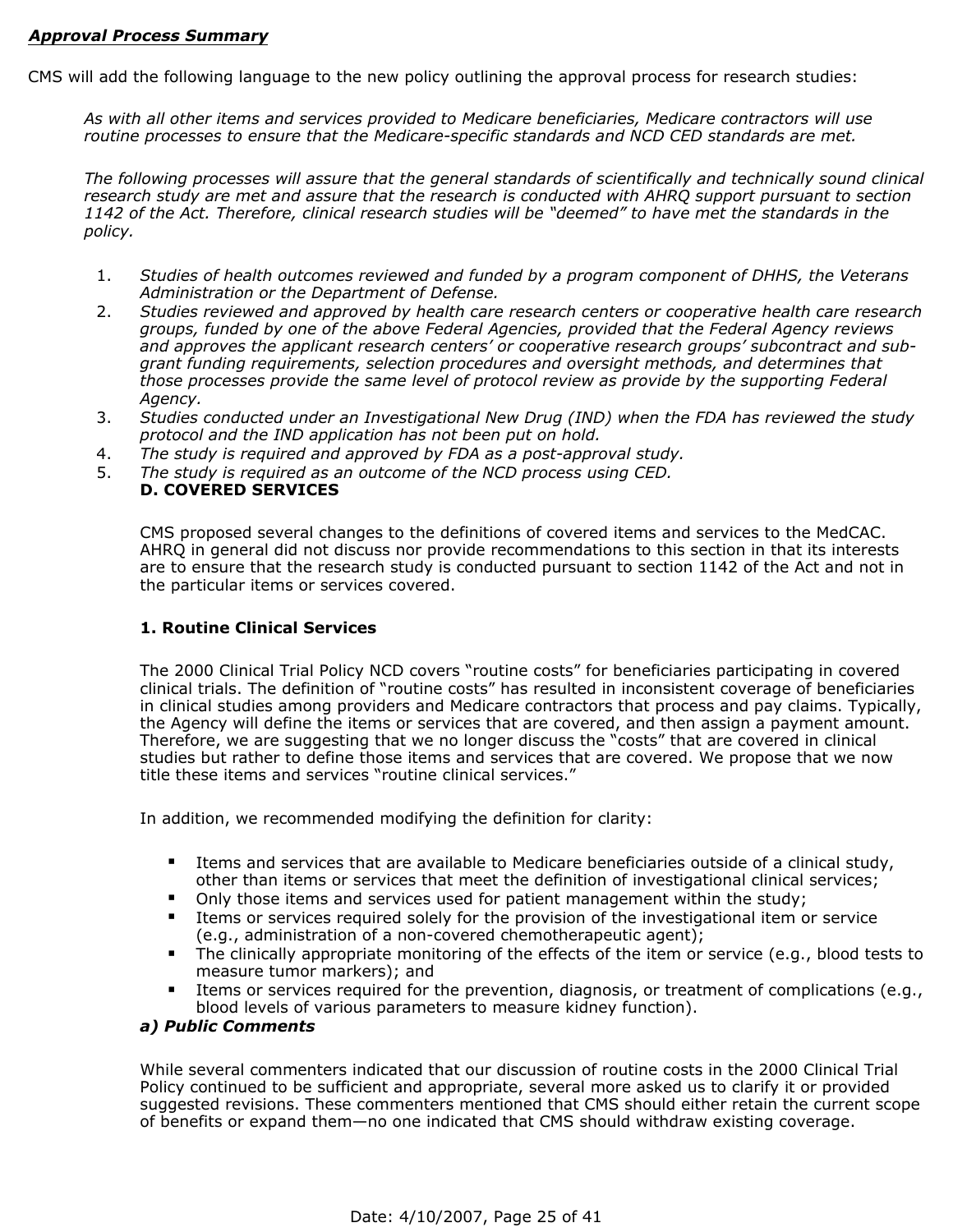Commenters asked for several points of clarification on the definition of routine costs, including clarification of the terms "conventional care" and "routine care." Commenters noted that the current definition of routine costs does not provide predictability regarding which costs Medicare will cover, and which costs Medicare will disallow as "research costs" or "investigational costs." In addressing these concerns, commenters provided alternative language for CMS to consider in revising the definition of routine costs. These definitions varied, but most included provisions for evaluation of routine costs on a patient-by-patient basis, and provided for coverage of items or services that the physician determined were medically necessary to manage the patient while participating in the trial.

Some commenters expressed support for extending the coverage of routine costs beyond the current scope. Commenters suggested numerous opportunities for Medicare to cover these costs—including several suggestions that all qualified studies should be eligible for coverage of routine costs, regardless of funding source. A few commenters suggested that Medicare should cover costs associated with prevention studies (including studies of asymptomatic patients). Not all commenters agreed with this approach—several commenters indicated that the scope of routine costs under the 2000 Clinical Trial Policy continues to be appropriate.

Some commenters remarked that physicians are in the best position to determine routine costs of care at point-of-service, as they determine reasonable and necessary services for patients outside of trials. Other commenters disagreed, stating that sponsors and investigators should work together with Medicare and compliance professionals *before* a trial begins to delineate routine costs provided under the trial.

Many commenters suggested that the standard of "conventional care" is problematic in multicenter trials, since different Medicare contractors may interpret claims differently, depending upon geographic variations in care patterns. As such, some commenters remarked that CMS should delineate routine costs only at the national level.

## *b) MedCAC Recommendations*

The MedCAC agreed with the proposed definition of routine clinical services.

# *c) Discussion*

Our current definition of routine costs has been confusing. The intent was to provide coverage for those items and services that are provided outside the trial but to exclude the item or service under investigation even if covered outside the trial. Some of the language in the current policy was confusing because it stated that conventional care was covered. Some interpreted "conventional care is covered" to mean that it was covered even when it was the investigational item or service. Thus, we recommend that we define routine clinical services as those items and services that are available to Medicare beneficiaries outside the study, but are not explicitly the item or service being evaluated for its effect on health outcomes (i.e., not the investigational item or service), only when those items and services are used for patient management within the study. It includes items or services required solely for the provision of the investigational item or service (e.g., administration of a non-covered chemotherapeutic agent), the clinically appropriate monitoring of the effects of the item or service (e.g., blood tests to measure tumor markers), or the diagnosis, prevention (e.g., blood levels of various parameters to measure kidney function), or treatment of complications. It does not include any items or services that meet the definition of investigational clinical services. Items and services provided solely for purposes of obtaining data for study analyses that are not intended or indicated for patient management will not be included in this definition (e.g., serial testing of a serum marker to assess the impact of the investigational item on the marker, when no clinical event justifies the assessment of that marker).

We agree that the current definition of routine costs is not clear and therefore propose a revised definition that continues the intent of the 2000 executive memorandum. MedCAC agreed with these recommended changes and we propose to make these modifications in the new policy. Routine clinical services will continue to include those Medicare services that are provided to patients outside the study, are not the investigational item or service, are not provided free to Medicare beneficiaries, are not provide free to all other enrollees and are used to manage the patient's care and not for study purposes only.

We are proposing that the definition of routine clinical services include:

Date: 4/10/2007, Page 26 of 41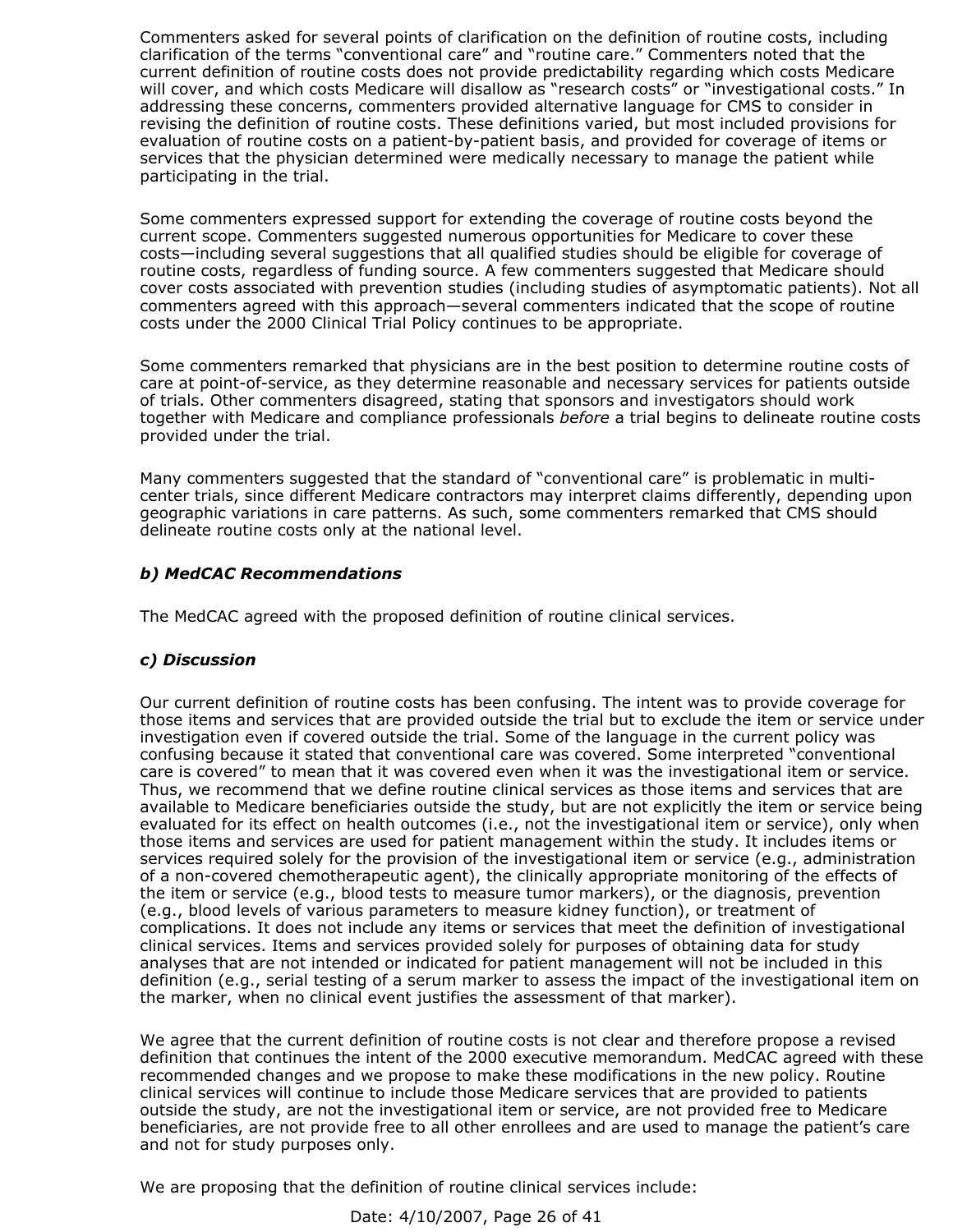- *Items and services that are available to Medicare beneficiaries outside of a clinical study, other than items or services that meet the definition of investigational clinical services;*
- *Only those items and services used for patient management within the study;*
- *Items or services required solely for the provision of the investigational item or service (e.g., administration of a non-covered chemotherapeutic agent);*
- The clinically appropriate monitoring of the effects of the item or service (e.g., blood tests to *measure tumor markers); and*
- *Items or services required for the prevention, diagnosis, or treatment of complications (e.g., blood levels of various parameters to measure kidney function).*

### **2. Administrative Services**

The current clinical trial policy does not define administrative services of carrying out trials. CMS proposed the following definition:

Administrative services are defined as all nonclinical services, such as investigator salaries; protocol development; recruiting participants; data quality assurance activities, statistical analyses; dissemination of findings; and study management.

CMS also recommended noncoverage of these services.

### a) **Public Comments**

CMS did not receive public comments about this issue.

### **b) MedCAC Recommendations**

The MedCAC agreed with the proposed definition of administrative services and with the noncoverage of these within approved clinical trials

### **c) Discussion**

While the current Clinical Trial NCD does not explicitly address costs of administering trials within clinical studies, Medicare's long standing practice has been to non-cover these. We proposed to the MedCAC that the policy explicitly define these administrative services as all nonclinical costs such as investigator salaries; protocol development; recruiting participants; data quality assurance activities, statistical analyses; dissemination of findings; and study management. We also proposed to the MedCAC that these be noncovered. The MedCAC agreed. We also want to ensure that previously noncovered administrative services are clearly continued in this definition. The current policy specifically excludes services not involved in direct clinical management and we will add that wording also. Thus, we propose adding the following definition to the new policy:

*Administrative services are defined* as *all nonclinical services, such as investigator salaries; protocol development; recruiting participants; data quality assurance activities, statistical analyses; dissemination of findings; and study management. Administrative services also include clinical services provided to solely satisfy data collection and analysis needs that are not used in the direct clinical management of the patient.*

The activities associated with this definition will be explicitly non-covered.

### **3. Investigational Clinical Services**

The current policy does not define investigational costs or services. It does exclude the costs of the investigational item or service from the definition of routine costs, even if covered outside the study. We recommended a definition of: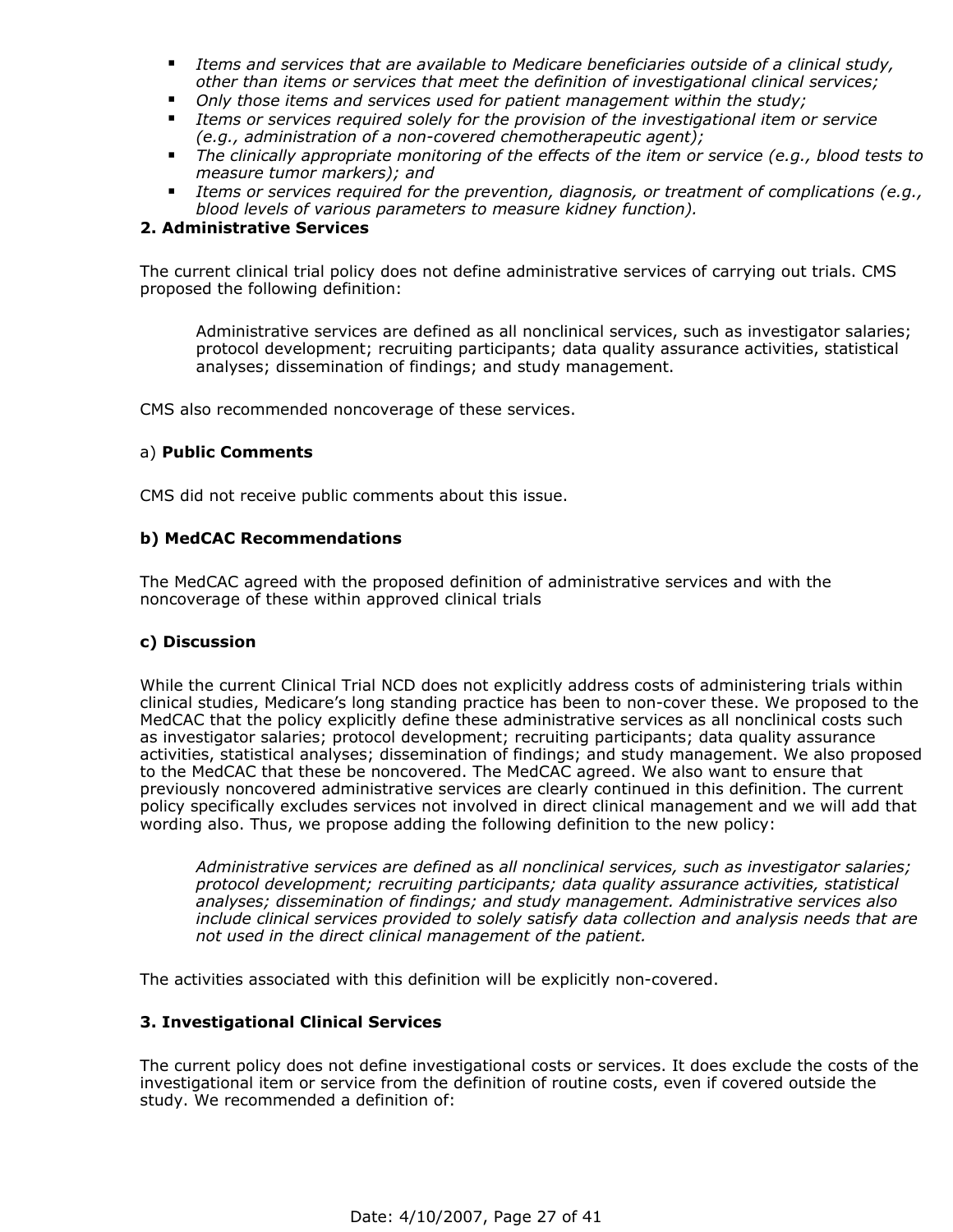Investigational clinical services are those items and services that are being investigated as an objective within the study.

CMS also recommended three circumstances under which investigational clinical services would be covered:

The item or service in a clinical trial is an item or service that is currently available to the Medicare beneficiary and thus eligible for coverage outside the study;

The item or service is required through the CED process in an NCD; or

The item has been designated by the FDA as an HUD, has received HDE status and is the investigational item or service in a study that meets the requirements of the policy.

## **a) Public Comments**

CMS did not request public comment on a specific definition of investigational clinical services. However, commenters generally were in favor of adding coverage for the investigational item if it is covered outside the trial.

Most commenters also agreed that tying CED with the CRP is a positive policy change—several commenters voiced support that linking these policies could increase access for Medicare beneficiaries. Commenters agreed that using the NCD process for this element of the policy would provide predictability and clarity for the public and researchers, while establishing an explicit process for requesting, evaluating, and implementing decisions to cover these items or services.

Some commenters voiced concerns about the potential overutilization of this approach. A Federal commenter suggested that CMS work with other Federal Agencies, such as NIH, to vet coverage of clinical trials so that CMS pays for studies that can achieve public health goals. This notion was extended by commenters in the private industry, who recommended that these processes be available to the public through a transparent collaboration process. Only one commenter provided negative feedback about this issue, criticizing this approach as detrimental to the evidence-based processes that CMS currently uses to make coverage decisions.

All comments received about HUDs advocated coverage of costs in the context of trials for HUDs that have been granted humanitarian device exemptions (HDEs) from the FDA. Commenters remarked that denying HUD costs is a barrier to bringing products to market because of the burdens placed upon sponsors, hospitals, and physicians to shoulder the costs. One commenter suggested that HUD costs in addition to the routine care should be covered; however, this should be restricted to the use of HUDs in randomized controlled trials. Some commenters indicated that CMS had already been providing coverage of HUDs under local coverage policies.

### **b) MedCAC Recommendations**

MedCAC agreed with this definition. The panel discussed HUDs in detail. In general, the panel agreed that the goal of developing evidence of the effectiveness of HUD's was worthy. However, several members noted that because the HUD designation means that a device is intended for a population of fewer than 4,000 patients yearly, the available pool of candidates for a well-designed study may often be inadequate. Members also expressed concern that implementing coverage of HUDs may encourage over reliance on the HDE designation. After discussion, the committee recommended that HUDs with an HDE be covered when they are the investigational item in covered research studies both when the item is noncovered nationally and in all other circumstances.

### **c) AHRQ Recommendation**

AHRQ did not specifically address coverage of HUDs with an HDE. However, AHRQ did recognize the need for a process to assure that the standards of scientifically and technically sound and safe research are met for other types of studies, and included studies of humanitarian use devices that do not fall under one of the above processes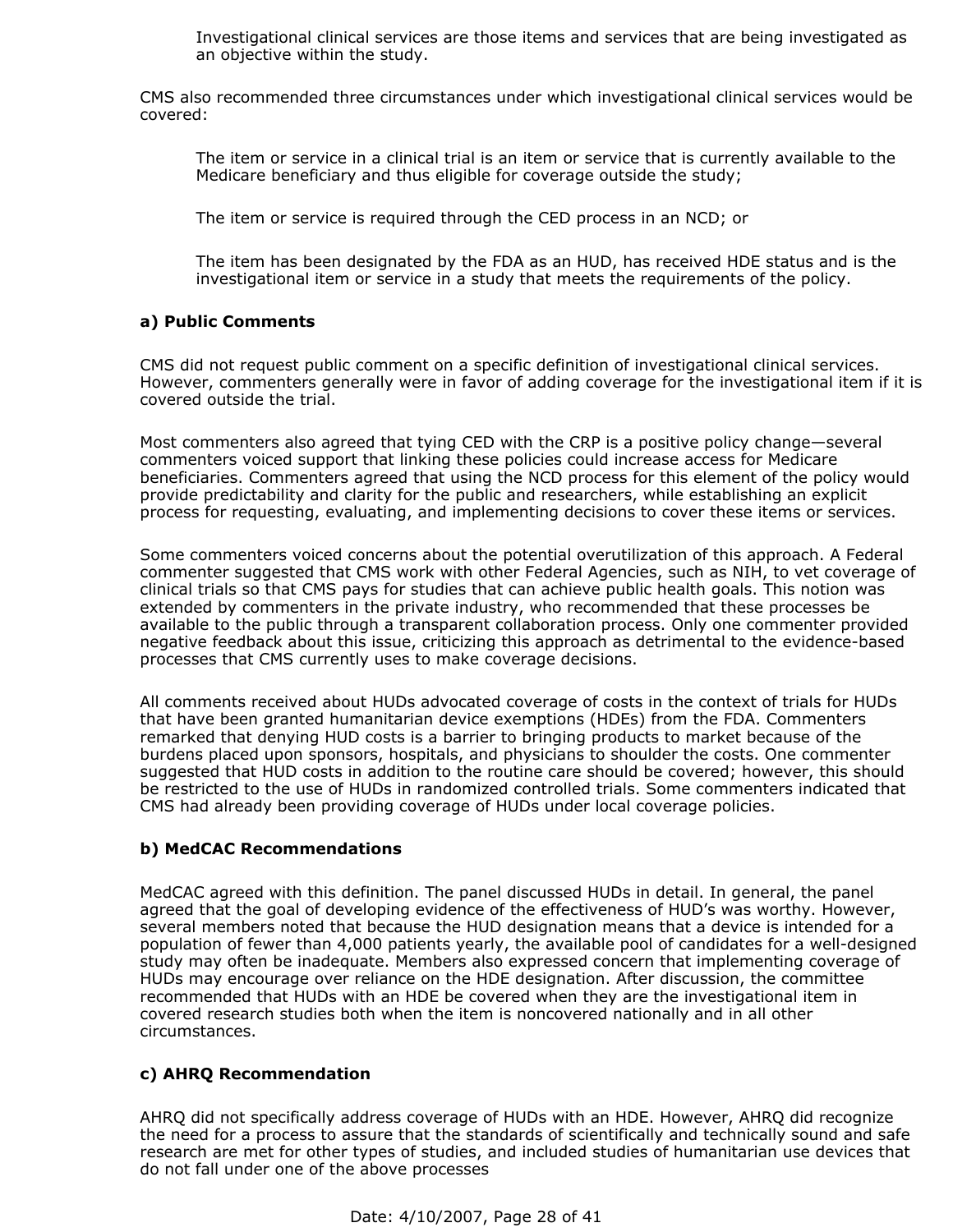### **d) Discussion**

### **Definition**

There was general agreement about the definition of investigational clinical services and we propose to add this definition to the new policy:

*Investigational clinical services are those items and services that are being investigated as an objective within the study.*

### **The item or service is currently available to the Medicare beneficiary and thus eligible for coverage outside the study.**

In some instances, the investigational item or service in a clinical trial is an item or service that is currently available to the Medicare beneficiary and thus eligible for coverage outside the trial. We recommended coverage of these items and services in the study. While it is not completely clear as to the reasoning that was used in the current policy for not covering items and services that would be covered outside the trial, we believe it developed out of a longstanding CMS position of not paying for experimental or investigational items or services. However, the item or service that is being investigated as an objective within a study is not necessarily experimental or investigational. If it has been determined to be reasonable and necessary under  $1862(a)(1)(A)$ , then it has been determined to not be experimental or investigational. Thus, we believe it appropriate to cover these items and services within a covered research study even if they are the item under investigation.

The MedCAC concurred with the CMS recommendation and we propose adding this condition for coverage of the investigational item or service to the new policy.

*The item or service in a clinical research study is an item or service that is currently available to the Medicare beneficiary outside the study (i.e., the item or service is covered under § 1861(a)(1)(A) of the Act).*

#### **Coverage with evidence development (CED)**

As discussed above, in July 2006, the Agency posted guidelines entitled, "National Coverage Determinations with Data Collection as a Condition of Coverage: Coverage with Evidence Development." In addition to using this process to define additional standards that specific research studies must meet, we proposed to cover the investigational services required by CED. In this circumstance, this could include items and services that are not routinely covered outside the trial. The MedCAC agreed with this concept and we are proposing to add this to the new policy.

*The item or service is required as a condition of coverage through the National Coverage Determination (NCD) process using Coverage with Evidence Development (CED).*

#### **Humanitarian Use Devices**

CMS currently has no national policies for the coverage of HUDs with an HDE. Contractors may choose to cover these though they have done so in very limited circumstances. CMS asked the MedCAC to consider circumstances under which CMS should cover HUDs with an HDE both when non-covered at a national level and when there is no national coverage determination. CMS specifically asked that the MedCAC consider broadly covering HUDs with an HDE when they are the investigational item in a covered research study.

While CMS understands and agrees with the Committee's support for clinical studies involving HUDs, we are proposing that the revised policy not include a separate provision for HUDs. This would allow for coverage of HUDs under the same standards as outlined in this policy for other items or services under study. We believe that the most appropriate coverage of HUDs would be through the CED process in an NCD.

#### **E. ADDITIONAL ISSUES**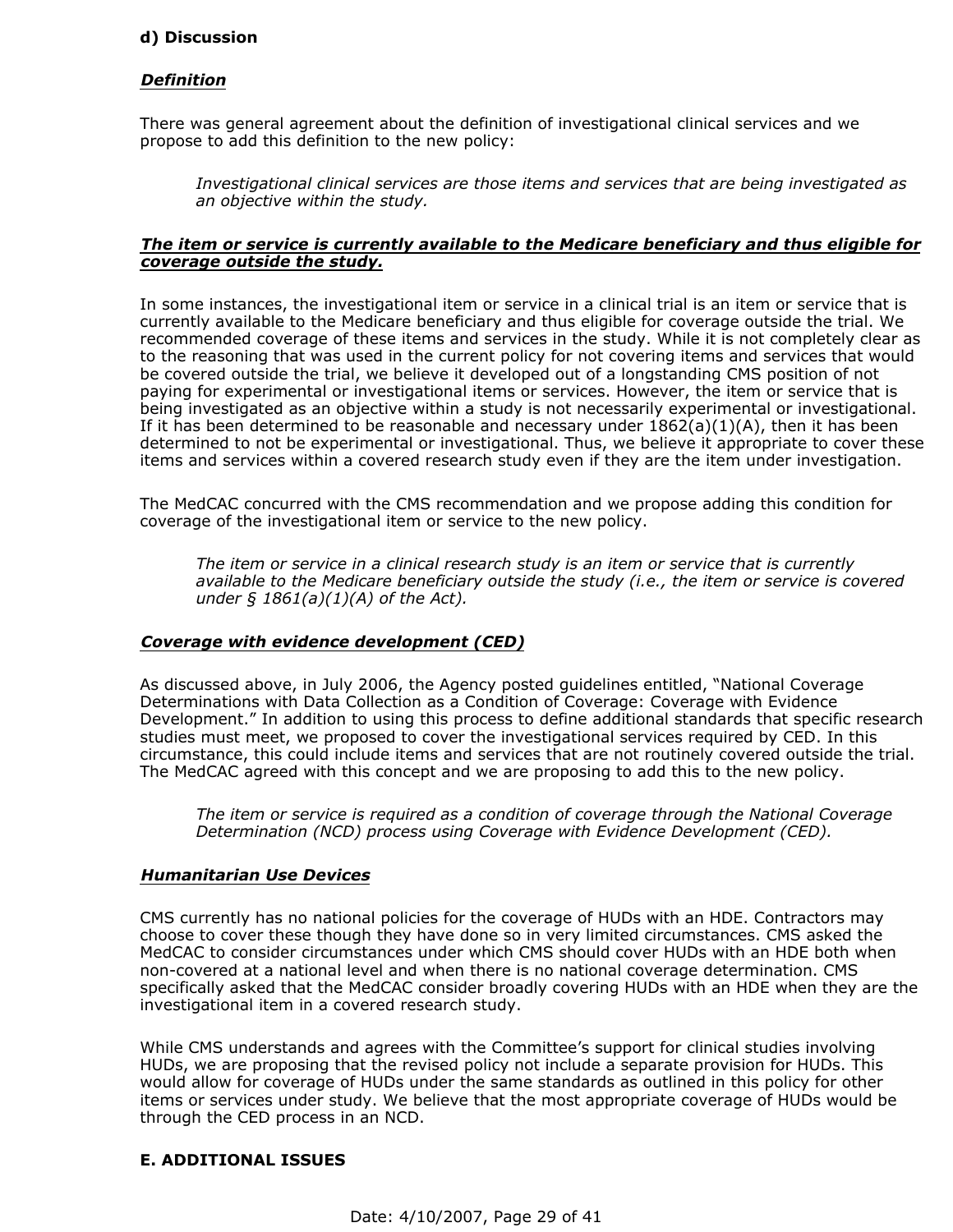## **1. Medicare Secondary Payer Rules**

## **Public Comments**

CMS received comments from all sectors of the healthcare community about this topic. The nature of these comments varied; however, many of them focused on the effect of Medicare Secondary Payer provisions when trial protocols state that sponsors will pay for beneficiaries' costs of care in the event of complications. Commenters pointed to this issue as an administrative barrier to Medicare beneficiaries' participation in clinical studies. Commenters encouraged CMS to address, in a public policy document, the provisions of Medicare Secondary Payer rules in the context of the CRP. While these concerns extend beyond the scope of an NCD, we have shared them with our colleagues in the Medicare Secondary Payer program area who will provide guidance outside this policy.

## **2. Medicare Advantage Plans**

## **Public Comments**

Numerous commenters expressed concern about the logistical framework by which beneficiaries in Medicare Advantage (MA) plans participate in covered trials. In particular, commenters urged CMS to reduce the cost-sharing that currently applies when enrollees in MA plans receive covered clinical trial services. The commenters state that MA plans currently charge MA enrollees coinsurance amounts commensurate to those charged to beneficiaries who participate in the original Medicare plan. We have referred these concerns to the CMS organization that administers the Medicare Advantage program, and note that they do not involve a coverage issue that falls within the scope of a national coverage determination, but rather the cost-sharing amounts that apply to a covered service.

## **Discussion**

MA Plans are offered by private health plans ("MA Organizations") that contract with CMS to provide Medicare covered services to Medicare beneficiaries who choose to enroll in the MA plan. The cost-sharing amounts that apply to particular services covered under an MA contract are determined by the MA organization offering the plan, subject to CMS approval. We will attempt to clarify the MA payment issues that have raised concern.

Generally, Medicare beneficiaries enrolled in MA plans get all Medicare-covered health care through that plan, and MA organizations are paid an amount established by statute to cover such services. When Medicare expands coverage under an NCD, and this expansion of coverage meets specified cost thresholds, MA organizations services are not required to cover such expanded services under their contracts until adjustments can be made to the payments made to MA organizations to reflect the costs of the new covered services. As a result, when the current Clinical Trial Policy was first implemented in 2000, the services newly covered under this policy were covered for MA plan enrollees directly by Medicare, as if the enrollees were not enrolled in an MA plan. In subsequent years, CMS decided that the best way to pay MA organizations for Clinical Trial services they were now required to cover would be to pay for these services on a fee-for-service basis. As a result, MA organizations have chosen to provide that the cost-sharing that applies to Clinical Trial services covered under an MA plan would be the same that applies under original Medicare. More information about the MA program can be found at:

http://www.cms.hhs.gov/manuals/downloads/mc86c01.pdf.

# **3. Exclusions**

A number of data collection processes, while potentially meeting the definition of a clinical research study in this policy, are based upon previously collected data or data collected in such a manner as to not influence patient management or health outcomes. The clinical services that are provided as the basis for these data collection processes may be determined to be reasonable and necessary under section 1862(a)(1)(A). These include: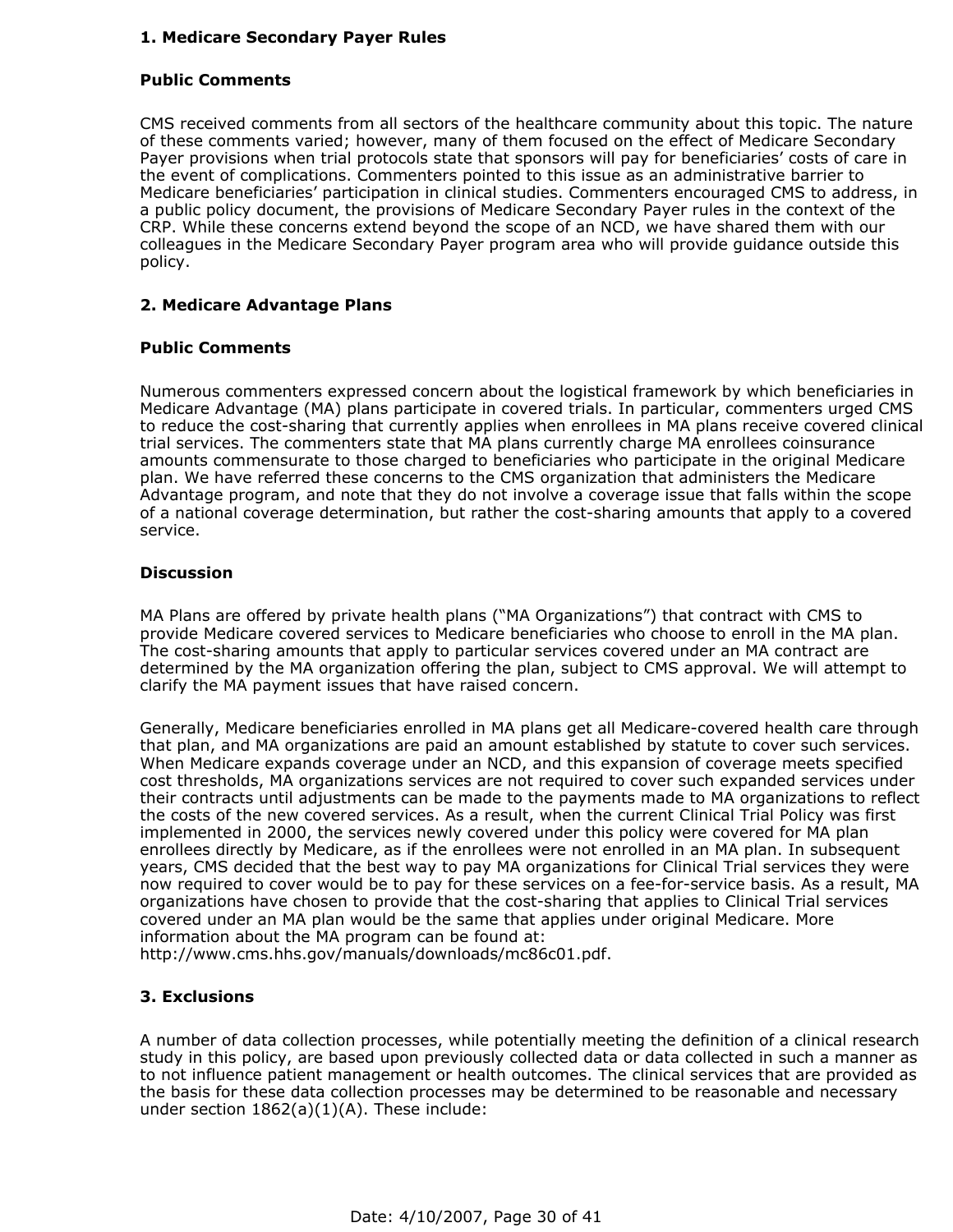- Simple non-comparative case reports and case series;<br>■ Retrospective studies that evaluate events that have a
- Retrospective studies that evaluate events that have already occurred including studies that rely exclusively on previously collected administrative records, medical data or other available data;
- Quality assessment, quality improvement, or performance improvement studies; and
- Prospective studies in which natural human behavior is observed in a way that does not intentionally or unintentionally change or potentially change the behavior of patients, physicians and other clinical staff, control subjects, healthy volunteers, or caretakers; in which there is no assigned or pre-specified intervention that intentionally or unintentionally changes or potentially changes the behavior of patients, physicians and other clinical staff, control subjects, healthy volunteers, or caretakers; and in which there is no assigned or pre -specified intervention that changes or potentially changes medical care, medical decisionmaking or any medical treatments.

As stated in the Background section, the goal of this policy is to increase access to Medicare beneficiaries to quality clinical research studies. The concerns raised revolve around changes in patient management that, while having the potential to improve health outcomes, also may result in no improvements or in worse outcomes. Good study design and well-informed patients lessen the risk potential. The studies listed above are either studying care that has already been provided or will observe care as it is provided without intervening. These types of studies provide valuable information to patients and providers but do not require the same safeguards outlined in this policy. Therefore, we will not require these studies to meet the standards or approval processes outlined in this policy. All human subject protections and patient privacy rules will continue to apply.

## **V. Conclusion**

We believe that the changes CMS is proposing to the current Clinical Trial Policy are consistent with the original Executive Memorandum and with the goals we stated at the beginning of this process:

- Allow Medicare beneficiaries to participate in research studies;
- Encourage the conduct of research studies that add to the knowledge base about the efficient, appropriate, effective, and cost-effective use of products and technologies in the Medicare population, thus improving the quality of care that Medicare beneficiaries receive; and,
- **E** Allow Medicare beneficiaries to receive care that may have a health benefit, but for which evidence for the effectiveness of the treatment or service is insufficient to allow for full, unrestricted coverage.

We are especially encouraged by the support and recommendations to strengthen the approval processes to ensure that our beneficiaries, when participating in research studies, have greater assurance that the study will be of good quality and of benefit not only to them but to all Medicare beneficiaries.

The following is a summary of the proposed changes to the current policy:

The Centers for Medicare & Medicaid Services (CMS) is proposing the following revisions to the Medicare National Clinical Trial Policy:

- 1) Rename the policy, the Clinical Research Policy (CRP).
- 2) Add a definition of research.

3) Continue the seven highly desirable characteristics and rename them "general standards for a scientifically and technically sound clinical research study" and add an additional standard: "The research study must have a written protocol."

4) Revise the requirements that qualify a clinical study for Medicare coverage by renaming them "Medicare-specific standards," eliminating the first, and combining and modifying the second and third requirements for greater clarity. Add the following Medicare-specific requirements: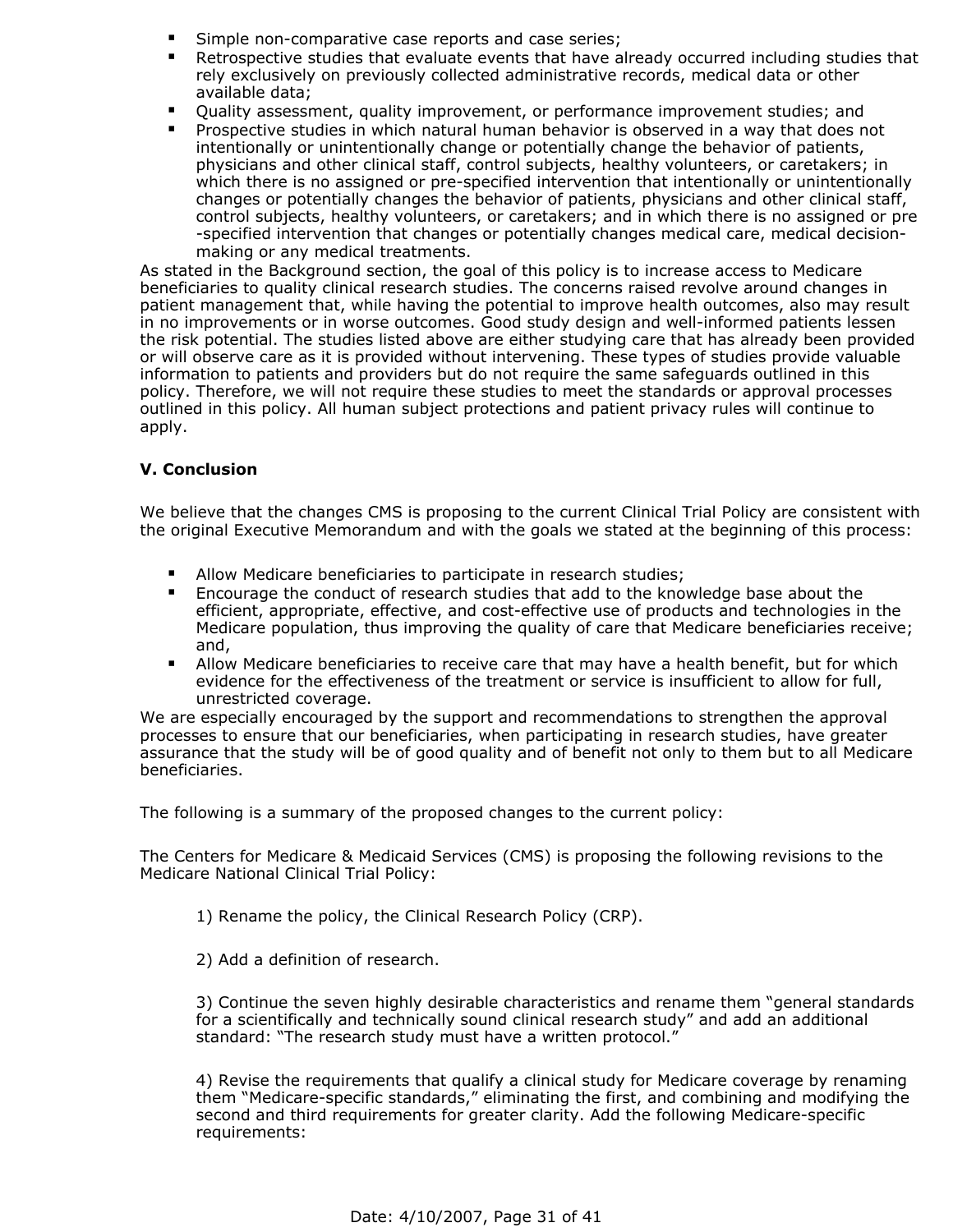- The research study must be registered on the ClinicalTrials.gov website prior to the enrollment of the first study subject.
- **•** The research study protocol must specify and fulfill method and timing of public release of results.
- **•** The research study must have explicitly discussed inclusion criteria and considered relevant subpopulations (as defined by age, gender, race/ethnicity, socioeconomic, or other factors) in the study protocol.
- The protocol must contain a discussion of how the results will generalize to the Medicare population.

5) The NCD process may establish additional standards through Coverage with Evidence Development (CED).

6) Rename routine costs to "routine clinical services" and clarify the definition.

7) Add a definition of administrative services required to carry out studies and clarify that Medicare will not cover administrative services.

8) Add a definition for investigational clinical services and cover those services when the service is available to Medicare beneficiaries that are not participating in a study or when it is required through CED.

9) Clarify those processes that ensure that both the Medicare-specific standards and the general standards for a scientifically and technically sound clinical research study are met.

- General standards:
	- 1. Studies approved by DHHS Agencies, the Veterans Administration or the Department of Defense.
	- 2. Studies approved by research centers or cooperative groups funded by one of the above Federal Agencies who have approved their process.
	- 3. Studies conducted under an Investigational New Drug (IND) where the protocol has been reviewed by the FDA.
	- 4. Studies that FDA requires and approves as a post-approval commitment.
	- 5. Studies required through CED.
- Medicare specific standards:
	- CMS will use routine processes to ensure that the Medicare-specific standards are met.
- 10) Remove the following options for "deeming" studies:
	- Self-certification process.
	- IND Exempt studies.

We are requesting public comments about this proposed determination pursuant to Section 731 of the Medicare Modernization Act. After considering the public comments, we will make a final determination and issue a final decision memorandum.

### **Appendices:**

- A Proposed NCD Language
- B Current Clinical Trial Policy NCD

### **APPENDIX A**

### **NCD Manual 310.1: Clinical Research Policy**

Medicare payments under the Clinical Research Policy are based on §1862(a)(1)(E) and §1142 of the Social Security Act.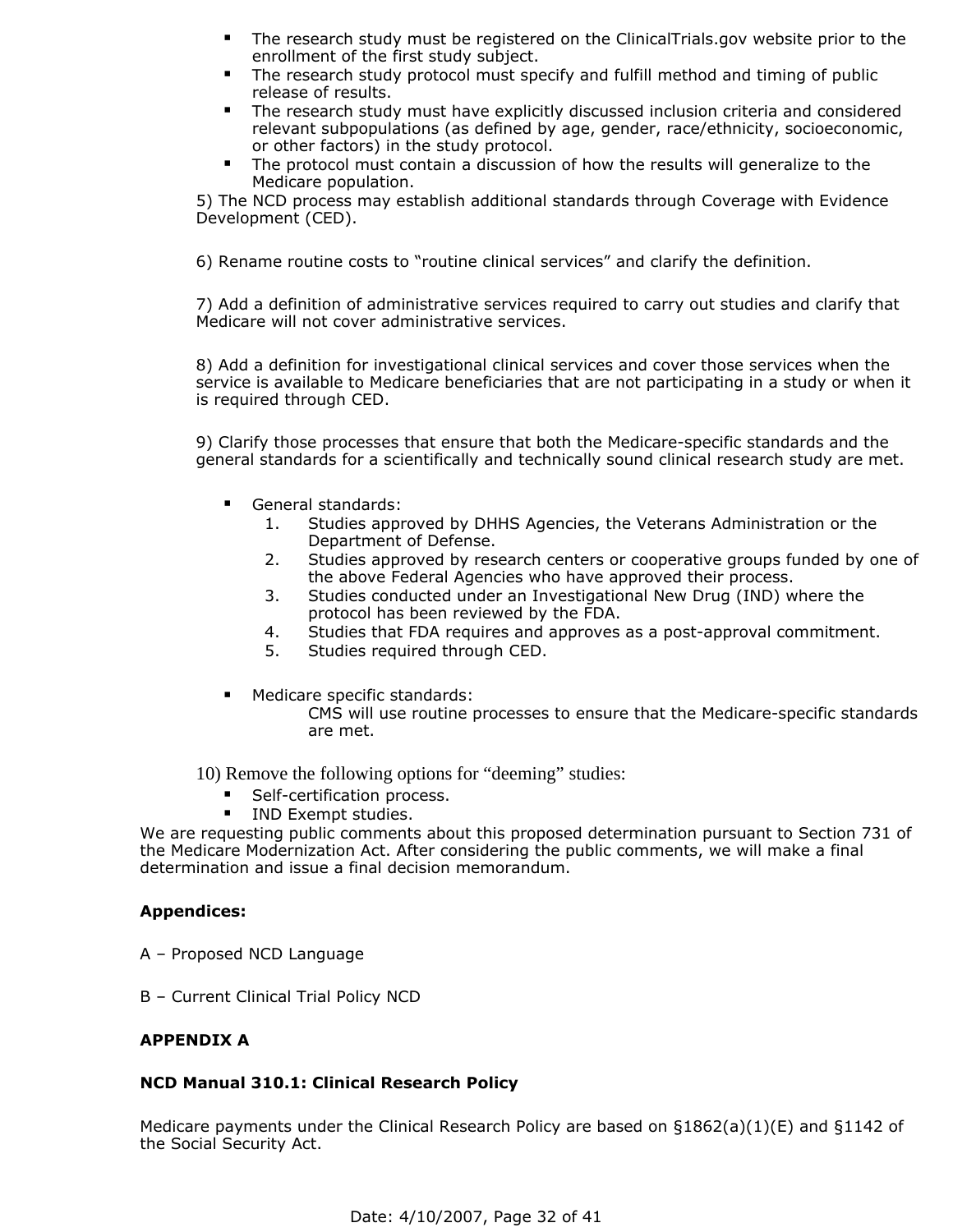Effective for items and services furnished on or after XXX XX, 2007, Medicare covers routine and/or investigational clinical services, under the circumstances described more fully below, in approved research studies. The subject or purpose of the study must be the evaluation of an item or service that falls within a Medicare benefit category under Part A or Part B (e.g., physicians' service, durable medical equipment, diagnostic test) and is not statutorily excluded from coverage (e.g., cosmetic surgery, hearing aids). In addition, Medicare covers reasonable and necessary items and services used to prevent, diagnose, and treat complications arising from participation in these research studies. 42 C.F.R. § 405.207(b)(1).

All other Medicare program rules apply.

# **1. Definitions**

*Administrative services*: Administrative services are defined as all non-clinical services, such as investigator salaries; protocol development; recruiting participants; data quality assurance activities; statistical analyses; dissemination of findings; and study management. Administrative services also include clinical services provided to solely satisfy data collection and analysis needs that are not used in the direct clinical management of the patient.

*Clinical research:* Clinical research is the observation of events in groups of individuals who share a particular characteristic, such as a symptom or illness; or who have the same treatment or diagnostic test provided for a symptom or illness. Inferences are made based on comparisons of predefined health outcomes among groups. Procedures are in place to assure that the rights, safety, and wellbeing of research study participants are protected. Research studies must conform to all applicable Federal regulations concerning human subject protection and privacy including 45 C.F.R. Part 46 and Parts 160 and 164.

Some examples of the types of clinical studies that might be supported follow, but this list should not be considered an all-inclusive list:

- Randomized controlled trials and other comparative clinical studies of effectiveness and comparative effectiveness;
- **•** Observational clinical studies of outcomes of specific interventions, primary and secondary prevention strategies, or of implemented strategies related to delivery of care or testing of hypotheses regarding health services research; and
- Clinical studies of diagnostic tests, including measurements of sensitivity and specificity, and impact on physician decision making and patient outcomes.

*General standards for a scientifically and technically sound clinical research study*: A clinical research study that meets the general standards are listed below:

- **•** The principal purpose of the research study is to test whether a particular intervention potentially improves the participants' health outcomes.
- The research study is well-supported by available scientific and medical information or it is intended to clarify or establish the health outcomes of interventions already in common clinical use.
- The research study does not unjustifiably duplicate existing studies.
- **•** The research study design is appropriate to answer the research question being asked in the study.
- **•** The research study is sponsored by an organization or individual capable of executing the proposed study successfully.
- The research study is in compliance with all applicable Federal regulations concerning the protection of human subjects found at 45 C.F.R. Part 46. If a study is FDA-regulated, it also must be in compliance with 21 C.F.R. Parts 50 and 56.
- All aspects of the research study are conducted according to the appropriate standards of scientific integrity.
- All research studies have a written protocol.

*Investigational clinical services*: Investigational clinical services are defined as those items and services that are being investigated as an objective within the study.

*Medicare-specific standards for clinical research studies:* An approved research study must meet the following standards: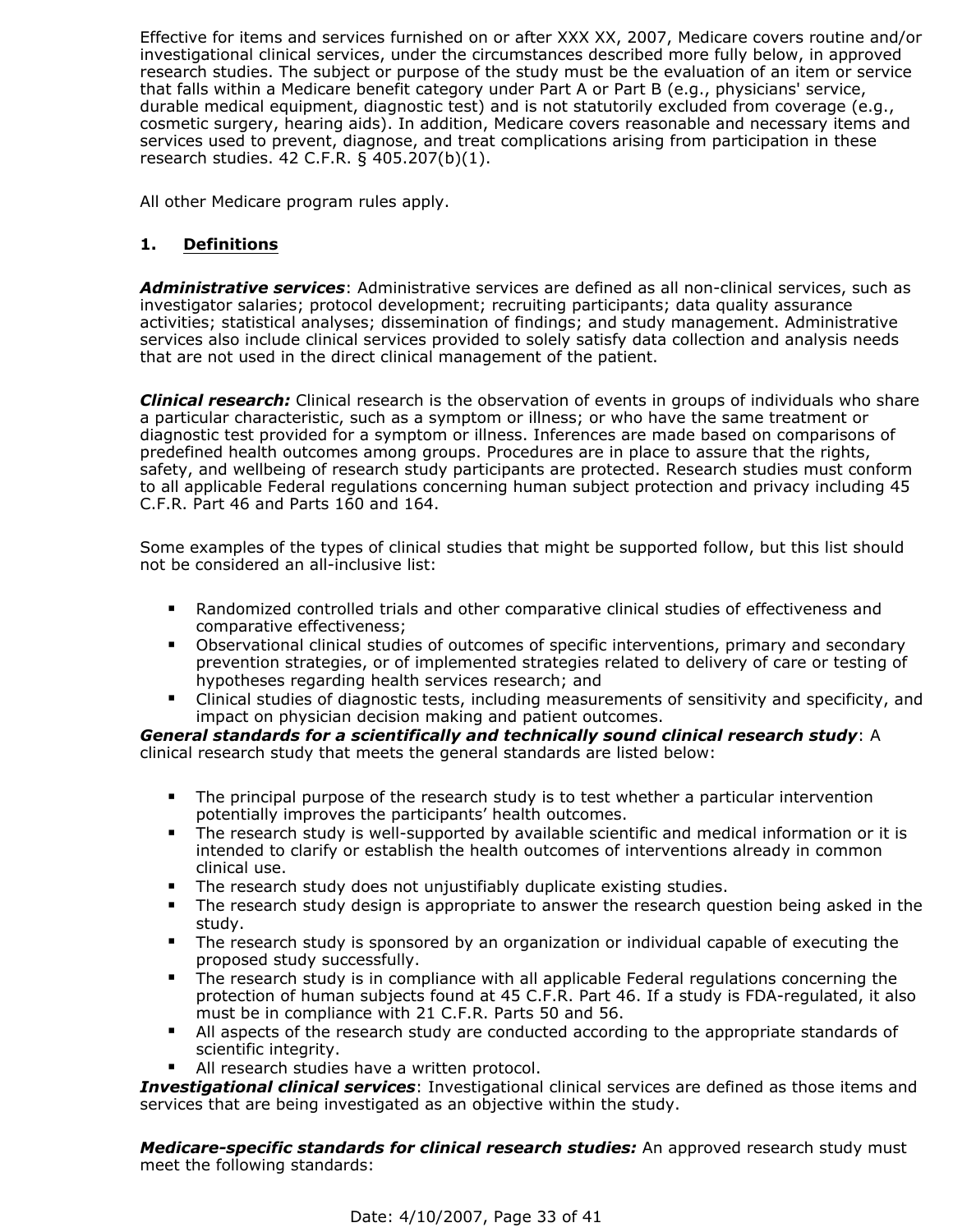- **•** The clinical research study is not designed to exclusively test toxicity or disease pathophysiology. Research studies, including some Phase I trials, whose protocols commit to measuring therapeutic outcomes as one of the objectives, may meet this standard only if the disease being studied is chronic, life threatening, or debilitating*.*
- The research study is registered on the ClinicalTrials.gov website prior to the enrollment of the first study subject.
- **The research study protocol specifies and fulfills method and timing of public release of all** pre-specified outcomes to be measured including release of outcomes if outcomes are negative or study is terminated early.
- **The research study protocol must have explicitly discussed inclusion criteria and considered** relevant subpopulations (as defined by age, gender, race/ethnicity, socioeconomic or other factors).
- **The research study protocol contains a discussion of how the results will generalize to the** Medicare population to infer whether Medicare patients may benefit from the intervention. In particular, the protocol describes the potential impact of age-specific and other factors on outcomes and whether the research study is powered sufficiently to draw conclusions with respect to the Medicare population.

*National coverage determination Coverage with Evidence Development standards:* CMS may require additional Medicare-specific standards for clinical research studies that have been identified through the NCD process using CED*.*

### *Routine clinical services*: Routine clinical services include:

- items and services that are available to Medicare beneficiaries outside of a clinical study, other than items or services that meet the definition of investigational clinical services;
- only those items and services used for patient management within the study;
- items or services required solely for the provision of the investigational item or service (e.g., administration of a non-covered chemotherapeutic agent);
- the clinically appropriate monitoring of the effects of the item or service (e.g., blood tests to measure tumor markers); and
- items or services required for the prevention, diagnosis, or treatment of complications (e.g., blood levels of various parameters to measure kidney function).

### **2. Coverage of Clinical Services**.

Routine Clinical Services. Using processes outlined in Section 4, Medicare covers routine clinical services in clinical research studies if those studies meet the general standards for a scientifically and technically sound clinical research study, the Medicare-specific standards, and if applicable, any NCD standards as defined in Section 1. Medicare does not cover routine clinical services when they are provided free to the Medicare beneficiary or when the study sponsor agreement with investigator sites or the informed consent documents provided to the patient specify that the clinical service will be provided free to all enrollees  $(\S1862(a)(2))$ ; 42 CFR 411.4). All other Medicare program rules and policies apply for coverage of an item or service that meets the definition of routine clinical services.

Investigational Clinical Services. Using processes outlined in Section 4, Medicare covers investigational clinical services in clinical research studies if those studies meet the general standards for a scientifically and technically sound clinical research study, the Medicare-specific standards, and if applicable, any NCD standards, as defined in Section 1, and the investigational clinical service is: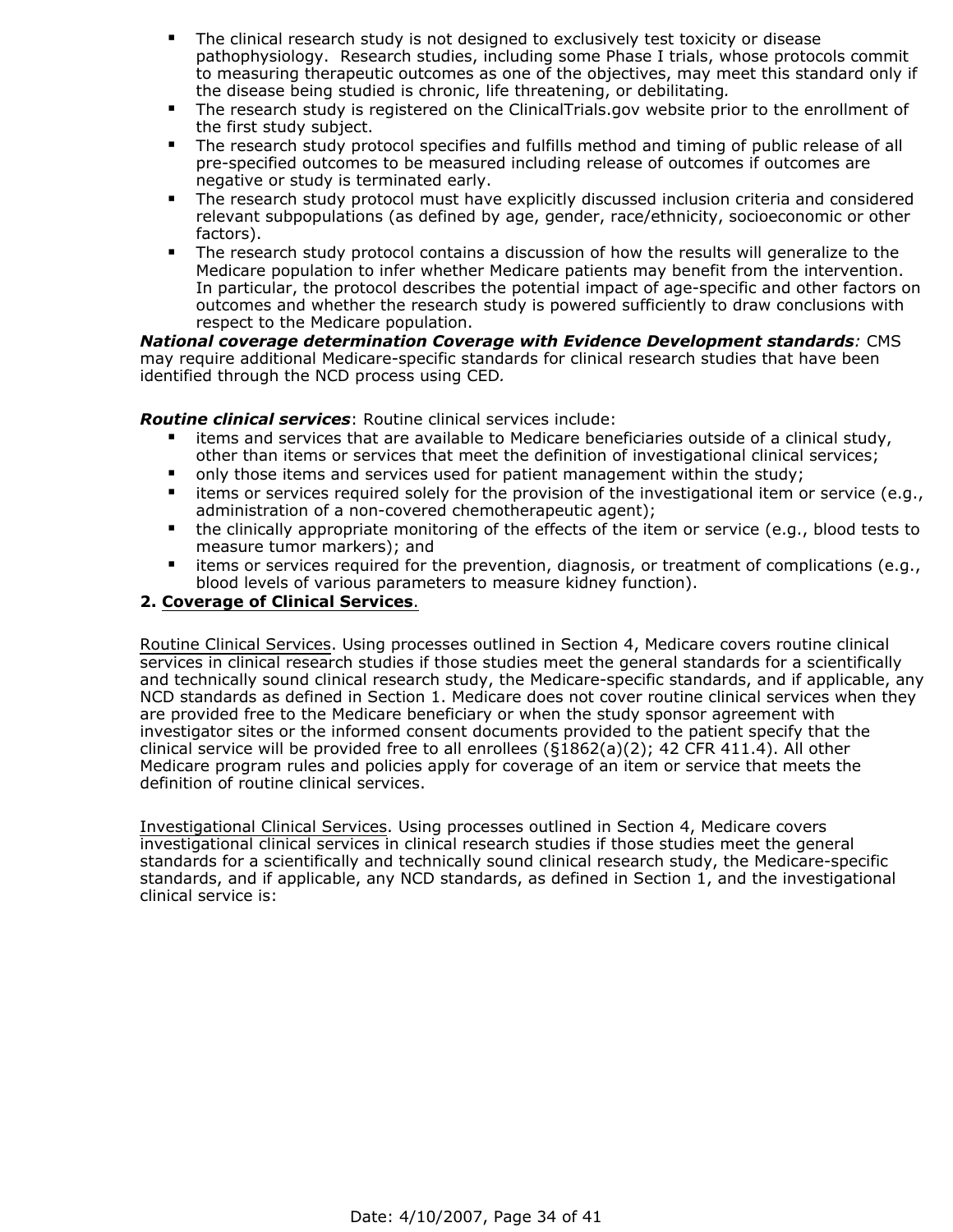- currently available to the Medicare beneficiary outside the study (i.e., the item or service is covered under  $\S$  1861(a)(1)(A) of the Act); or
- required as a condition of coverage through the National Coverage Determination (NCD) process using Coverage with Evidence Development (CED)*.*

Medicare does not cover investigational clinical services when they are provided free to the Medicare beneficiary or when the study sponsor agreement with investigator sites or the study informed consent documents provided to the patient specify that the clinical service will be provided free to all enrollees (§ 1862(a)(2); 42 CFR 411.4).

# **3. Non-Coverage of Administrative Services.**

Administrative services, as defined in Section 1, in a research study are not covered by Medicare.

# **4. Approval Process.**

As with all other items and services provided to Medicare beneficiaries, Medicare contractors will use their standard processes to ensure that the Medicare-specific standards are met.

The following processes will assure that the general standards of scientifically and technically sound clinical research study are met and assure that the research is conducted with AHRQ support pursuant to section 1142 of the Act. Therefore, clinical research studies will be "deemed" to have met the standards in the policy.

- Studies of health outcomes reviewed and funded by a program component of DHHS, the Veterans Administration, or the Department of Defense.
- **EXECT** Studies reviewed and approved by health care research centers or cooperative health care research groups, funded by one of the above Federal Agencies, provided that the Federal Agency reviews and approves the applicant research centers' or cooperative research groups' subcontract and sub-grant funding requirements, selection procedures and oversight methods, and determines that those processes provide the same level of protocol review as provide by the supporting Federal Agency.
- Studies conducted under an Investigational New Drug (IND) when the FDA has reviewed the study protocol and the IND has not been put on hold.
- The study is required and approved by FDA as a post-approval study.
- The study is required as an outcome of the NCD process using CED.

### **5. Exclusions**

A number of data collection processes, while meeting the broad definition of a clinical research study, are based upon previously collected data, or data collected in such a manner as to not influence current patient management or health outcomes. The clinical services that are provided as the basis for these data collection processes may be determined to be reasonable and necessary under §1862(a)(1)(A).

These include:

- **EXTER** Simple non-comparative case reports and case series;
- Retrospective studies that evaluate events that have already occurred including studies that rely exclusively on previously collected administrative records, medical data or other available data;
- Quality assessment, quality improvement, or performance improvement studies; and
- **•** Prospective studies in which natural human behavior is observed in a way that does not intentionally or unintentionally change or potentially change the behavior of patients, physicians and other clinical staff, control subjects, healthy volunteers, or caretakers; in which there is no assigned or pre-specified intervention that intentionally or unintentionally changes or potentially changes the behavior of patients, physicians and other clinical staff, control subjects, healthy volunteers, or caretakers; and in which there is no assigned or pre -specified intervention that changes or potentially changes medical care, medical decisionmaking or any medical treatments.

These studies are not required to meet the standards or approval processes outlined in this policy. All human subject protections and patient privacy rules continue to apply.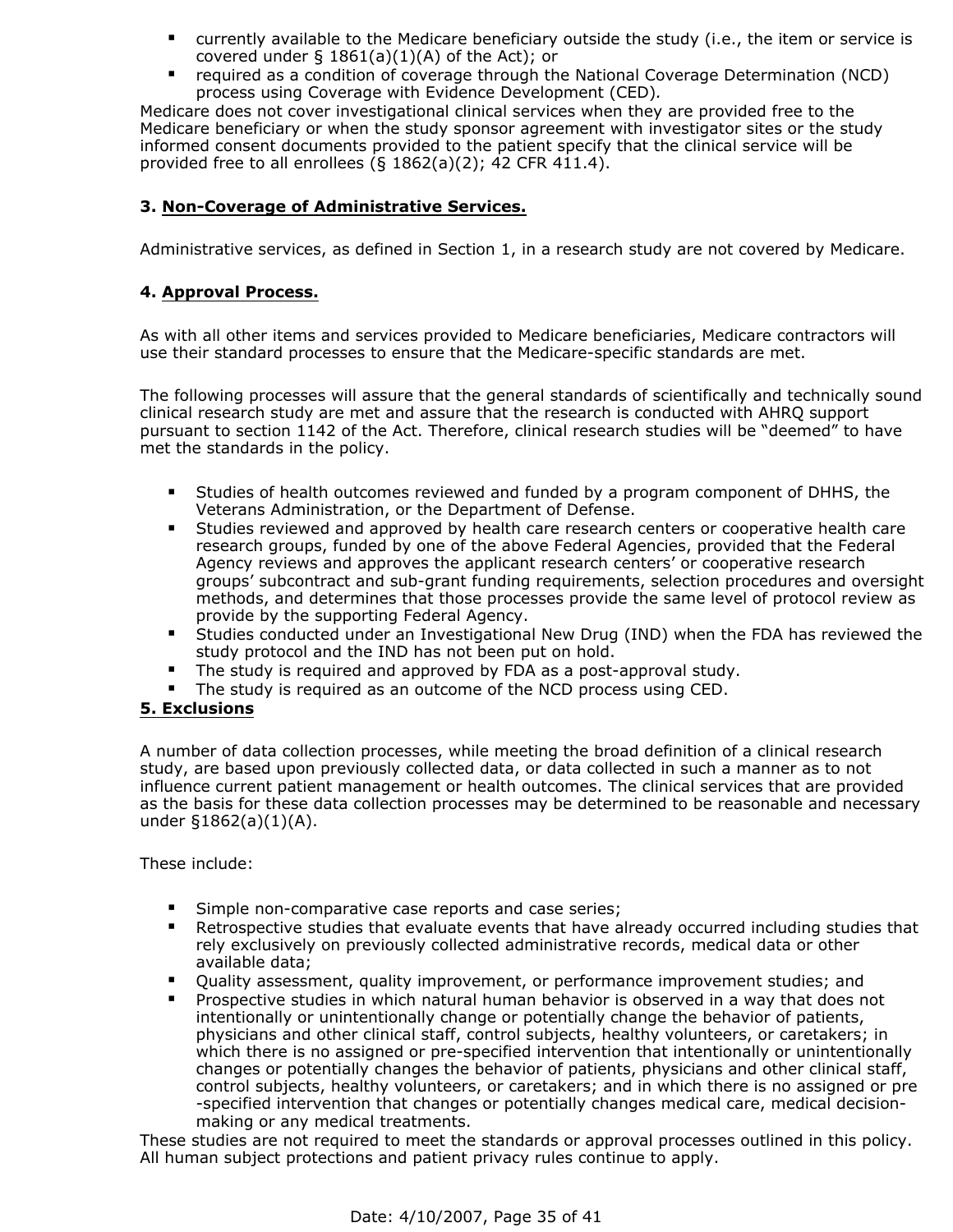# **6. Exceptions**.

Medicare will pay for covered services in qualified research studies as defined in this policy unless CMS's Chief Medical Officer subsequently finds that the study does not meet the criteria outlined in this policy or the study jeopardizes the safety or welfare of Medicare beneficiaries.

Should CMS find that a study no longer qualifies for coverage, Medicare payment would be denied under §1862(a)(1)(E) of the Act. In the case of such a denial, the Medicare beneficiaries enrolled in the study would not be held liable (i.e., would be held harmless from collection) for the costs consistent with the provisions of  $\S 1879$ ,  $1842(1)$ , or  $1834(j)(4)$  of the Act, as applicable. Where appropriate, the billing providers would be held liable for the costs and fraud investigations of the billing providers and the study's principal investigator may be pursued.

## **7. Local Coverage Determinations**

This policy does not withdraw Medicare coverage for items and services that may be covered according to local coverage determinations (LCD). For information about LCDs, refer to http://www.cms.hhs.gov/DeterminationProcess/04\_LCDs.asp#TopOfPage, a searchable database of Medicare contractors' local policies.

## **8. Investigational Device Exemption (IDE)**

This policy is not applicable to, and does not propose to change Medicare coverage according to the regulations on category A and category B investigational device exemptions (IDE) found in 42 CFR 405.201-405.215, 411.15, and 411.406.

### **9. Medicare Advantage Organizations**

This policy does not propose to change Medicare regulations that require Medicare Advantage (MA) organizations to follow CMS' national coverage decisions. This NCD raises special issues that may require some modification of MA organizations' rules governing provision of items and services in and out of network. The items and services covered under this NCD are inextricably linked to the clinical studies with which they are associated and cannot be covered outside of the context of those clinical studies. MA organizations therefore must cover these services regardless of whether they are available through in-network providers. MA organizations may have reporting requirements when enrollees participate in clinical studies in order to track and coordinate their members' care, but cannot require prior authorization or approval.

### **10. Medicare Prescription Drug Benefit**

This policy is not applicable to and does not propose any changes to Medicare policies for coverage of prescription drugs under Medicare Part D.

### **Appendix B**

### **NCD for Routine Costs in Clinical Trials (310.1)**

**Publication Number** 100-3

**Manual Section Number** 310.1

**Version Number** 1

**Effective Date of this Version** 9/19/2000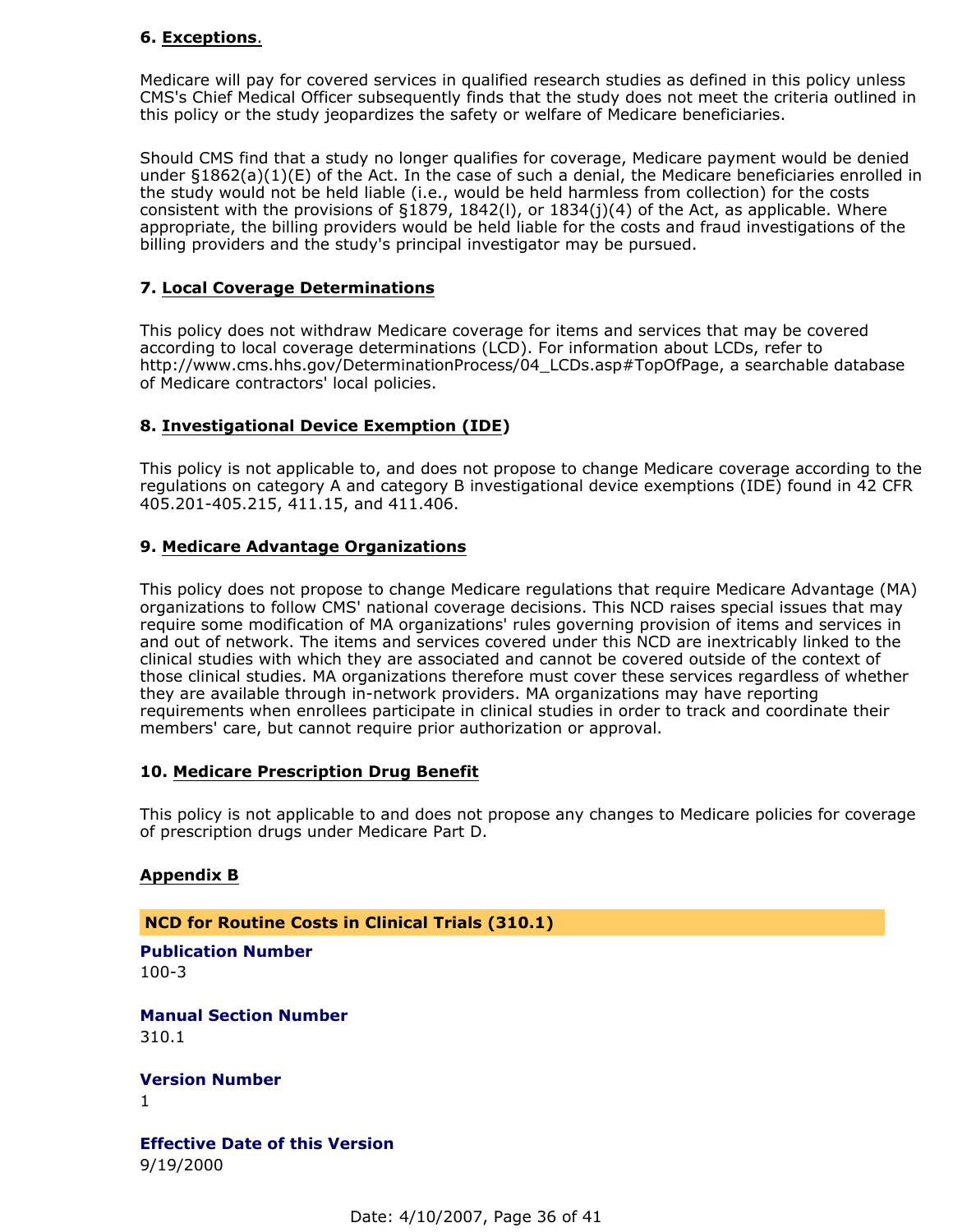### **Implementation Date**

9/19/2000

## **Benefit Category**

Ambulance Services Ambulatory Surgical Center Facility Services Antigens Artificial Legs, Arms, and Eyes Audiology Services Blood Clotting Factors for Hemophilia Patients Bone Mass Measurement Certified Nurse-Midwife Services Certified Registered Nurse Anesthetist Services Chiropractor Services Clinical Nurse Specialist Services Clinical Social Worker Services Colorectal Cancer Screening Tests Comprehensive Outpatient Rehabilitation Facility (CORF) Services Critical Access Hospital Services Dentist Services Diabetes Outpatient Self-Management Training Diagnostic Laboratory Tests Diagnostic Services in Outpatient Hospital Diagnostic Tests (other) Diagnostic X-Ray Tests Drugs and Biologicals Durable Medical Equipment Erythropoietin for Dialysis Patients Extended Care Services Eyeglasses After Cataract Surgery Federally Qualified Health Center Services Hepatitis B Vaccine and Administration Home Dialysis Supplies and Equipment Home Health Services Hospice Care Immunosuppressive Drugs Incident to a physician's professional Service Influenza Vaccine and Administration Inpatient Hospital Services Inpatient Psychiatric Hospital Services Institutional Dialysis Services and Supplies Leg, Arm, Back, and Neck Braces (orthotics) Medical Nutrition Therapy Services Nurse Practitioner Services Optometrist Services Oral Anticancer Drugs Oral Antiemetic Drugs Orthotics and Prosthetics Osteoporosis Drug Outpatient Hospital Services Incident to a Physician's Service Outpatient Occupational Therapy Services Outpatient Physical Therapy Services Outpatient Speech Language Pathology Services Partial Hospitalization Services Physician Assistant Services Physicians' Services Pneumococcal Vaccine and Administration Podiatrist Services Post-Hospital Extended Care Services Post-Institutional Home Health Services Prostate Cancer Screening Tests Prosthetic Devices Qualified Psychologist Services Religious NonMedical Health Care Institution Rural Health Clinic Services Screening for Glaucoma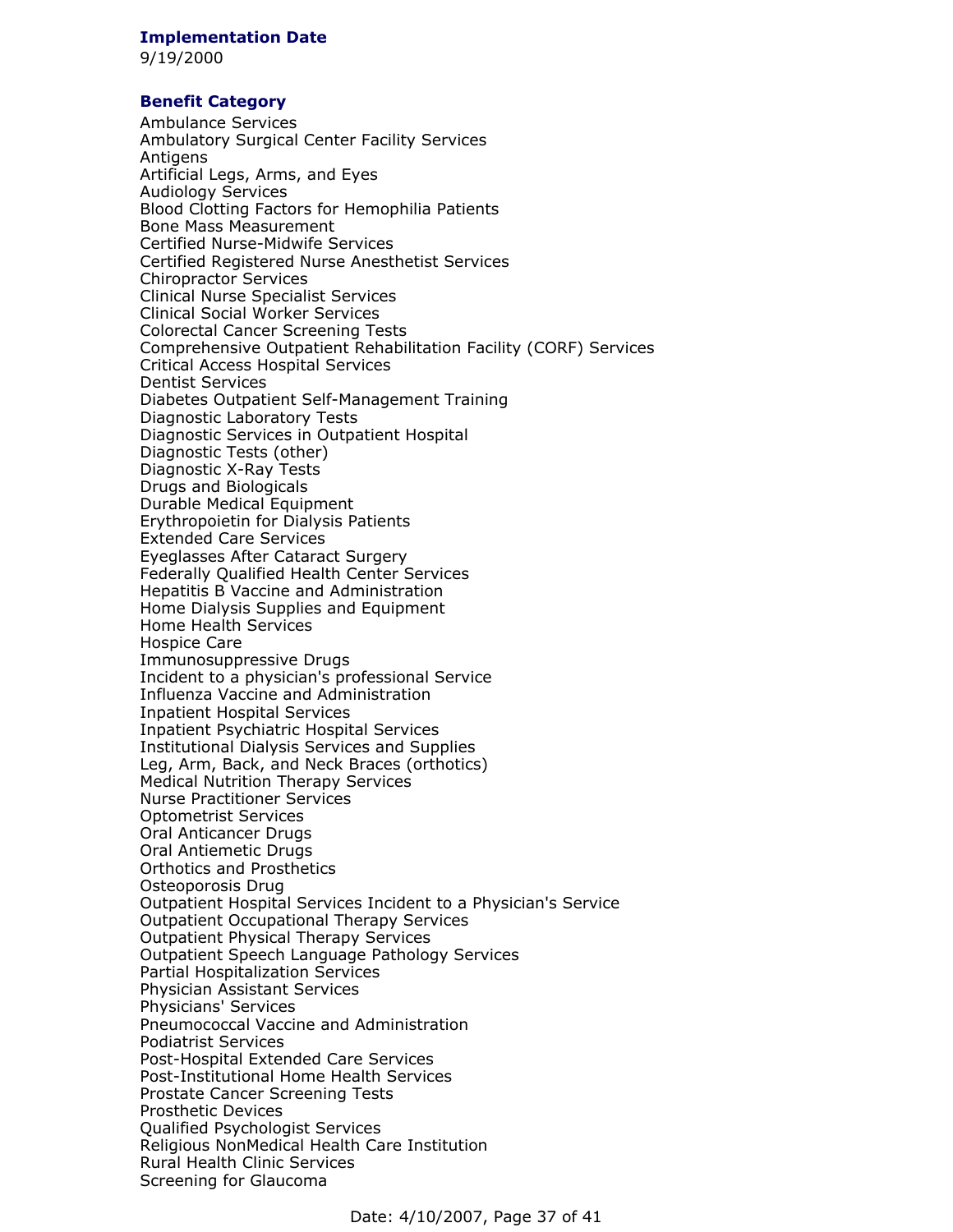Screening Mammography Screening Pap Smear Screening Pelvic Exam Self-Care Home Dialysis Support Services Shoes for Patients with Diabetes Skilled Nursing Facility Splints, Casts, Other Devices Used for Reduction of Fractures and Dislocations Surgical Dressings Transplantation Services for ESRD-Entitled Beneficiaries X-ray, Radium, and Radioactive Isotope Therapy

**Note:** This may not be an exhaustive list of all applicable Medicare benefit categories for this item or service.

### **Coverage Topic**

Clinical Trials (Inpatient) Clinical Trials (Outpatient)

### **Indications and Limitations of Coverage**

Effective for items and services furnished on or after September 19, 2000, Medicare covers the routine costs of qualifying clinical trials, as such costs are defined below, as well as reasonable and necessary items and services used to diagnose and treat complications arising from participation in all clinical trials. All other Medicare rules apply.

Routine costs of a clinical trial include all items and services that are otherwise generally available to Medicare beneficiaries (i.e., there exists a benefit category, it is not statutorily excluded, and there is not a national noncoverage decision) that are provided in either the experimental or the control arms of a clinical trial except:

- The investigational item or service, itself;
- Items and services provided solely to satisfy data collection and analysis needs and that are not used in the direct clinical management of the patient (e.g., monthly CT scans for a condition usually requiring only a single scan); and
- **EXECT** Items and services customarily provided by the research sponsors free of charge for any enrollee in the trial.

Routine costs in clinical trials include:

- Items or services that are typically provided absent a clinical trial (e.g., conventional care);
- **EXECT** Items or services required solely for the provision of the investigational item or service (e.g., administration of a noncovered chemotherapeutic agent), the clinically appropriate monitoring of the effects of the item or service, or the prevention of complications; and
- **EXT** Items or services needed for reasonable and necessary care arising from the provision of an investigational item or service--in particular, for the diagnosis or treatment of complications.

This policy does not withdraw Medicare coverage for items and services that may be covered according to local medical review policies or the regulations on category B investigational device exemptions (IDE) found in 42 CFR 405.201-405.215, 411.15, and 411.406. For information about LMRPs, refer to www.lmrp.net, a searchable database of Medicare contractors' local policies.

For noncovered items and services, including items and services for which Medicare payment is statutorily prohibited, Medicare only covers the treatment of complications arising from the delivery of the noncovered item or service and unrelated reasonable and necessary care. (Refer to MCM §§2300.1 and MIM 3101.) However, if the item or service is not covered by virtue of a national noncoverage policy in the Coverage Issues Manual and is the focus of a qualifying clinical trial, the routine costs of the clinical trial (as defined above) will be covered by Medicare but the noncovered item or service, itself, will not.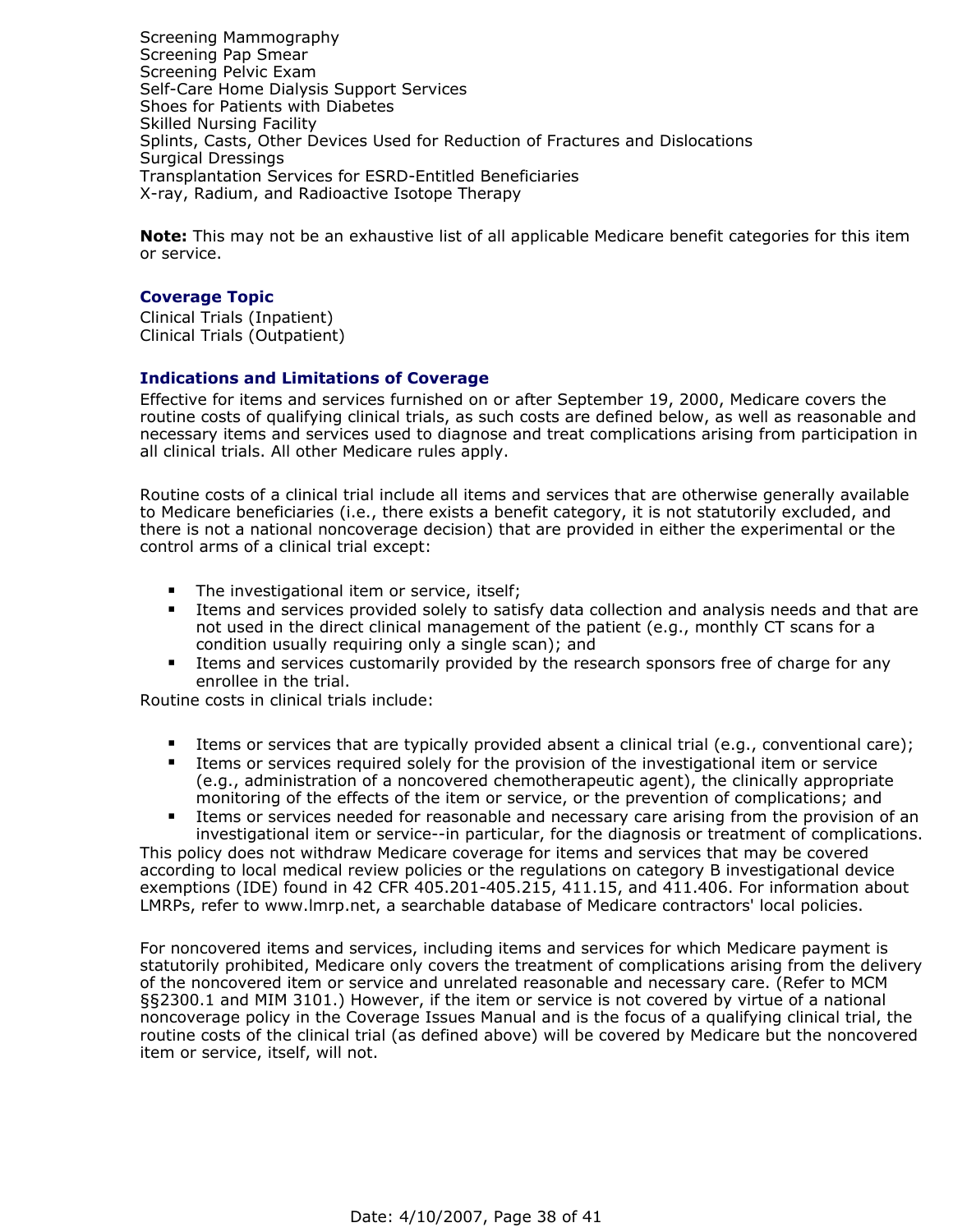- A. Requirements for Medicare Coverage of Routine Costs.--Any clinical trial receiving Medicare coverage of routine costs must meet the following three requirements:
	- 1. The subject or purpose of the trial must be the evaluation of an item or service that falls within a Medicare benefit category (e.g., physicians' service, durable medical equipment, diagnostic test) and is not statutorily excluded from coverage (e.g., cosmetic surgery, hearing aids).
	- 2. The trial must not be designed exclusively to test toxicity or disease pathophysiology. It must have therapeutic intent.
	- 3. Trials of therapeutic interventions must enroll patients with diagnosed disease rather than healthy volunteers. Trials of diagnostic interventions may enroll healthy patients in order to have a proper control group.

The three requirements above are insufficient by themselves to qualify a clinical trial for Medicare coverage of routine costs. Clinical trials also should have the following desirable characteristics; however, some trials, as described below, are presumed to meet these characteristics and are automatically qualified to receive Medicare coverage:

- 1. The principal purpose of the trial is to test whether the intervention potentially improves the participants' health outcomes;
- 2. The trial is well-supported by available scientific and medical information or it is intended to clarify or establish the health outcomes of interventions already in common clinical use;
- 3. The trial does not unjustifiably duplicate existing studies;
- 4. The trial design is appropriate to answer the research question being asked in the trial;
- 5. The trial is sponsored by a credible organization or individual capable of executing the proposed trial successfully;
- 6. The trial is in compliance with Federal regulations relating to the protection of human subjects; and
- 7. All aspects of the trial are conducted according to the appropriate standards of scientific integrity.
- A. Qualification Process for Clinical Trials.--Using the authority found in §1142 of the Act (cross -referenced in  $§1862(a)(1)(E)$  of the Act), the Agency for Healthcare Research and Quality (AHRQ) will convene a multi-agency Federal panel (the "panel") composed of representatives of the Department of Health and Human Services research agencies (National Institutes of Health (NIH), Centers for Disease Control and Prevention (CDC), the Food and Drug Administration (FDA), AHRQ, and the Office of Human Research Protection), and the research arms of the Department of Defense (DOD) and the Department of Veterans Affairs (VA) to develop qualifying criteria that will indicate a strong probability that a trial exhibits the desirable characteristics listed above. These criteria will be easily verifiable, and where possible, dichotomous. Trials that meet these qualifying criteria will receive Medicare coverage of their associated routine costs. This panel is not reviewing or approving individual trials. The multi-agency panel will meet periodically to review and evaluate the program and recommend any necessary refinements to HCFA.

Clinical trials that meet the qualifying criteria will receive Medicare coverage of routine costs after the trial's lead principal investigator certifies that the trial meets the criteria. This process will require the principal investigator to enroll the trial in a Medicare clinical trials registry, currently under development.

Some clinical trials are automatically qualified to receive Medicare coverage of their routine costs because they have been deemed by AHRQ, in consultation with the other agencies represented on the multi-agency panel to be highly likely to have the above-listed seven desirable characteristics of clinical trials. The principal investigators of these automatically qualified trials do not need to certify that the trials meet the qualifying criteria, but must enroll the trials in the Medicare clinical trials registry for administrative purposes, once the registry is established.

Effective September 19, 2000, clinical trials that are deemed to be automatically qualified are: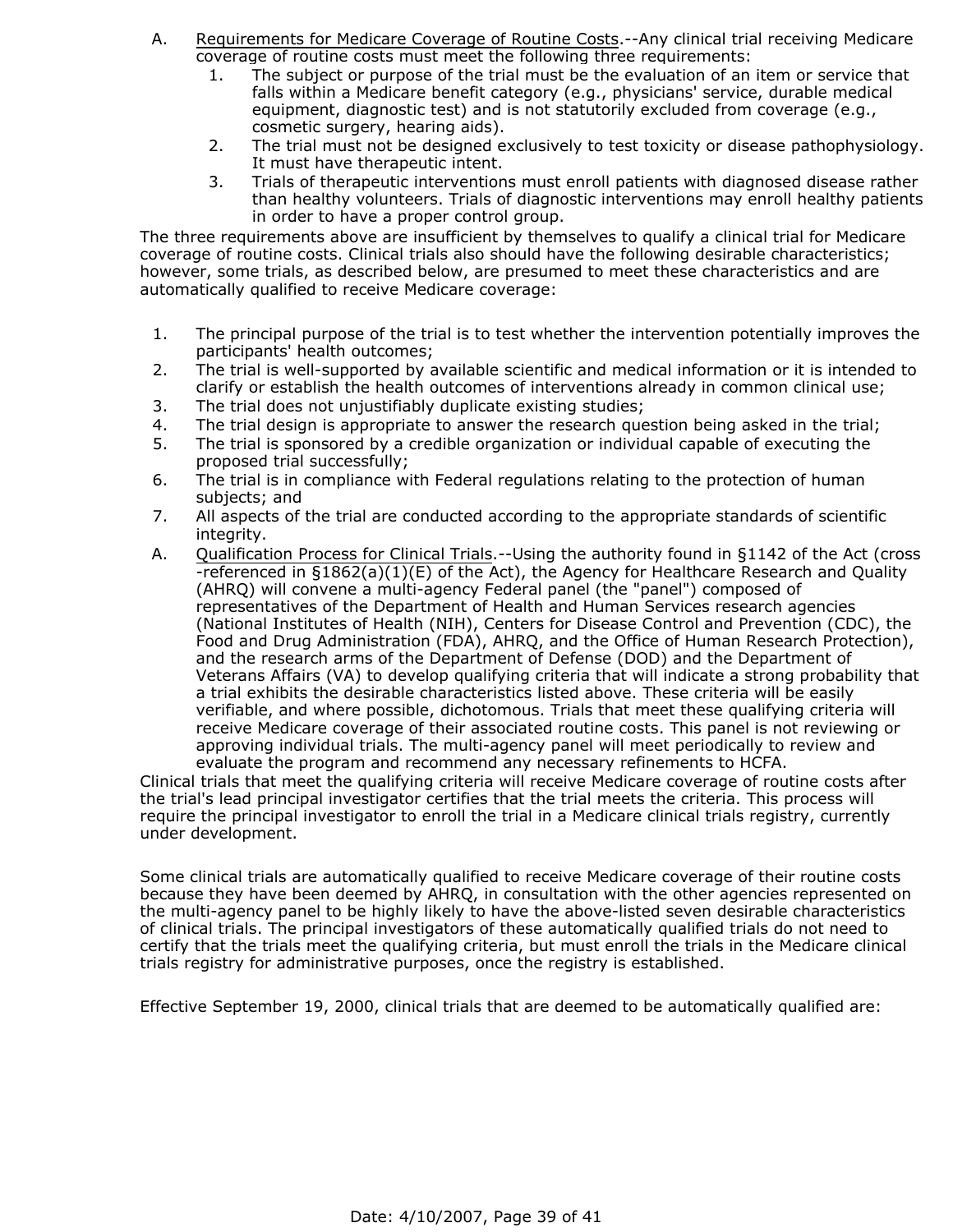- 1. Trials funded by NIH, CDC, AHRQ, HCFA, DOD, and VA;
- 2. Trials supported by centers or cooperative groups that are funded by the NIH, CDC, AHRQ, HCFA, DOD and VA;
- 3. Trials conducted under an investigational new drug application (IND) reviewed by the FDA; and
- 4. Drug trials that are exempt from having an IND under 21 CFR 312.2(b)(1) will be deemed automatically qualified until the qualifying criteria are developed and the certification process is in place. At that time the principal investigators of these trials must certify that the trials meet the qualifying criteria in order to maintain Medicare coverage of routine costs. This certification process will only affect the future status of the trial and will not be used to retroactively change the earlier deemed status.

Medicare will cover the routine costs of qualifying trials that either have been deemed to be automatically qualified or have certified that they meet the qualifying criteria unless HCFA's Chief Clinical Officer subsequently finds that a clinical trial does not meet the qualifying criteria or jeopardizes the safety or welfare of Medicare beneficiaries.

Should HCFA find that a trial's principal investigator misrepresented that the trial met the necessary qualifying criteria in order to gain Medicare coverage of routine costs, Medicare coverage of the routine costs would be denied under  $\S1862(a)(1)(E)$  of the Act. In the case of such a denial, the Medicare beneficiaries enrolled in the trial would not be held liable (i.e., would be held harmless from collection) for the costs consistent with the provisions of  $\S$ §1879, 1842(l), or 1834(j)(4) of the Act, as applicable.Where appropriate, the billing providers would be held liable for the costs and fraud investigations of the billing providers and the trial's principal investigator may be pursued.

Medicare regulations require Medicare+Choice (M+C) organizations to follow HCFA's national coverage decisions. This NCD raises special issues that require some modification of most M+C organizations' rules governing provision of items and services in and out of network. The items and services covered under this NCD are inextricably linked to the clinical trials with which they are associated and cannot be covered outside of the context of those clinical trials. M+C organizations therefore must cover these services regardless of whether they are available through in-network providers. M+C organizations may have reporting requirements when enrollees participate in clinical trials, in order to track and coordinate their members' care, but cannot require prior authorization or approval.

### **Transmittal Number**

126

# **Transmittal Link**

http://www.cms.hhs.gov/transmittals/downloads/R126CIM.pdf

### **Revision History**

09/2000 - Implemented new policy covering routine costs in clinical trials. Effective and implementation dates 09/19/2000. (TN 126) (CR 1241)

### **Claims Processing Instructions**